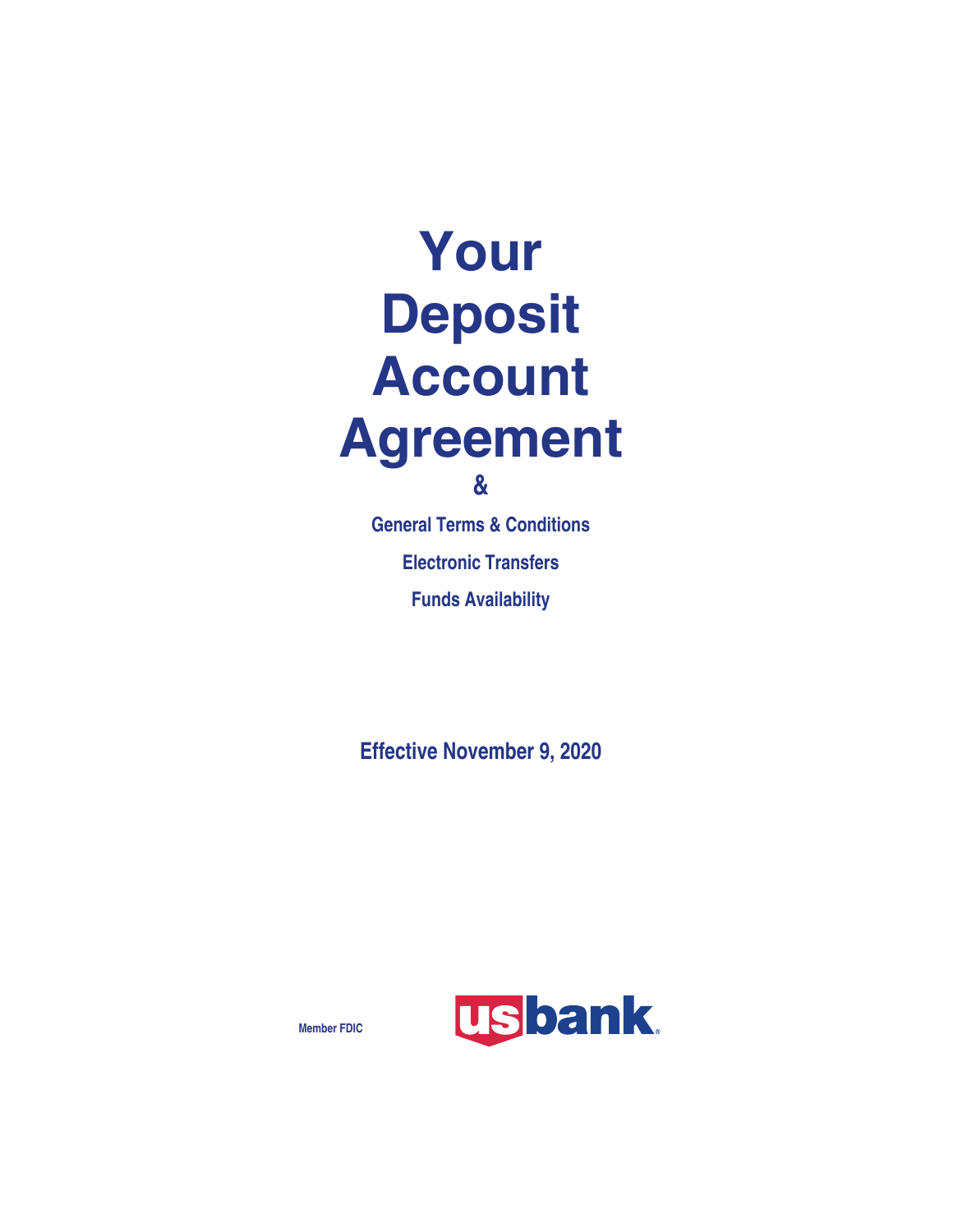## **Frequently Asked Questions to Manage Your Account:**

| What common terms should I be aware of?                                                                     |  |
|-------------------------------------------------------------------------------------------------------------|--|
|                                                                                                             |  |
| What happens if my account becomes overdrawn?                                                               |  |
|                                                                                                             |  |
|                                                                                                             |  |
|                                                                                                             |  |
|                                                                                                             |  |
|                                                                                                             |  |
| Will this Deposit Account Agreement ever change?                                                            |  |
|                                                                                                             |  |
| How do I close my account?                                                                                  |  |
|                                                                                                             |  |
| How can I expect to receive statements and other account communications?                                    |  |
|                                                                                                             |  |
| How soon can I use my funds after making a deposit?<br>Funds Availability: Your Ability to Withdraw Funds - |  |
| All Accounts                                                                                                |  |
|                                                                                                             |  |
|                                                                                                             |  |
|                                                                                                             |  |
| Retail Consumer, Business                                                                                   |  |
|                                                                                                             |  |
|                                                                                                             |  |
|                                                                                                             |  |
|                                                                                                             |  |
|                                                                                                             |  |
|                                                                                                             |  |
|                                                                                                             |  |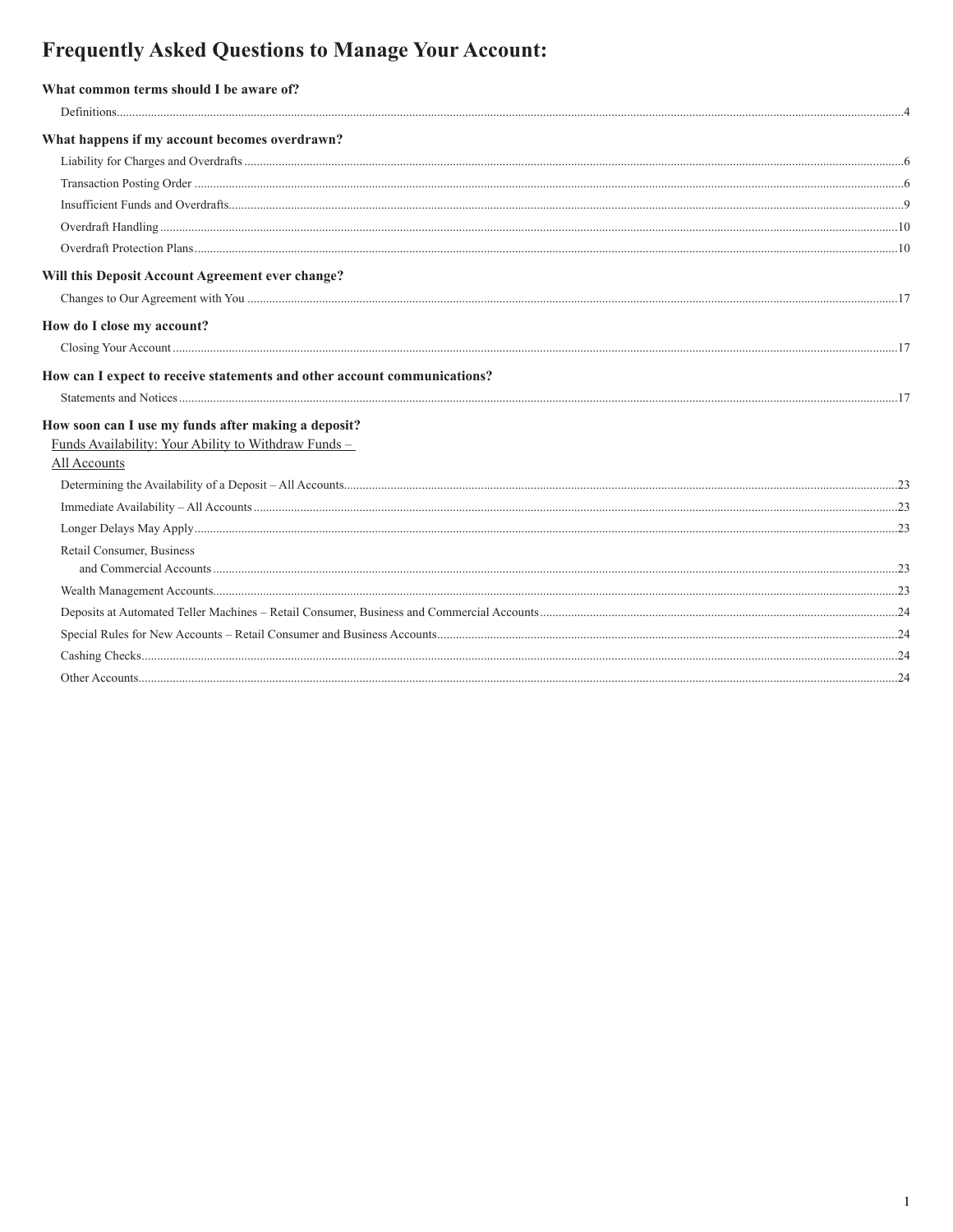## **Table of Contents**

| <b>Terms Applicable to all Accounts</b> |    |
|-----------------------------------------|----|
|                                         |    |
|                                         |    |
|                                         |    |
|                                         |    |
|                                         |    |
|                                         |    |
|                                         |    |
|                                         |    |
|                                         |    |
|                                         |    |
|                                         |    |
|                                         |    |
|                                         |    |
|                                         |    |
|                                         |    |
|                                         |    |
|                                         |    |
|                                         |    |
|                                         |    |
|                                         |    |
|                                         |    |
|                                         |    |
|                                         |    |
|                                         |    |
|                                         |    |
|                                         |    |
|                                         |    |
|                                         |    |
|                                         |    |
|                                         |    |
|                                         |    |
|                                         |    |
|                                         |    |
|                                         |    |
|                                         |    |
|                                         |    |
|                                         |    |
|                                         | 16 |
|                                         |    |
|                                         |    |
|                                         |    |
|                                         |    |
|                                         |    |
|                                         |    |
|                                         |    |
|                                         |    |
|                                         |    |
|                                         |    |
|                                         |    |
|                                         |    |
|                                         |    |
|                                         |    |
|                                         |    |
|                                         |    |
|                                         |    |
|                                         |    |
|                                         |    |
|                                         |    |
|                                         |    |
|                                         |    |
|                                         |    |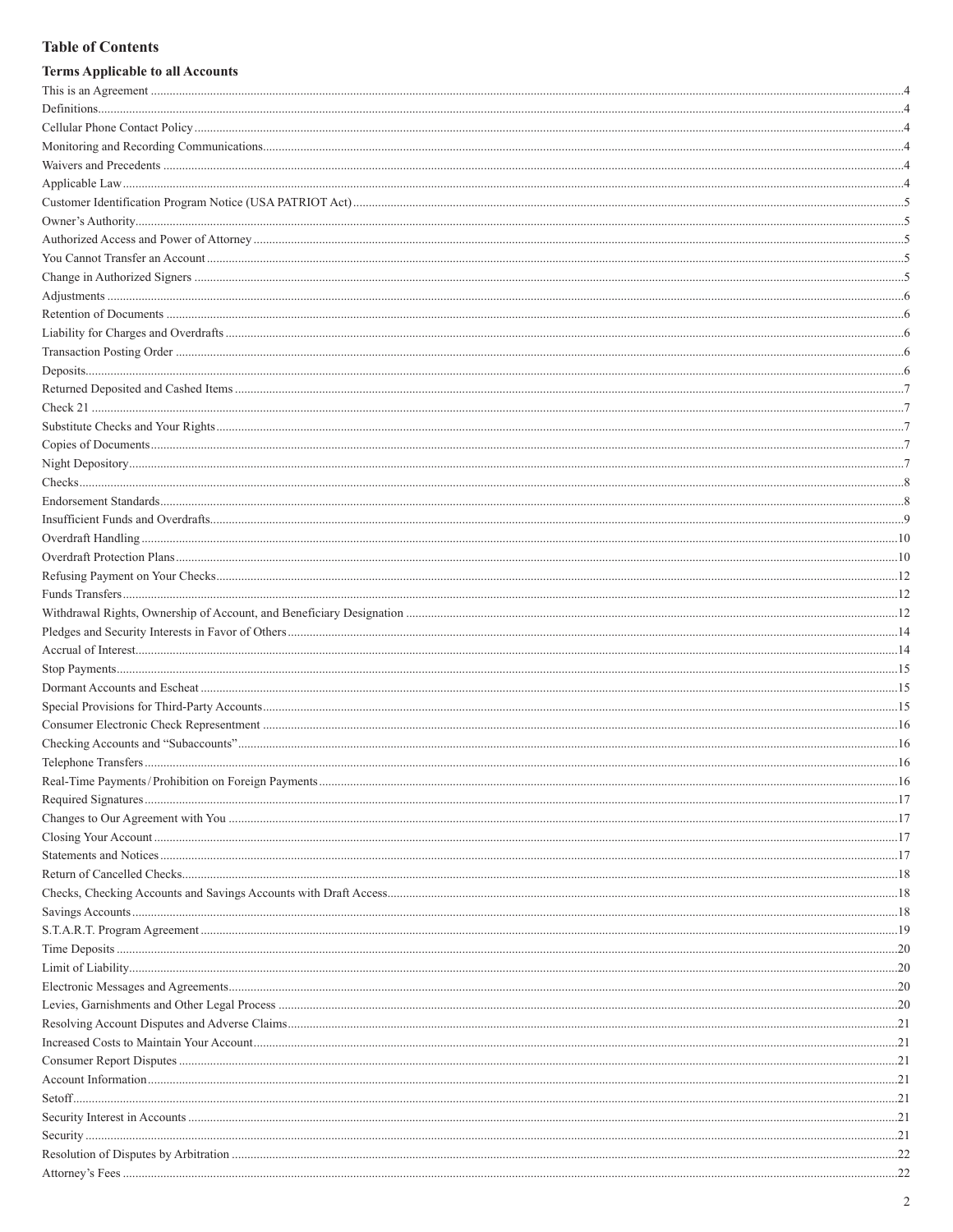## Funds Availability: Your Ability to Withdraw Funds - All Accounts

| Retail Consumer, Business                                  |     |
|------------------------------------------------------------|-----|
|                                                            |     |
|                                                            |     |
|                                                            |     |
|                                                            |     |
|                                                            |     |
| <b>Additional Terms for Business Accounts</b>              |     |
|                                                            |     |
|                                                            |     |
|                                                            |     |
|                                                            |     |
|                                                            |     |
|                                                            |     |
|                                                            |     |
| <b>Electronic Banking Agreement for Consumer Customers</b> |     |
|                                                            |     |
|                                                            |     |
|                                                            |     |
|                                                            |     |
|                                                            |     |
|                                                            |     |
|                                                            |     |
|                                                            |     |
|                                                            |     |
|                                                            |     |
|                                                            |     |
|                                                            |     |
|                                                            |     |
|                                                            |     |
|                                                            |     |
| <b>Electronic Banking Agreement for Business Customers</b> |     |
|                                                            |     |
|                                                            |     |
|                                                            |     |
|                                                            |     |
|                                                            |     |
|                                                            | .31 |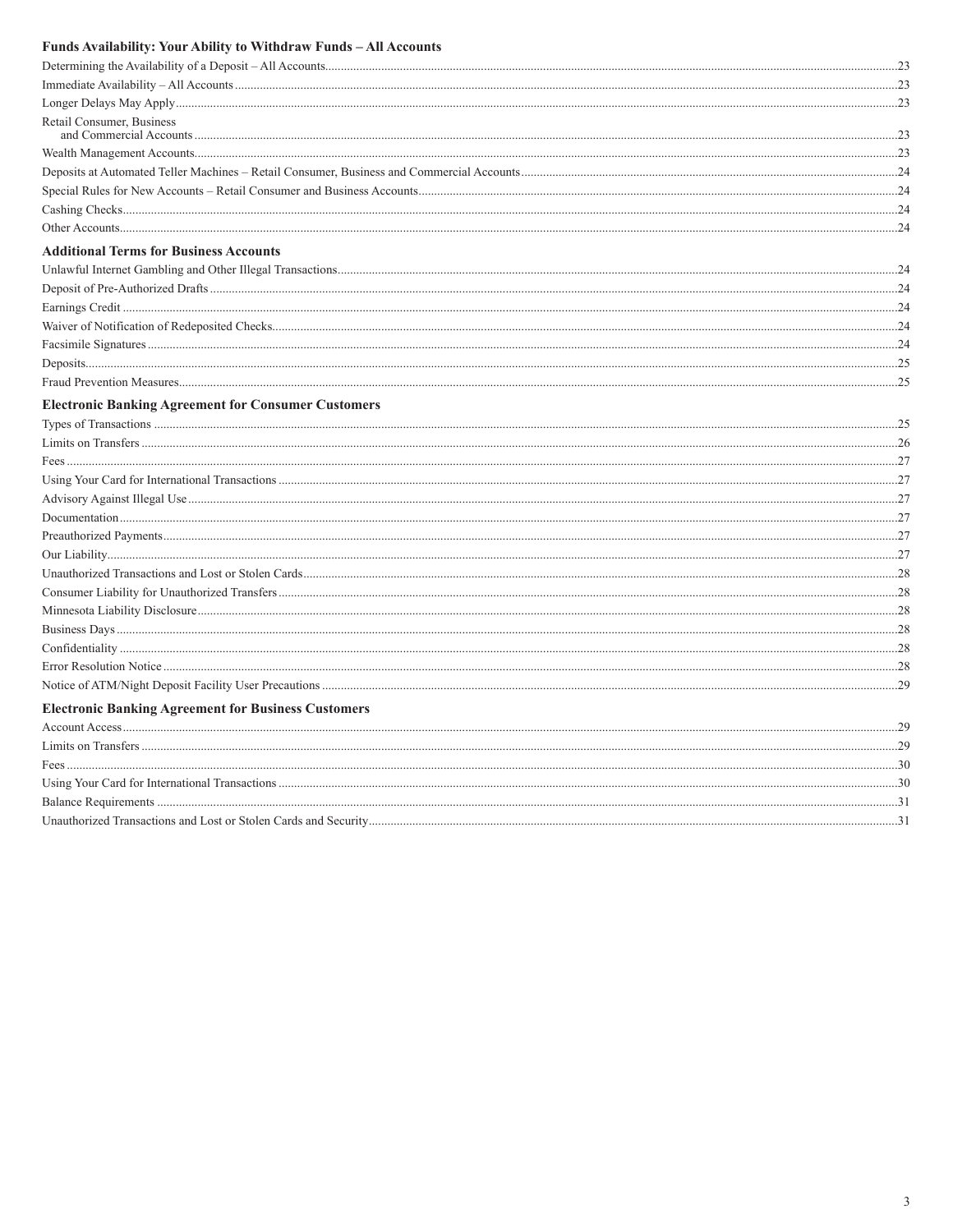## **TERMS APPLICABLE TO ALL ACCOUNTS**

## **THIS IS AN AGREEMENT**

Welcome to U.S. Bank and thank you for opening an account with us. This Agreement provides the general rules that apply to the account(s) you have with **U.S. Bank ("us")** described herein. Additional rules will be provided in:

- 1. disclosures we give you when you open your account for example our *Consumer Pricing Information and Business Pricing Information* disclosure(s) and other fee disclosures (Both can be obtained by stopping in a U.S. Bank branch or for the *Consumer Pricing Information* only, call 800.872.2657 to request a copy);
- 2. disclosures that are applicable to additional products and services (for example the *Digital Services Agreement);*
- 3. periodic statements;
- 4. user guides;
- 5. *Consumer Privacy Pledge* brochure;
- 6. any appropriate means such as direct mail and notices on or with your statement, including any statements or notices delivered electronically; and
- 7. disclosures we give you about ATM and Debit Card Overdraft Coverage (applicable to certain consumer accounts, refer to the **Insufficient Funds and Overdrafts** section on page 9 for details).

These things, together, are an agreement between you and **U.S. Bank.** 

**Please read this carefully and retain it for future reference. This brochure is revised periodically, so it may include changes from earlier versions.**

**By providing a written or electronic signature on a signature card or other agreement or contract, opening, or continuing to hold an account with us, you agree to the most recent version of this Agreement, which is available to you at your local U.S. Bank branch, at www.usbank.com, or by calling U.S. Bank 24-Hour Banking at a number listed on the last page of this booklet.** 

**This Agreement represents the sole and exclusive agreement between you and us regarding the subject matter described herein and supersedes all previous and contemporaneous oral agreements and understandings. If any terms of your signature card, resolution, or certificate of authority are inconsistent with the terms of this Agreement, the terms of this Agreement will control. Any other variations to this Agreement must be acknowledged by us in writing.**

If you have any questions, please call us. Our most commonly used phone numbers are printed on the back of this booklet.

#### **DEFINITIONS**

The following definitions apply in this Agreement except to the extent any term is separately defined for purposes of a specific section.

- The words **"we," "our,"** and **"us"** mean **U.S. Bank National Association ("U.S. Bank")**. We are a national bank. We are owned by **U.S. Bancorp**.
- **U.S. Bancorp and U.S. Bank** own or control other companies, directly and indirectly. The members of this family of companies are our **"affiliates."** The words "you" and "your" mean each account owner and anyone else with authority to deposit, withdraw, or exercise control over an account. If there is more than one owner, then these words mean each account owner separately, and all account owners jointly.
- The term **"account"** means any savings, transaction (for example, checking, NOW Account), and time deposit (for example, certificate of deposit or CD) account or other type of account you have with us, wherever held or maintained.
- An **"owner"** is one who has the power to deal with an account in his, her or its own name. An **"agent,"** in contrast, is one whose power to withdraw from an account comes from, or is on behalf of, the owners. Authorized signers, designated corporate officers, trustees, attorneys-in-fact, and convenience signers are examples of agents.
- Entities such as corporations, limited liability companies, partnerships, estates, conservatorships, and trusts are not natural persons, and can only act through agents. In such cases, it is the **"entity"** that is the owner.
- **"Personal accounts"** are consumer accounts in the names of natural persons (individuals). They are to be distinguished from **"non-personal accounts"** which are accounts in the name of businesses, partnerships, trusts and other entities.
- An **"account cycle"** or **"statement cycle"** represents the period of time when your statement starts and ends. It's approximately 30 days long but doesn't necessarily align with the beginning and end of the month and won't end on a weekend or holiday.

Except where it is clearly inappropriate, words and phrases used in this document should be interpreted so the singular includes the plural and the plural includes the singular.

## **CELLULAR PHONE CONTACT POLICY**

**By providing us with a telephone number for a cellular phone or other wireless device, including a number that you later convert to a cellular number, you are expressly consenting to receiving communications—including but not limited to prerecorded or artificial voice message calls, text messages, and calls made by an automatic telephone dialing system—from us and our affiliates and agents at that number. This express consent applies to each such telephone number that you provide to us now or in the future and permits such calls for non-marketing purposes. Calls and messages may incur access fees from your cellular provider.**

#### **MONITORING AND RECORDING COMMUNICATIONS**

You acknowledge and agree that we, or anyone acting on our behalf, may monitor and/or record any communication between you and us, or anyone acting on our behalf, for quality control and other purposes. You also acknowledge and agree that this monitoring or recording may be done without any further notice to you. The communication that may be monitored or recorded includes telephone calls, cellular or mobile phone calls, electronic mail messages, text messages, instant or live chat, or any other communications in any form.

#### **WAIVERS AND PRECEDENTS**

Our Agreement with you gives us rights and duties. If we don't take advantage of all our rights all the time that does not mean we lose them. For example:

- If we make funds available to you for withdrawal ahead of schedule, that does not mean we have to do it again.
- If we pay a check that is more than your account balance, that does not mean we have to do it again.

#### **APPLICABLE LAW**

Unless otherwise stated herein, your account and this Agreement will be governed by federal law and, unless superseded by federal law, by the law of the state in which your account is located. If you opened your account in person, it is located in the state in which you opened it. If you opened your account online or by telephone and you reside in a state in which we have a branch at that time (or reside within 50 miles of a branch), it is located in the state in which the branch is located. If you reside anywhere else, then your Account is located in Minnesota.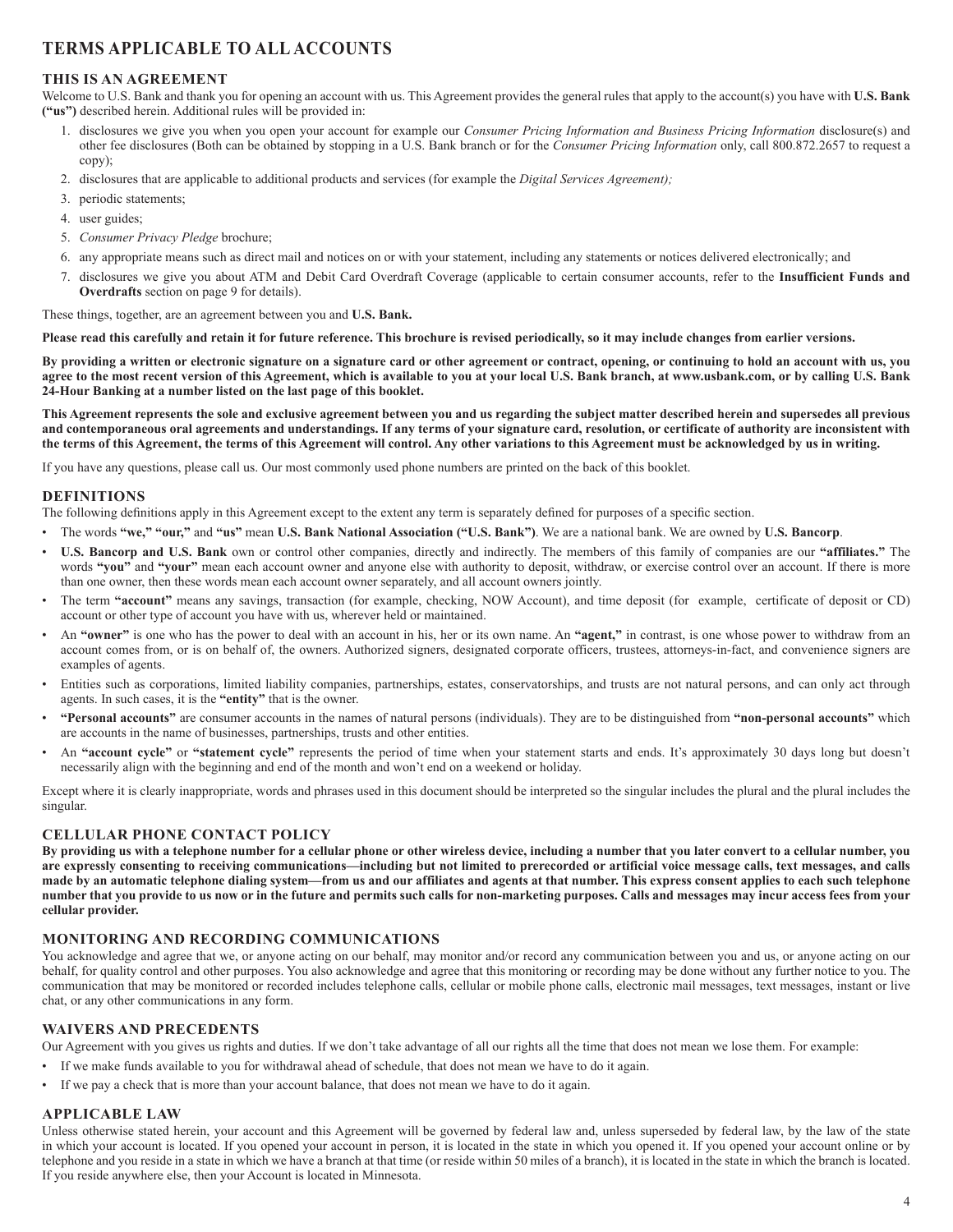## **CUSTOMER IDENTIFICATION PROGRAM NOTICE (USA PATRIOT ACT)**

To help the government fight the funding of terrorism and money laundering activities, federal law requires all financial institutions to obtain, verify, and record information that identifies each person who opens an account.

#### **What this means for you**

When you open an account, we will ask for your name, address, date of birth, and other information that will allow us to identify you. We may also ask to see other identifying documents like a driver's license or documents showing your existence as a legal entity.

#### **Existing customers**

Even if you have been a customer of ours for many years, we may ask you to provide this kind of information and documentation because we may not have collected it from you in the past or we may need to update our records.

#### **Failure to Provide Information**

If, for any reason, any owner is unable to provide the information necessary to verify their identity, their account(s) may be blocked or closed, which may result in additional fees assessed to the account(s).

## **OWNER'S AUTHORITY**

Each owner of a personal account, or an agent for a non-personal account, acting alone, has the power to perform all the transactions available to the account. For example, each owner or agent can:

- 1. make withdrawals by whatever means are available for the account;
- 2. make deposits by whatever means are allowed for the account;
- 3. obtain and release information about the account;
- 4. sign or authenticate any document in connection with the account (for example, an owner can endorse a check payable to a co-owner for deposit to a joint account);
- 5. give rights to others to access the account (for example, any owner could grant a power of attorney to have access to the account); and
- 6. close the account.

In addition, if you share ownership of an account with someone else (for example, you have a joint or multi-party account), then each of you can endorse items for deposit to the account on behalf of another owner. If there is shared ownership of an account, it is the intention of all owners that each of you has complete and separate access and withdrawal rights to all the funds in the account irrespective of who had deposited the funds in the account.

#### **AUTHORIZED ACCESS AND POWER OF ATTORNEY**

Each owner of your account is independently permitted to authorize someone else to access your account. For example, the following persons will have access to your account:

- 1. Any person listed on a signature card, resolution, or certificate of authority as being authorized to make withdrawals or transfers, by check or otherwise, from your account;
- 2. Any person that you authorize to make withdrawals or transfers from the account by whatever means the account allows (for example, pre-authorized withdrawals, wire transfers, ATM card, or debit card transactions);
- 3. Any person you give rights to act on your behalf, such as a power of attorney;
- 4. Any person to whom you make your checkbook or your checking account number available for purposes of transacting business on the account. We discourage this type of "authorization" because it is possible that we will detect such transactions and treat them as unauthorized. If you give any such person "authority," we are not responsible whether we honor the transactions or dishonor them; and
- 5. Any person to whom you make your ATM card or debit card personal identification number (PIN) available. Although we discourage this practice, by allowing this type of "authorization," the person to whom you make your personal identification number (PIN) available may be able to access all of your accounts held with us by using the telephone, ATM, online or other banking access channels. If you give any person such "authority," we are not responsible for actions they take with respect to your accounts.

We will use the word "agent" to mean any person who you authorize to act on your behalf, whether by following the process we require (for example, by designating an authorized signer on a signature card), or on your own (for example, by creating a power of attorney). If you name such an agent:

- 1. we may require that you use forms we approve and require each owner to sign the form to be effective;
- 2. the powers you give to your agent, and any limitations on those powers, are between you and your agent, even if we have express written notice of those powers. You understand and agree that we have no duty or responsibility to monitor the acts of your agent or ensure that the acts of your agent are for your benefit. For example, if you only give your agent authority to pay your bills and your agent exceeds that authority, we are not responsible for that breach of authority;
- 3. you agree not to hold us responsible for any loss or damage you incur as a result of us following instructions given to us by your agent;
- 4. the owners of the account are responsible to us for any actions of your agent, regardless of whether those actions exceed the authority given or whether the agent is appointed by all the owners or less than all the owners;
- 5. the agency will end if the owner dies **and** we get notice of that death, or if there is more than one owner, the agency will end after the death of the last owner and we get notice of that death and, in either case, once we've had reasonable opportunity to act on it;
- 6. the agency will end after the owner notifies us in writing to end the agency and we have had a reasonable opportunity to act on it; and
- 7. if you authorize any third person, such as a bookkeeping service, an employee, or agent of yours to retain possession of or prepare items, you agree to assume full responsibility for any errors or wrongdoing performed or caused by such third person or any of its agents or employees if we should pay any such item.

#### **YOU CANNOT TRANSFER AN ACCOUNT**

You may not transfer an account to someone else without our express written permission. This does not limit your right to access your account by any permissible means.

#### **CHANGE IN AUTHORIZED SIGNERS**

Any owner, including one of the owners of a joint account, may add owners or authorized signers to an account; however, we have the right to require the signature of all owners to make the change. Only under special circumstances and subject to prior approval by us may an owner remove another owner or authorized signer from an account.

No change in owners or authorized signers is effective until we have received written notice of the change and have had adequate time to approve and act on it.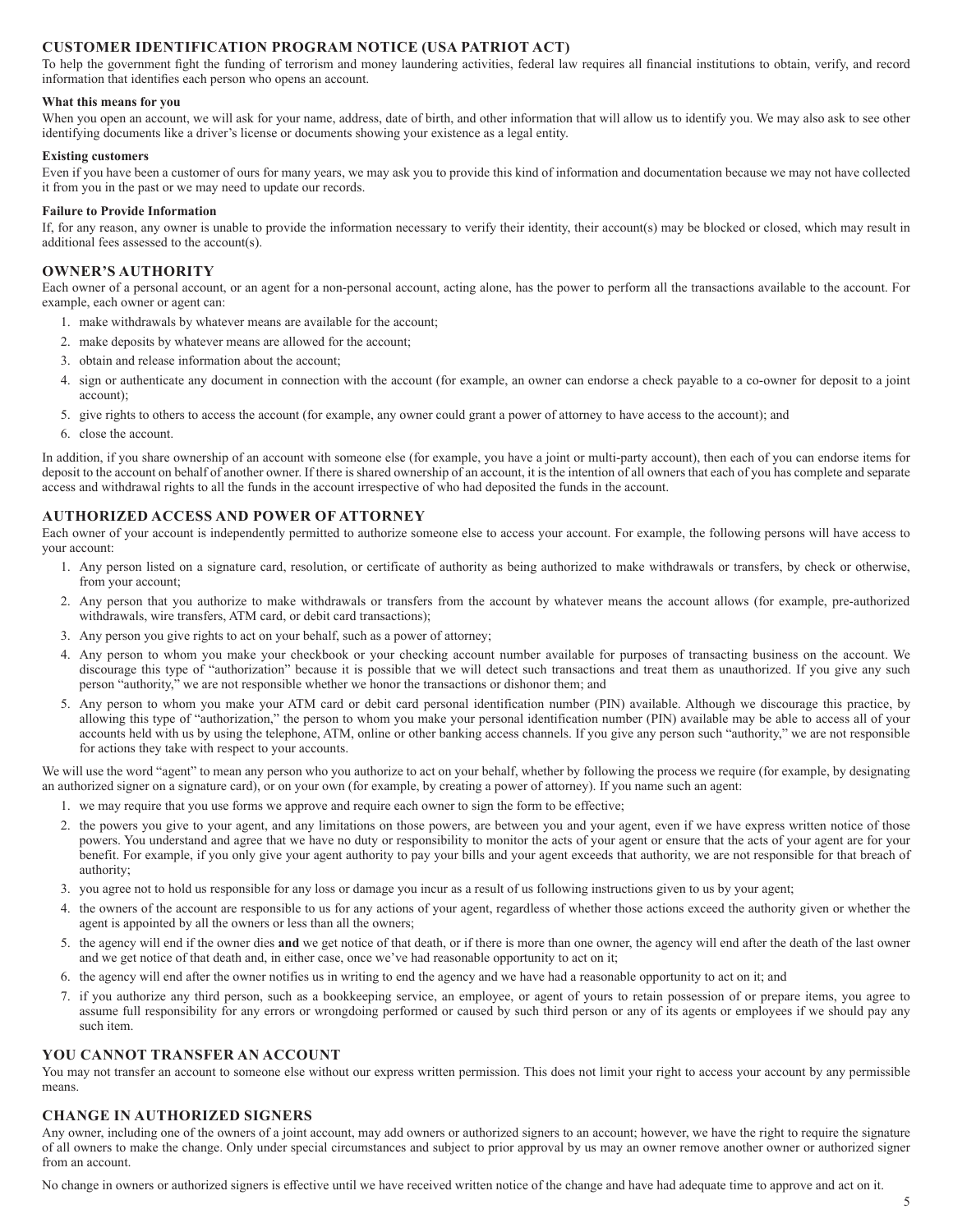## **ADJUSTMENTS**

If we (or you, or you and us together) make an error on your account, we can fix the error without first notifying you. For example, if:

- the dollar amount of your check is paid for the incorrect amount;
- a deposit is added incorrectly;
- we apply a deposit to the wrong account;

we can fix the error without any special notice to you, though such a correction will normally appear on your statement if the error and the correction occur on different business days.

For accounts coded as Consumer and Business accounts, we may not adjust for insignificant errors unless you request it. For all other account types including Corporate and Commercial accounts, we may not adjust for deposit errors of \$50.00 or less unless we have agreed with you to a lower adjustment amount.

#### **RETENTION OF DOCUMENTS**

You should retain your copy of deposit receipts and other documents associated with your deposit(s). Should you claim that a deposit was incorrectly credited, we may request a copy of your receipt or other documents associated with your deposits.

#### **LIABILITY FOR CHARGES AND OVERDRAFTS**

All account owner(s) are responsible to repay to us any overdraft amount **and** any overdraft fees charged to an account, no matter which owner caused it or why. That repayment is due immediately, and we will take it from your next deposit or whenever funds become available in your account. If there is more than one owner, each owner is separately, and all owners are jointly, responsible for an overdraft and any account fees. (This means we can collect the total from any owner(s), on any of the owner(s) accounts, but we won't collect it more than once). For more information on overdrafts please refer to the section titled **Insufficient Funds and Overdrafts.**

We list the charges that you may incur on your account in separate pricing information disclosures or agreements for your account.

#### **TRANSACTION POSTING ORDER**

We reserve the right to decide the order of the items we will pay and which items will be returned (if any). Our posting order may not be the same as the order in which you conducted a transaction and could result in overdraft fees, if you do not have available funds at the time the item is paid. Generally, we post the following three transaction types after the close of each business day in the following order:

1. Deposits we receive before the daily cutoff time will be posted before any withdrawals. (Refer to our Cutoff Time and/or Funds Availability section for cutoff time description.)

2. Your non-check withdrawals will be posted in date/time order, based on the date and time associated with each transaction. A date and time (if one is available) will be assigned to each transaction based on one of the following: (1) when the transaction was preauthorized (for example a debit card or ATM transaction was approved); or (2) when the transaction was processed by U.S. Bank (for example an ACH, or bill pay transaction for which there is no pre-authorization). If a date and time is not available, these transactions are posted to your account after all transactions with a valid date and time or check number are complete, and posted to your account in order of amount, starting with the lowest transaction amount first (frequently referred to as low-to-high).

3. Your checks will be posted in check number order, starting with the lowest number. (For example: on Monday we may receive and post check # 107; on Tuesday we may receive check # 102 and # 105, and those would be posted on Tuesday in the order of lowest check number (e.g., # 102) posting first).

#### **DEPOSITS**

When you make a non-cash deposit to your account, we give you credit for that deposit, but that credit is provisional (temporary). If the deposit needs to be collected from another financial institution, we must be paid before the credit becomes final. After a credit is final it may still be reversed if the funds cannot be collected. See the sections titled **Returned Deposited and Cashed Items** and **Funds Availability.** All deposit receipts are issued subject to our count and verification of the items deposited. You should retain your copy of deposit receipts and other documents associated with your deposit(s). Should you claim that a deposit was incorrectly credited, we may request a copy of your receipt or other documents associated with your deposit.

**Foreign Currency:** Deposits received in a foreign currency, whether by check, wire-transfer, or otherwise, must be converted to U.S. dollars prior to being deposited into your account. U.S. Bank will convert your funds at an exchange rate established by U.S. Bank on the business day when such exchange is processed. Currency exchange rates are determined in our sole discretion based on factors such as market conditions and risk, economic and business factors. The exchange rate is an all-in rate which includes our profit, fees, costs, and charges. Currency exchange rates will be applied to these deposits without notice to you. You agree to this procedure and accept our determination of the currency exchange rates.

Foreign currency conversions can take time and exchange rates fluctuate at times significantly. You acknowledge and accept all risk that may result from such fluctuations. Your transaction is a retail transaction. Retail foreign exchange conversion rates are different from the wholesale exchange rates for large transactions between two banks as may be reported in *The Wall Street Journal* or elsewhere. Exchange rates offered by other banks or shown at other sources (including online sources) may be different from our exchange rates. The exchange rate you are offered may be different from, and likely inferior to, the rate paid by U.S. Bank to acquire the underlying currency. The exchange rate may also be different from a rate offered by U.S. Bank to a different customer, at a different time, for a different transaction amount, or in a different payment channel (checks, wire-transfers, etc.).

U.S. Bank sometimes relies on other financial institutions in the conversion process. In this event, the conversion will be in accordance with the policies and procedures of that bank and the funds will be converted at the exchange rate determined by that bank. Any fees or charges assessed by that bank will be passed on to you. Your final credit will be adjusted to reflect that final exchange rate less all fees or charges.

**Foreign Checks:** Checks and other items drawn off a foreign financial institution, whether negotiable in a foreign currency or in U.S. dollars may require special funds collection processing by us. As a result, funds availability may be delayed. If you deposit such an item, you agree that we may delay funds availability at our discretion until we are satisfied that we have received final payment of the item.

**Deposits by Mail:** If you make a deposit by mail, we have to receive it and have time to record it before it becomes effective. (See our **Funds Availability** section.)

**Cutoff Time:** A deposit made after our daily cutoff time on a business day, or on a day we are not open for all forms of business, will be considered deposited on the next full business day. (Refer to our **Funds Availability** section for cutoff time description.) The cutoff time applies to all accounts (savings, certificate of deposits, payments, etc.), not just checking accounts.

**Endorsement:** If you make a deposit to an account and you fail to endorse the item, we may add an endorsement on any item and you will be responsible for the item as if you endorsed it yourself.

We can refuse to accept any item or other type of deposit, for any reason, or no reason, or impose conditions on a deposit. For example, we can treat a deposit as an "inquiry" or take an item for "collection" instead of deposit. We may also decline to accept a large cash deposit or require you to make such a deposit at a location and time of our choosing.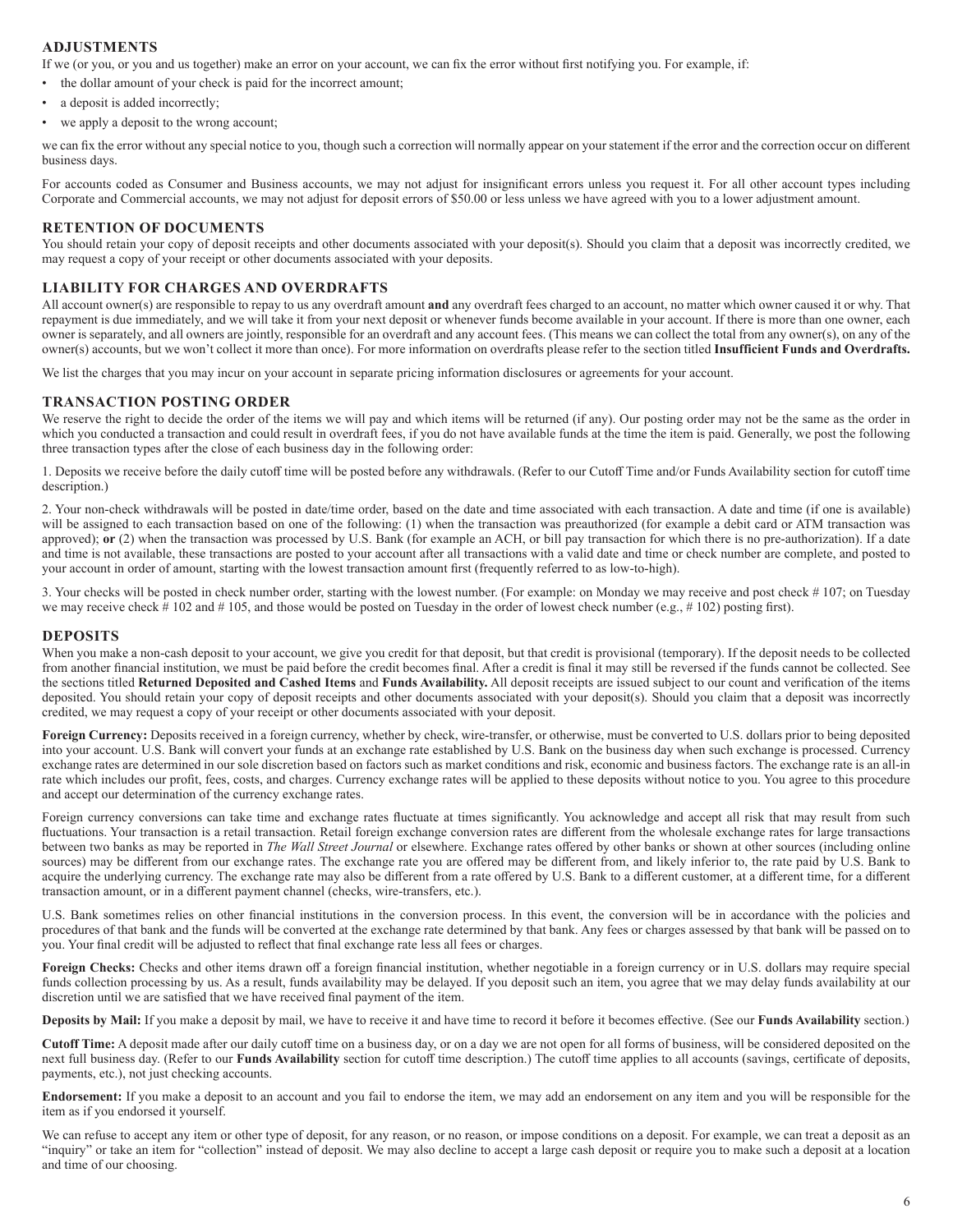## **RETURNED DEPOSITED AND CASHED ITEMS**

The funds you deposit to your account are subject to normal collection processes even after we make the funds available to you for withdrawal (e.g., the check has "cleared"). If we do not collect the funds, or we need to return the funds, your deposit will be reversed and become your responsibility. **Returned items** are charged back to your account and a Return Item Advice notice is mailed to the primary account address on file.

For example:

- The deposit amount of the check is recorded incorrectly to your account. The person who wrote the check catches the error, and reports it to their bank, who in turn reports it to us. We would reverse the incorrect portion of the deposit and correct the mistake.
- A check you deposit has a forged endorsement. The person who wrote the check notices the forgery and reports it to their bank, who reports it to us. We would reverse the deposit and collection of the check would become your responsibility.
- This also applies to checks we might cash for you that you don't deposit. For example, if you bring a check to us and take cash back from a deposit, or we simply cash the check and if that check "bounces" (is returned to us unpaid), we can take the money from your account to reimburse us for the check and you will have to collect it through other channels.

There will be one fee posted for the sum of all Returned Deposited Item or Cashed Check fees returned within a single transaction as well as applicable overdraft fees if sufficient funds are not in your account to cover your items.

#### **CHECK 21**

Check processing is getting faster as banks begin to process checks "electronically." We are required by law to provide the notice in the following section **("SUBSTITUTE CHECKS AND YOUR RIGHTS"),** which explains the differences between your original check (which might not be returned) and a substitute check, and your rights in the event the substitute check causes a loss that would have been avoided if the original check was still available.

## **SUBSTITUTE CHECKS AND YOUR RIGHTS**

#### **What is a substitute check?**

To make check processing faster, federal law permits banks to replace original checks with "substitute checks". These checks are similar in size to original checks with a slightly reduced image of the front and back of the original check. The front of the substitute check states: "This is a legal copy of your check. You can use it the same way you would use the original check." You may use the substitute check as proof of payment just like the original check.

Some or all of the checks that are returned to you from us may be substitute checks. This notice describes your rights you have when you receive substitute checks from us. The rights in this notice do not apply to original checks, photocopies of original checks, or to electronic debits to your account. However, you have rights under other laws with respect to those transactions.

#### **What are my rights regarding substitute checks?**

In certain cases, federal law provides a special procedure that allows you to request a refund for losses you suffer if a substitute check is posted to your account (for example, if you think that we withdrew the wrong amount from your account or that we withdrew money from your account more than once for the same check). The losses you may attempt to recover under this procedure may include the amount that was withdrawn from your account and fees that were charged as a result of the withdrawal (for example, overdraft fees).

The amount of your refund under this procedure is limited to the amount of your loss or the amount of the substitute check, whichever is less. You are also entitled to interest on the amount of your refund if your account is an interest-bearing account. If your loss exceeds the amount of the substitute check, you may be able to recover additional amounts under other law.

If you use this procedure, you may receive up to \$2,500.00 of your refund (plus interest, if your account earns interest) within ten business days after we received your claim and the remainder of your refund (plus interest, if your account earns interest) not later than 45 calendar days after we received your claim.

We may reverse the refund (including any interest on the refund) if we later are able to demonstrate that the substitute check was correctly posted to your account.

#### **How do I make a claim for a refund?**

If you believe that you have suffered a loss relating to a substitute check that you received and that was posted to your account, please call U.S. Bank 24-Hour Banking (see last page for phone numbers) or write to us at **U.S. Bank, 60 Livingston Ave, EP-MN-WS5D, St. Paul, MN 55107.** You must contact us within 40 calendar days of the date that we mailed (or otherwise delivered by a means to which you agreed) the substitute check in question or the account statement showing that the substitute check was posted to your account, whichever is later. We will extend this time period if you were not able to make a timely claim because of extenuating circumstances.

Your claim must include:

- 1. a description of why you have suffered a loss (for example, you think the amount withdrawn was incorrect);
- 2. an estimate of the amount of your loss;
- 3. an explanation of why the substitute check you received is insufficient to confirm that you suffered a loss; and
- 4. a copy of the substitute check or identifying information such as the check number and the name of the person to whom you wrote the check.

#### **COPIES OF DOCUMENTS**

We do not typically keep the original paper documents (like deposit slips) associated with your account for a long time. We image most of the documents that end up with us and destroy the paper originals. Electronic images is one type of media that is used, but as technology changes, there are and will be other imaging techniques. You agree that such images will be sufficient for all purposes.

See the section titled CHECK 21. To facilitate check imaging and electronic check collection, it is important that you take care with the transactions you create on paper. When completing a check, you must:

- 1. write clearly;
- 2. use black or dark blue ink in the date, pay to, amount, and signature fields; and
- 3. use only the space provided for your part of a transaction. (See the section on ENDORSEMENT STANDARDS.)

You agree to reimburse us for any losses and costs we incur as a result of a poor check image caused by a deficiency in the written check, whether due to your failure to follow these guidelines or otherwise. You also agree to reimburse us for any losses and costs we incur as a result of a poor check image caused by a deficiency in the written check that you accepted and deposited as the payee.

#### **NIGHT DEPOSITORY**

If you arrange for night depository services, you must comply with the following two rules and also comply with the rules in any separate night depository agreement.

**1. Use of Containers.** Each deposit placed in the depository must be contained in a sealed envelope, or in a bag or pouch that has been approved or supplied by us. Deposits are only processed to accounts held at U.S. Bank.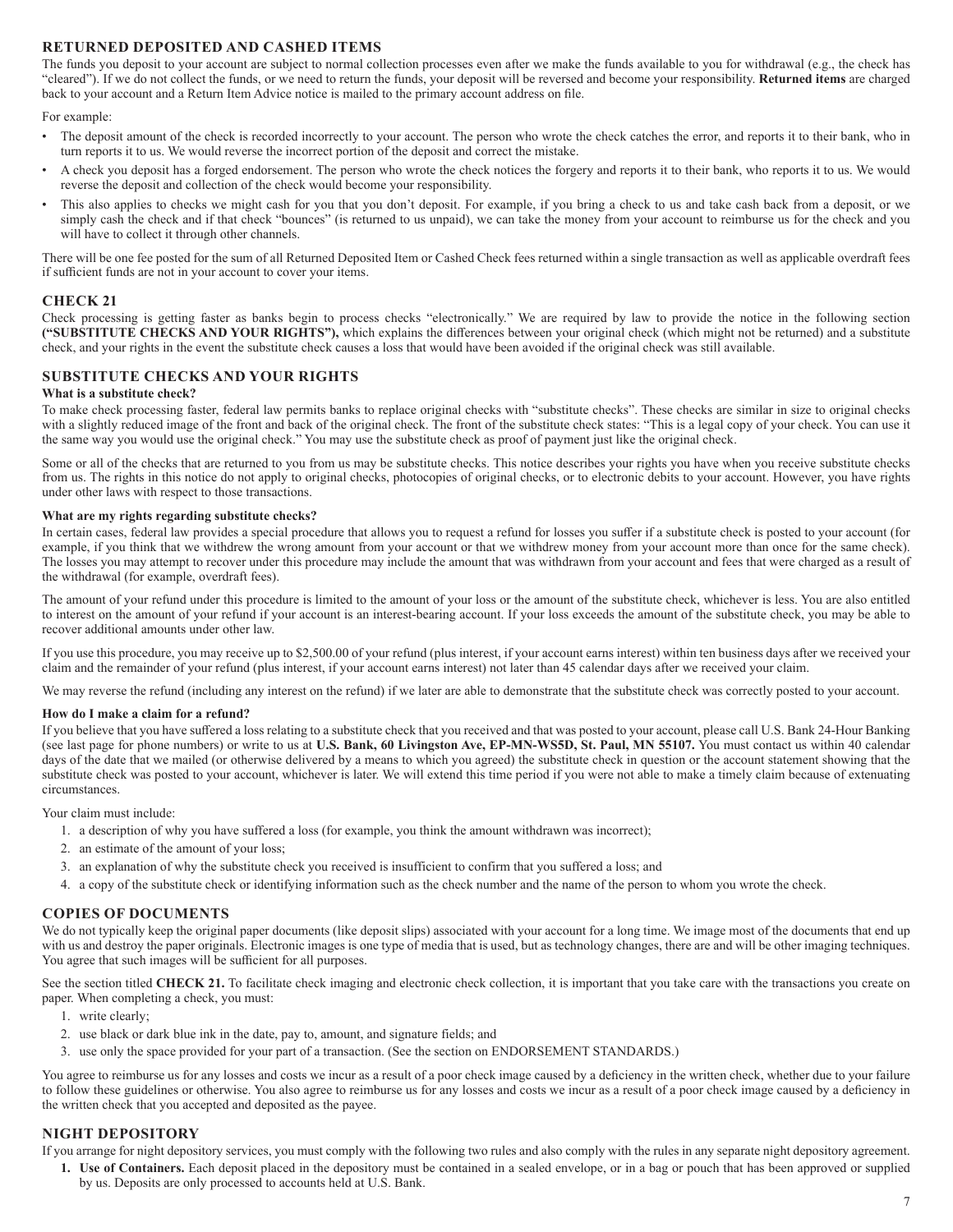- **2. Care.** You must take appropriate care when you put the container in our night depository or other facility to make sure the container is received by us. Our responsibility for the security of the container and the drawer or facility is to use reasonable care. This means we are not automatically liable for just any loss, only for losses that result from our own negligence, only to the extent we caused a loss, and reduced by your contribution to any loss. In legal terms, we are a "bailee" until the point:
	- when we open the container and inventory its contents (if that is what we are asked to do); or
	- when you sign the receipt for or take custody of the container (if we do not open the container).

#### **CHECKS**

Post-Dated Checks. We are not responsible to you if we pay a check before its date, even if we have noticed that it is post-dated. If we, at our option, refuse to pay a check because it is presented before its date, you will have to pay, if applicable, the fee we charge for an overdraft. If you want to be sure we do not cash it before its date, you must stop its payment by following our rules for stop payments in the **STOP PAYMENTS** section of this Agreement and follow our procedures for revoking a stop payment request.

Stale-Dated Checks. A "stale-dated" check is one that is brought to us for payment more than six months after its date. We may pay, or refuse to pay, a check brought to us ("presented") more than six months after its date. (The general rule is we will pay the check or may return the check for insufficient funds.) In addition, the check would be subject to an overdraft. If you do not want us to pay a stale-dated check, you must place a stop payment order on the check.

**Check Legends.** We are not required to honor any legends or memos you put on your checks, even if we are aware of them. By a "legend" or "memo" we mean a message, such as "not valid for more than \$50.00" or "do not pay more than ten days after date" or "paid in full".

**Check Forms.** Checks are sorted and copied by high speed equipment. If you don't buy your checks through us, you must get them approved by us or we will not be responsible if your checks do not process correctly. See the section titled **COPIES OF DOCUMENTS** for additional information on inks and related issues.

#### **Deposits of Checks at ATMs**

We reserve the right to refuse to credit your account for ATM deposits of the following items. If an item is refused the item or a substitute check may be returned via mail to the primary account address.

- 1. All the check payees are not listed on the account;
- 2.Checks payable to a business and the business name is not listed on the account. (Checks payable to a business must be deposited into an account that includes the name of the business on the associated account);
- 3.Improperly endorsed (for example, different endorser than payee);
- 4.Restrictive wording (on the deposited item);
- 5. Post-dated (greater than one day after the ATM network business day);
- 6. No date or incomplete date;
- 7. Altered in any way;
- 8. Photocopy of item;
- 9. Not signed by maker;
- 10. Traveler's check with different counter signature;
- 11. Drawn on a foreign bank;
- 12. Missing the numeric amount and/or the written amount;
- 13. Numeric amount and written amount do not match;
- 14. No payee listed;
- 15. Federal tax refund checks not endorsed by payee or payees; and
- 16. Any other instrument which is not a check or negotiable instrument.

#### **ENDORSEMENT STANDARDS**

The payee of a check (the person to whom a check is payable) must sign (endorse) the check on the back in the space shown in the picture. If a check is transferred to someone else before it gets deposited or cashed, that person (the transferee) may also be required to sign the check.

Every bank that handles a check on its way to the bank that is asked to pay it also has to identify itself on the back of the check. The space for those banks is to the right of the space shown for the payee and other "holders" (see picture below).

When you endorse a check, you must:

- 1. clearly sign your name;
- 2. use black or dark blue ink if possible;
- 3. never use a faint color, like red, pink or any pastel, or a gel ink (these do not copy well);
- 4. sign near the top of the space provided, or just below any other signature in that space;
- 5. stay out of the area below the space for endorsers (most check forms have a line separating the endorsement area); and
- 6. keep any stamp within the area set aside for handwritten signatures.

The picture on this page shows you the correct endorsement area.

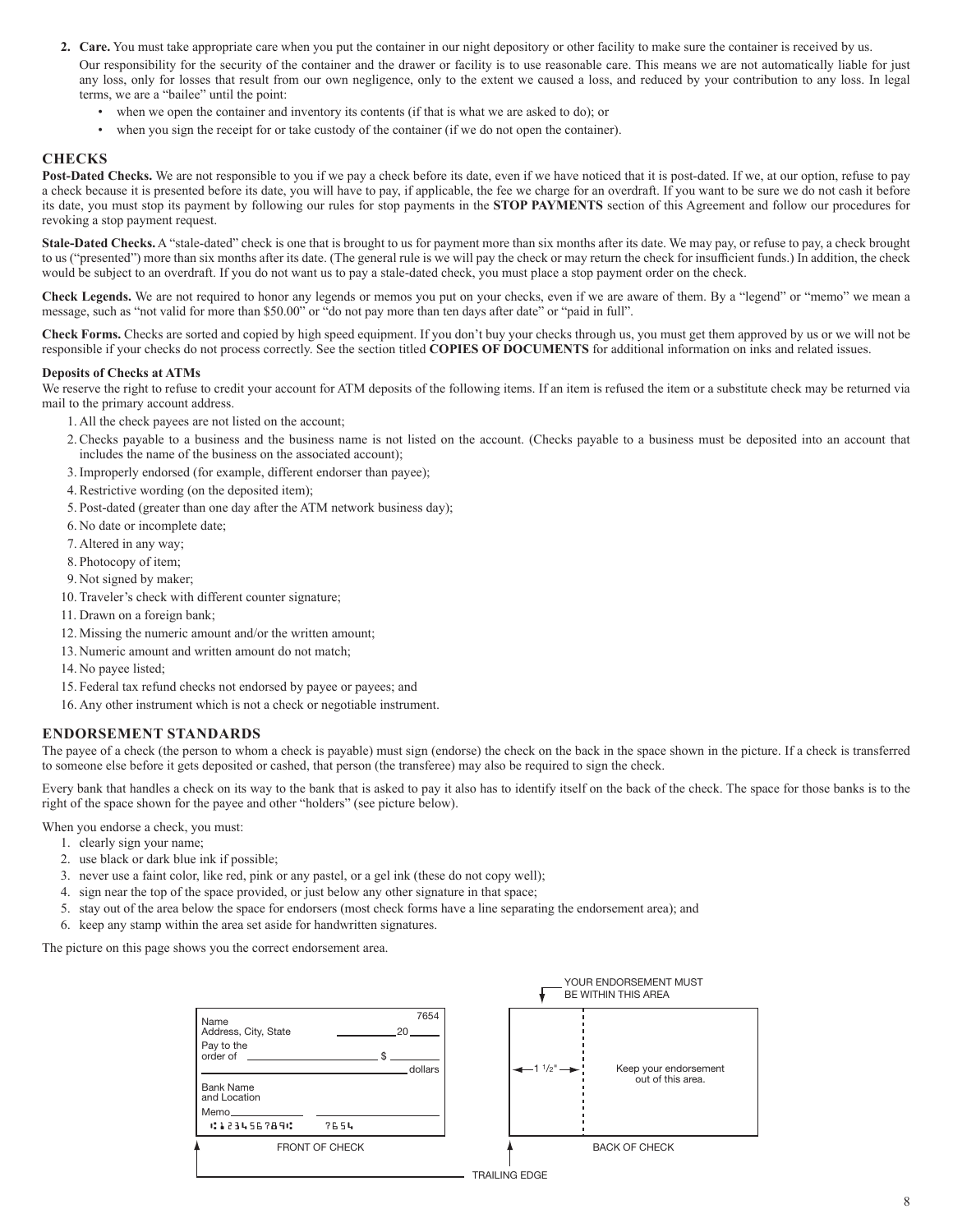#### **Why is this important?**

If your endorsement of a check, or the endorsement of someone from whom you took the check, either:

- 1. causes a delay in a necessary notice to someone else, or
- 2. prevents someone from being identified quickly enough (and therefore cannot get notice or cannot get it in time).

You will be responsible for the check and the loss that occurs because it is not paid. It will then be up to you to try and recover from someone else who might be liable.

#### **INSUFFICIENT FUNDS AND OVERDRAFTS**

**"Account Balance"** means the funds in your account, including deposits and withdrawals made to date. Not all your transactions will be immediately reflected. As a result, only part of this balance may be available for withdrawal.

**"Available Balance"** means the amount of money that can be withdrawn at a point in time. **The Available Balance will be less than the Account Balance when there are pending transactions such as:**

- Funds held from deposits: These funds have been deposited but are not yet fully available for withdrawal or transfer. Once these funds are available, they will be reflected in the Available Balance.
- Funds held for debit card authorizations: This reflects merchant-authorized requests for payment, when the final charge has not been submitted by the merchant. Debit card authorizations will be reflected as pending transactions from the time we receive the authorization until the merchant presents the item for payment, a completion message is received, or three business days, whichever occurs first. If the debit card transaction has not been presented for payment after three business days, it will be removed from your pending transactions and your Available Balance will no longer be reduced by the authorization amount. Once the final charges have been received and processed, they will be reflected in the Available Balance.
- Any other holds on funds in your account.

Note: The Available Balance does *not* reflect every transaction you have initiated or previously authorized. Items that may not be reflected in your Available Balance include, but are not limited to:

- Outstanding checks and authorized automatic withdrawals (such as recurring debit card transactions, transfers, and ACH transactions that we have not received for payment or processing).
- The final amount of a debit card purchase. For example, we may authorize a purchase amount from a restaurant or a gas station, but the authorized amount may be different from the final charge. Once a final charge has been received and processed, it will be reflected in the Available Balance. (Please refer to "Debit Card Transactions" subsection for more information about how these situations are handled.)
- Scheduled bill payments that have not yet been processed.
- Debit card transactions that have been previously authorized but not sent to us for payment from your account where we have released the transaction authorization hold and the transaction is sent for payment from your account at a later date.

**"Insufficient funds"** means you do not have enough available funds in your account to pay the withdrawals you are attempting from that account.

Having insufficient funds in your account could lead to returned items, which refers to any withdrawal or transfer that we return because it exceeds your Available Balance on a given day. Examples of withdrawals that could be returned may include any checks, ACH transactions, online bill payments, or any other debit from your account where we return it because it is for more than the Available Balance you have in your account at the time the transaction is presented to your account. We reserve the right to pay an insufficient funds withdrawal and overdraw your account, which may result in an Overdraft Paid Fee, or return the insufficient funds withdrawal, which may result in an Overdraft Returned Fee. Even if we've paid insufficient funds items before, we are not required to do it in the future.

**"Overdraft"** means a transaction has caused the Available Balance on an account to become a negative number. An overdraft can happen, for example,

- by writing a check without enough money in your checking account to pay the check, and we pay the item;
- by making a withdrawal from your account that exceeds your Available Balance;
- by using your U.S. Bank Debit Card for payment without enough money in your checking account to cover the amount authorized or the amount paid to the merchant. If any debit card transaction results in a negative Available Balance at the time it is presented for payment, even if your Available Balance was positive at the time the debit card transaction was authorized, you may be charged an Overdraft Paid Fee;
- by making a deposit, withdrawing money based on the credit received from that deposit, and then having that deposit reversed because the deposited item is later returned to us unpaid;
- by withdrawing money from your account and not having enough money left to pay any related charges posted to the account;
- when funds are credited to your account in error and you use the funds, and the reversal of the credit results in an overdraft; or
- when fees such as monthly maintenance fees are charged, and you do not have sufficient funds to cover.

**Our Options:** You do not have the right to withdraw funds that exceed the Available Balance on your account. When an item of yours overdraws an account, we can either pay or return the item. You cannot choose which items we pay or return, except as identified in your selection of "Overdraft Handling" (as identified later).

If we get a **batch, or multiple batches,** of such items in a day (for example, checks, ATM purchase transactions, and debit card purchase transactions typically come in batches), and if one, some or all of them would overdraw the account if paid, we will post items in accordance with the **"Transaction Posting Order"** section listed within this Agreement. This may result in processing larger dollar items before smaller dollar items, even though this would have the effect of reducing your Available Balance more quickly.

**Our Fees:** We charge an Overdraft Returned Fee for each withdrawal (e.g., in-person, ATM, automatic payment, or other paper or electronic withdrawal transaction) we return because it exceeds your Available Balance on a given day. We charge an Overdraft Paid Fee for each item or transaction we pay that causes the Available Balance to become negative or occurs while the Available Balance is negative on the checking account. We may charge you an Extended Overdraft Fee if your Available Balance remains negative for an extended period of time. See the current pricing information disclosure for information on fees and how fees will be assessed. Any Overdraft Returned or Overdraft Paid fees are deducted from your account on the next business day; additionally, the Extended Overdraft Fee assessed after seven consecutive calendar days with a negative balance is deducted from your account on the next business day. The Extended Overdraft Fee may be suspended during a fraud investigation or dispute. Once the investigation or dispute is resolved, an Extended Overdraft Fee may be assessed if the account remains negative. If you want to avoid the inconvenience and extra expense of overdraft fees, refer to the section titled "Overdraft Protection Plans" on page 10 for information.

There are some circumstances that can take your account into a negative balance where we will not charge a fee, for example:

- If certain fees such as your monthly maintenance fee are the only items that resulted in the negative balance.
- If the negative Available Balance is less than our threshold. See your *Consumer Pricing or Business Pricing Information* disclosure for specific information. (Both can be obtained by stopping in a U.S. Bank branch or for the *Consumer Pricing Information* only, call 800.872.2657 to request a copy.)

Your responsibilities for overdrafts: If you have an overdraft on your account, you must deposit enough money into your account to pay both the overdraft amount and the fees we charge, and you must do so immediately. If you share ownership of your account with someone else, you are responsible to us for the overdraft, whether or not you personally caused the overdraft or benefited from it.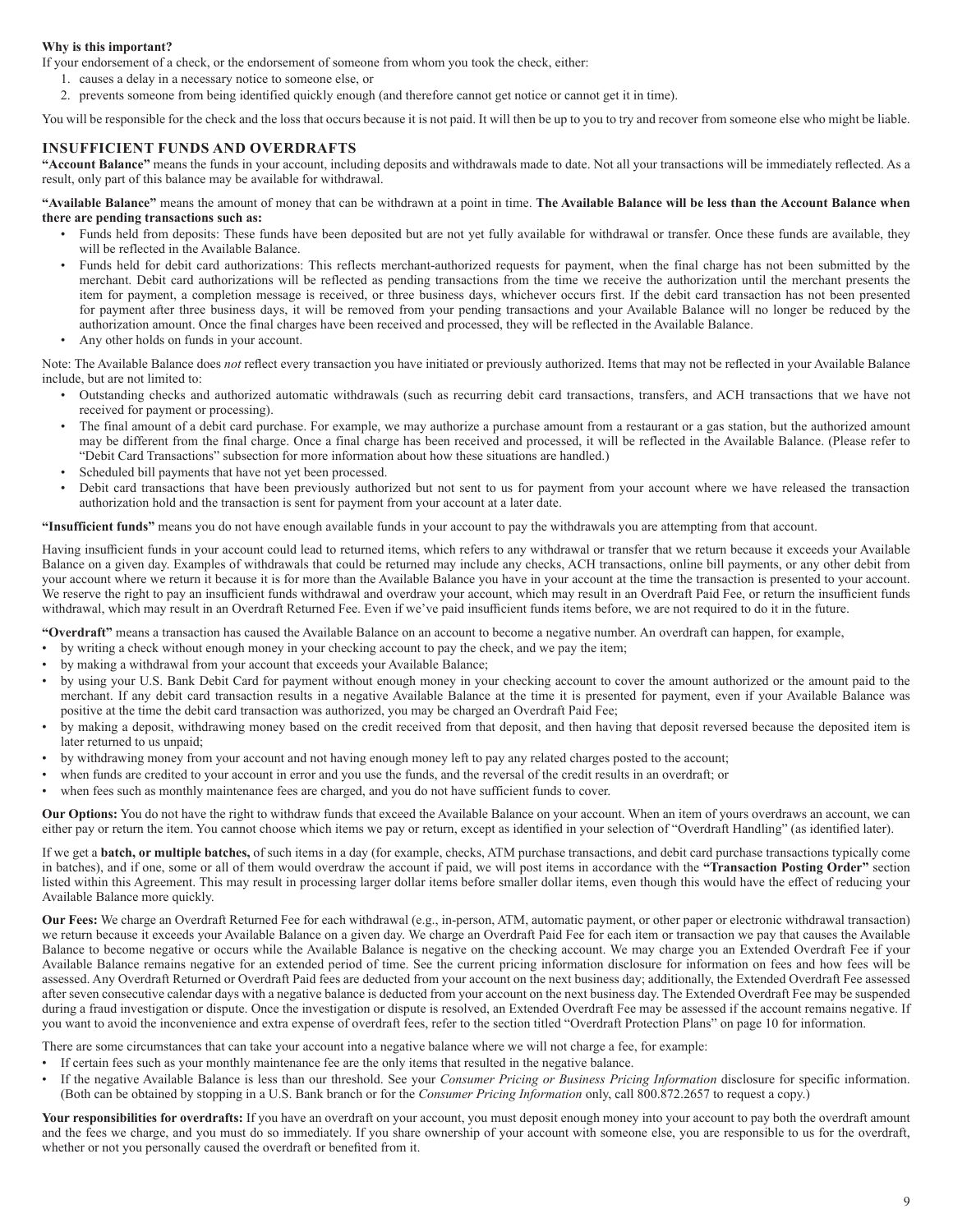## **OVERDRAFT HANDLING**

#### **Consumer Checking and Money Market Accounts:**

Most U.S. Bank Consumer checking and money market accounts come with Standard Overdraft Coverage. Under Standard Overdraft Coverage we will authorize and pay overdrafts for these types of transactions at our discretion:

- Checks and other transactions using your checking account number
- Automatic bill payments
- Recurring debit card transactions, for example setting up your debit card to automatically pay a monthly gym membership. We rely on the merchant to inform us if a debit card transaction is a one-time or a recurring transaction.

If we pay these transactions into overdraft, we may charge an Overdraft Paid Fee. If we do not pay these transactions, we may charge an Overdraft Returned Fee.

#### **In addition to Standard Overdraft Coverage, you have the following options outlined below.**

#### **ATM and Debit Card Overdraft Coverage:**

Upon opening your U.S. Bank Consumer checking OR money market account, you will receive a notice advising you of your choice to say 'Yes' or 'No' to ATM and Debit Card Overdraft Coverage.

#### **If you say 'Yes'**

If you choose to say 'Yes', you allow U.S. Bank to authorize and pay ATM and everyday debit card transactions (purchases made with your debit card on a day-to-day basis) that may cause the Available Balance in your account to become negative. If this happens we may charge an Overdraft Paid Fee.

#### **If you say 'No'**

If you choose to say 'No', you do not allow U.S. Bank to authorize and pay ATM and everyday debit card transactions into a negative Available Balance. If we do not authorize and pay an overdraft your transaction will be declined and you will not be charged a fee.

In limited circumstances, your ATM or everyday debit card transaction may be processed, resulting in your Available Balance becoming negative. These situations may include, but are not limited to:

- A debit card transaction is processed for more than the preauthorized amount. For example, we may authorize a purchase amount from a restaurant or a gas station, but the authorized amount may differ from the final charge (Please refer to "Debit Card Transactions" subsection for more information about how these situations are handled.);
- A debit card transaction that obtained an authorization based on a sufficient Available Balance in your account, but is sent to us for payment later when your Available Balance is no longer sufficient to cover the item;

In these situations, if you have chosen 'No' you will not be charged an Overdraft Paid Fee.

#### **If you wish to discuss your options or change your account election at any time, contact a local U.S. Bank branch, call U.S. Bank 24-Hour Banking or visit usbank.com. Please be aware it may take up to five business days to implement your request.**

#### **Requested Return:**

You may ask us to place your account in *Requested Return* status. When you select this option, you are automatically choosing to say **'No'** to ATM and Debit Card Overdraft Coverage (refer to **If you say 'No'** for more details). In addition, we will attempt to return items which would result in an overdraft to your account such as checks, and automatic bill pay transactions.

- Note that when you select *Requested Return,* **an Overdraft Returned Fee may be charged for returned items.** You may also be charged fees by the merchant or service provider.
- Please understand we will not be able to return all items. **If we pay an item, for any reason, you will be charged the applicable Overdraft Paid Fee** (with the exception of ATM and everyday debit card transactions). These situations include, but are not limited to: recurring debit card transactions when a merchant had obtained an authorization for the first instance, but did not obtain a new authorization for subsequent occurrences (for example, a monthly gym membership); or other transactions/adjustments that may be processed in accordance with our Transaction Posting Order resulting in an insufficient Available Balance (Refer to **"Transaction Posting Order"** section listed within this Agreement). We rely on the merchant to inform us if a debit card transaction is a onetime or a recurring transaction.

#### **If you wish to select** *Requested Return,* **contact a local U.S. Bank branch or call U.S. Bank 24-Hour Banking (see last page for phone numbers). Please be aware it may take up to five business days to implement your request.**

#### **Business Options for Checking and Money Market Accounts**

For Business Checking and Business Money Market accounts, we will authorize and pay overdrafts for all types of transactions at our discretion. If we pay these transactions into overdraft, we may charge an Overdraft Paid Fee. If we do not pay these transactions, we may charge an Overdraft Returned Fee.

#### **Requested Return**

You may ask us to place your account in *Requested Return* status. When choosing this option, we will attempt to return and/or decline items which would result in an overdraft to your account.

- Note that when you select *Requested Return,* an **Overdraft Returned Fee may be charged for returned items.** You may also be charged fees by the merchant or service provider.
- Please understand we will not be able to return all items. **If we pay an item, for any reason, you may be charged an Overdraft Paid Fee.**

#### **If you wish to request** *Requested Return,* **contact a local U.S. Bank branch or call U.S. Bank 24-Hour Banking (see last page for phone numbers). Please be aware it may take up to five business days to implement your request.**

**Other sections:** While many other sections of this Agreement relate to these issues, these sections are particularly appropriate:

- Setoff (page 21)
- Security Interest in Accounts (page 21)
- Funds Availability: Your Ability to Withdraw Funds All Accounts (page 23)
- Electronic Banking Agreement for Consumer Customers (page 25)
- Limits on Transfers (page 26)
- Electronic Banking Agreement for Business Customers (page 29)

#### **OVERDRAFT PROTECTION PLANS**

#### **Consumer Overdraft Protection**

U.S. Bank offers Overdraft Protection Plans to help you avoid the inconvenience of having a check returned, and/or a debit card purchase rejected, resulting in the expense of overdraft fees. These Overdraft Protection Plans allow an eligible account to be linked to a U.S. Bank Personal Checking Account(s) ("checking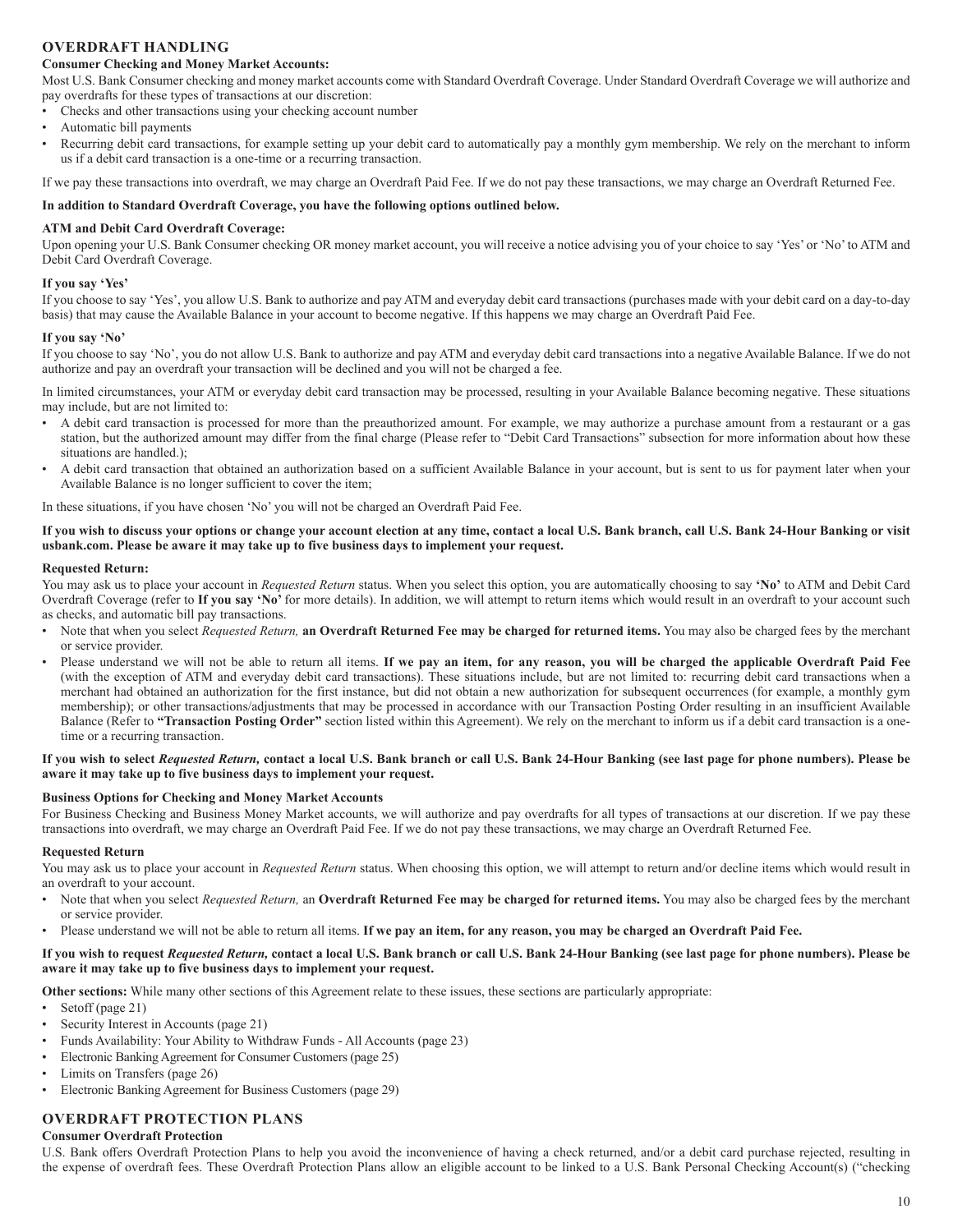account(s)") to cover overdraft situations when the Available Balance is insufficient to cover checks presented for payment **and/or** Available Balance has been reduced due to pending authorized debit card transactions, as specified in subsection "Debit Card Transactions".

U.S. Bank lets you choose which eligible accounts are linked to your checking account for Overdraft Protection, and the order in which those accounts are accessed to transfer funds to your checking account. Some eligible accounts (e.g. depository accounts) do not have Overdraft Protection Transfer fees, and if you have deposit and credit accounts linked for Overdraft Protection, the first Overdraft Protection Account determines whether a fee is charged (if any).

You can choose to link up to three eligible U.S. Bank accounts to your personal checking account for Overdraft Protection. Owner(s) who are signers on the checking account must also be signers on the account(s) linked for Overdraft Protection.

Eligible accounts include:

- U.S. Bank Savings Account or Money Market Account
- U.S. Bank Reserve Line of Credit
- U.S. Bank Credit Card
- A secondary U.S. Bank Personal Checking Account
- U.S. Bank Personal Line of Credit
- U.S. Bank Home Equity Line of Credit
- Other U.S. Bank Lines of Credit

If you have linked eligible accounts, and the Available Balance in your checking account is or would be overdrawn by \$5.01 or more, the advance amount will transfer in multiples of \$50.00 and an Overdraft Protection Transfer Fee may be charged (fee waived for transfers from a depository account). If, however, the Available Balance is or would be overdrawn by \$5.00 or less, the amount advanced will be \$5.00 **and** the Overdraft Protection Transfer Fee will be waived.

If the negative Available Balance in your checking account is caused by monthly fees, such as a maintenance fee or statement/image fee only, overdraft protection will not advance. (For example, the account is overdrawn due to a Monthly Maintenance Fee, overdraft protection will not advance. If additional transactions post, overdraft protection will advance to cover the negative Available Balance amount and an Overdraft Protection Transfer Fee may be charged.) If the account linked for Overdraft Protection does not have enough funds to cover the overdrawn amount, the current Available Balance will still be transferred to reduce the overdrawn amount.

If there is more than one account linked for Overdraft Protection and the Available Balance of the first linked account is not enough to cover the overdrawn balance, the next linked account will transfer funds in multiples of \$50.00 to cover the remaining overdrawn balance. When multiple accounts are linked as Overdraft Protection, the first account funds are transferred from determines the amount of the Overdraft Protection Transfer Fee (if any).

For each day an Overdraft Protection transfer occurs, a Bank fee will be charged to the checking account that received the transfer. (Refer to the *Consumer Pricing Information* disclosure Overdraft Protection Transfer Fee for fee amount. This disclosure can be obtained by contacting a U.S. Bank branch or calling 800.872.2657.) While no fee will be charged to your U.S. Bank savings account or secondary checking account, U.S. Bank Reserve Line of Credit, U.S. Bank Credit Card, U.S. Bank Personal Line of Credit, or U.S. Bank Home Equity Line of Credit, for any automated advance to cover an overdraft to your associated deposit account, you will incur an interest charge according to the terms of your agreement governing your credit account. Advances on a U.S. Bank Credit Card Overdraft Protection Plan account are subject to the standard cash advance interest rate, as well as the current cash advance fee. Please refer to your U.S. Bank Reserve Line of Credit, U.S. Bank Credit Card, U.S. Bank Personal Line of Credit or U.S. Bank Home Equity Line of Credit for information regarding interest charges.

When the Bank accesses funds from an eligible line of credit or credit card, these types of transfers may be subject to additional charges such as annual fees. In addition, you may be subject to interest that will accrue on the amounts advanced in accordance with your line of credit or cardmember agreement.

#### **Business Banking Overdraft Protection**

U.S. Bank offers Overdraft Protection Plans to help you avoid the inconvenience of having a check returned, and/or a debit card purchase rejected, resulting in the expense of overdraft fees. These Overdraft Protection Plans allow an eligible account to be linked to a U.S. Bank Business Checking Account(s) ("checking account(s)") to cover overdraft situations when the Available Balance is insufficient to cover checks presented for payment and/or Available Balance has been reduced due to pending authorized debit card transactions, as specified in subsection "Debit Card Transactions".

U.S. Bank lets you choose which eligible accounts are linked to your checking account for overdraft protection. Only one deposit product and one credit product may link to a business checking account. If the checking account has both a credit product and a deposit product linked as overdraft protection, the system will always advance first from the credit product. Funds only draw from the deposit product if the credit product has insufficient available funds.

The name of the business on the business checking account must match the name of the business on the business credit overdraft protection plan account. The name(s) of the account signer(s) on the business checking account may also be required to match the account signer(s) on the business Overdraft Protection Plan account.

Eligible accounts include:

- U.S. Bank Business Savings or Money Market Account
- A secondary U.S. Bank Business Checking Account
- U.S. Bank Business Reserve Line of Credit
- U.S. Bank Business Credit Cards
- U.S. Bank Cash Flow Manager or Advantage Line
- If you have a U.S. Bank Business Savings, Business Money Market account, or secondary U.S. Bank Business Checking account linked as Overdraft Protection, any automatic advances will be in \$200.00 increments made to cover the overdraft. Automated transfers from a U.S. Bank deposit account are not assessed Overdraft Protection Transfer Fees.

If you have a U.S. Bank Business Reserve Line of Credit linked as overdraft protection, any automatic advances will be in \$200.00 increments made to cover the overdraft. Please refer to your U.S. Bank Business Reserve Line Agreement for information regarding interest charges.

U.S. Bank Business Credit Card linked as overdraft protection, any automatic advances will be in \$25.00 increments made to cover the overdraft. Advances on a U.S. Bank Business Credit Card Overdraft Protection Plan account are subject to the standard cash advance interest rate, as well as the current cash advance fee.

When the Bank accesses funds from an eligible line of credit or credit card, these types of transfers may be subject to additional charges such as annual fees. In addition, you may be subject to interest that will accrue on the amounts advanced in accordance with your line of credit or Cardmember Agreement. Please refer to your Cardmember Agreement for information regarding charges and fees.

Each time an overdraft protection transfer from a Business Reserve Line or a U.S. Bank Business Credit Card automatically transfers funds to the checking account, an Overdraft Protection Transfer Fee (daily fee) applies. The transfer fee amount posts as a separate transaction to the checking account.

Refer to the *Business Pricing Information* brochure for current fees. This brochure can be obtained by stopping in a U.S. Bank branch.

If you have a U.S. Bank Cash Flow Manager linked as overdraft protection, any automatic advances will be in \$100.00 increments made to cover the overdraft. While no Overdraft Protection Transfer Fee is charged to the Cash Flow Manager account for any automated advance to cover an overdraft to your associated deposit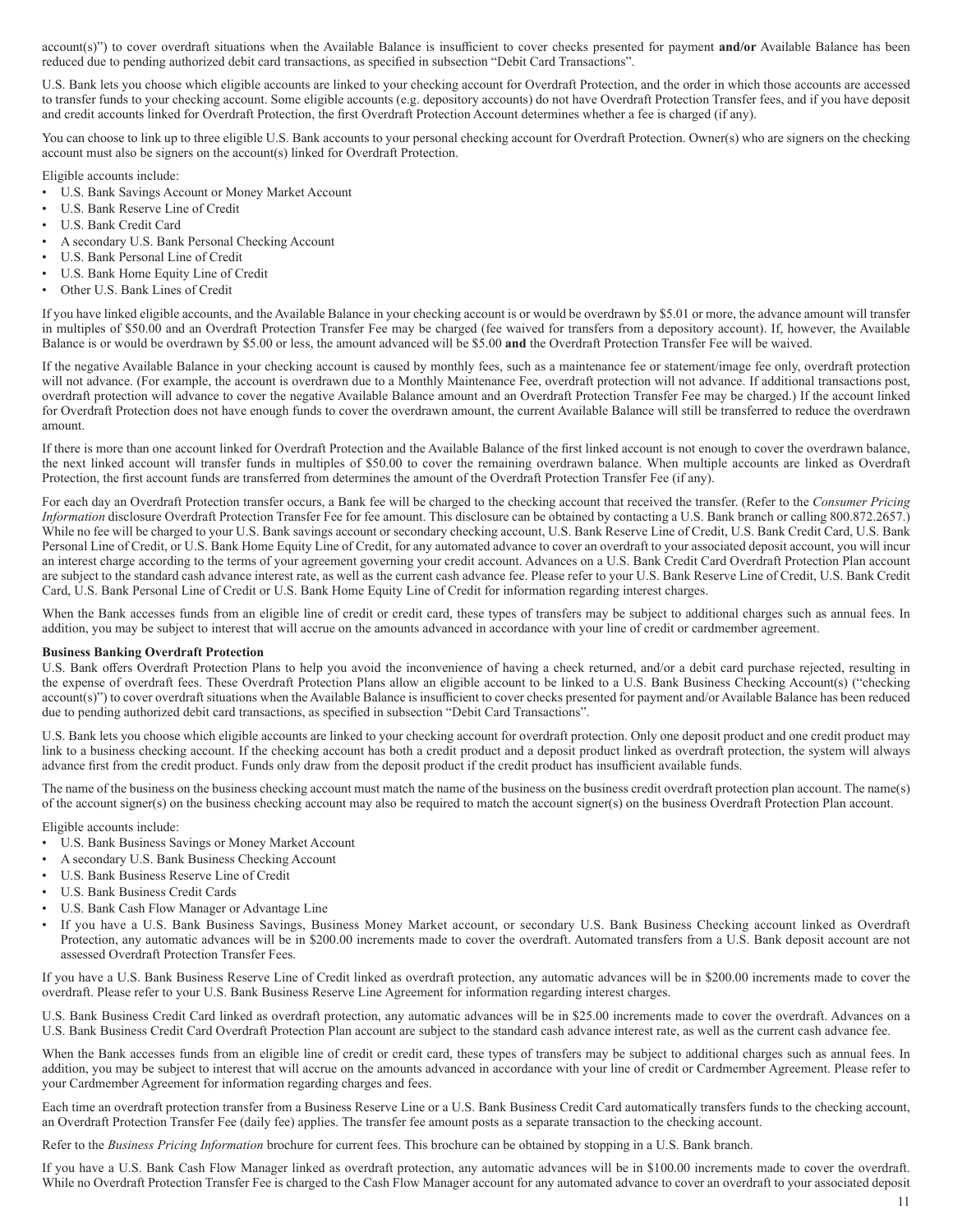account, you will incur an interest charge according to the terms of your agreement governing your credit account. Please refer to your U.S. Bank Cash Flow Manager agreement for information regarding interest charges.

If the negative Available Balance is caused by a monthly maintenance fee, service fee or statement/image fee only, overdraft protection will not advance. (For example, the account is overdrawn due to a Monthly Maintenance fee, overdraft protection will not advance. If additional transactions post, overdraft protection will advance to cover the negative Available Balance amount and an Overdraft Protection Transfer Fee may be charged.)

#### **Business Overdraft Protection Agreements**

U.S. Bank also offers certain business customers overdraft protection through separate written agreement. The terms of such agreement shall govern those Business Overdraft Protection Plans.

## **REFUSING PAYMENT ON YOUR CHECKS**

You must fill in an amount (in words and numbers) correctly and clearly, and sign your name on checks you write. You should fill in the date and name a payee on your checks. If you don't name a payee, anyone can cash the check. If you fail to follow these rules, we may refuse to honor your checks.

When a check you write is presented to us by another bank for payment, we will generally accept the endorsements on the check, because if an endorsement is missing or forged, we have rights against the other bank that protect us. When a check of yours comes to us *other than through another bank,* we might not cash it if we are not comfortable with the endorsements on it or the identity of the person who presents it. This is especially true with an endorsement in the name of a business entity.

We may require anyone who presents a check for payment in person (other than an account owner presenting a check on his or her own account) to:

- pay a fee to cash the check if applicable; and
- give a fingerprint or thumbprint, and identification, as a condition of cashing a check.

If the presenter of the check refuses to comply with these requirements, or complies but later asserts that these requirements infringed on their legal rights, you understand and agree that imposing these requirements will not be considered a "wrongful dishonor" of your checks.

#### **FUNDS TRANSFERS**

Unless we have entered into a specific written agreement with you that provides otherwise, payment orders you give to us for the transfer of funds out of the account by wire transfer or otherwise, and payment orders we receive for the transfer of funds into the account, will be governed by this paragraph. In addition, your rights and obligations with respect to a payment order, and our rights and obligations, will be governed by (a) any separate written agreement with us; then (b) this section; and then, to the extent not specified in a separate written agreement or this Agreement; (c) by Article 4A of the Uniform Commercial Code ("UCC4A") as enacted in the state in which you have your account with us.

We reserve the right to refuse to accept any payment order. Payment orders are accepted when they are executed by us. We may process any payment order request (as well as any amendment or cancellation request concerning a payment order) that we believe is transmitted or authorized by you if we act in compliance with a security procedure agreed upon by you and us. Such payment orders will be deemed effective as if made by you, and you will be obligated to pay us in the amount of such orders, even though they are not transmitted or authorized by you. Unless we agree on another security procedure, you agree that we may confirm the authenticity and content of a payment order (among other ways) by placing a telephone call to you. If we cannot reach you, or if the payment order is not confirmed or approved in the manner we require, we may refuse to execute the payment order.

YOU AGREE THAT IF A PAYMENT ORDER OR CANCELLATION THEREOF IDENTIFIES THE BENEFICIARY BY BOTH NAME AND AN IDENTIFYING NUMBER, AND THE NAME AND NUMBER IDENTIFY DIFFERENT PERSONS OR ACCOUNT HOLDERS, EXECUTION AND PAYMENT TO THE BENEFICIARY OR CANCELLATION MAY BE MADE SOLELY ON THE BASIS OF THE IDENTIFYING NUMBER. YOU ALSO AGREE THAT IF A PAYMENT ORDER IDENTIFIES AN INTERMEDIARY BANK OR THE BENEFICIARY'S BANK BY BOTH NAME AND AN IDENTIFYING NUMBER AND THE NAME AND NUMBER IDENTIFY DIFFERENT PERSONS, EXECUTION OF THE PAYMENT ORDER BY ANY BANK MAY BE MADE SOLELY ON THE BASIS OF THE IDENTIFYING NUMBER.

If we receive a funds transfer into any account you have with us, we are not required to give you any notice of the receipt of the funds transfer. The funds transfer will appear on your next periodic statement. To confirm the completion of funds transfers, please contact us through U.S. Bank 24-Hour Banking (see last page for phone numbers), usbank. com or the U.S. Bank Mobile App. Prior to the acceptance of an outgoing payment order, the outgoing payment order may be cancelled, but may not be amended or modified, if the beneficiary's bank is located within the United States of America and the outgoing payment order is to be paid in U.S. dollars. Other outgoing payment orders may not be cancelled, amended or modified. We must receive your cancellation in a reasonable time prior to the time we execute the outgoing payment order. Payment orders sent by Fedwire will be subject to the Federal Reserve's Regulation J, and payment orders sent via other payment systems will be subject to the rules of those systems. You agree that we may record all telephone conversations and data transmissions received from, made for or made on behalf of you pursuant to or in connection with a payment order.

YOU AGREE THAT IF A PAYMENT ORDER, OR ANY CANCELLATION OR AUTHORIZATION RELATING THERETO, BUT FOR THE APPLICABILITY OF THE ELECTRONIC FUND TRANSFERS ACT OF 1978 (AS IN EFFECT FROM TIME TO TIME), CONSTITUTES A PORTION OF A FUNDS TRANSFER AS DEFINED IN UCC4A, ALL ACTIONS AND DISPUTES CONCERNING SUCH PAYMENT ORDER, CANCELLATION OR AUTHORIZATION SHALL BE DETERMINED PURSUANT TO UCC4A AND THIS AGREEMENT TO THE FULL EXTENT PERMITTED BY LAW. If an outgoing payment order in a foreign currency cannot be completed, the exchange rate that will apply to any refund due you will be the exchange rate in effect at the time on the day the refund is made. Additional fees may be deducted from a payment order amount by other banks involved in the funds transfer process.

We may route payment at our own discretion for each outgoing wire transfer. A wire transfer is irrevocable once payment has been transmitted to the beneficiary's bank. At your request, we may request that the beneficiary's bank return funds previously transferred. However, you acknowledge that the beneficiary's bank is under no obligation to comply with this request.

#### **WITHDRAWAL RIGHTS, OWNERSHIP OF ACCOUNT, AND BENEFICIARY DESIGNATION**

The following rules govern the ownership and withdrawal rights of deposit accounts with the various titles given to them.

There are two primary issues that these rules control. The first is "withdrawal rights" and the second is "ownership."

By "withdrawal rights" we mean who has access to the funds in the account for all purposes. These withdrawal rights will control, for example, whose instructions we must follow, whose checks we must pay, and whose withdrawal requests we must honor. These withdrawal rights do not control who actually owns the funds, as between multiple parties to an account.

By "ownership" we generally mean who owns the funds in the account. In particular, by selecting a particular ownership, you are expressing your intention of how and to whom your interest in the funds in the account should pass in the event of your death.

If you create a type of account, you retain the right to change or close the account to the extent of the withdrawal rights you retain in your own name.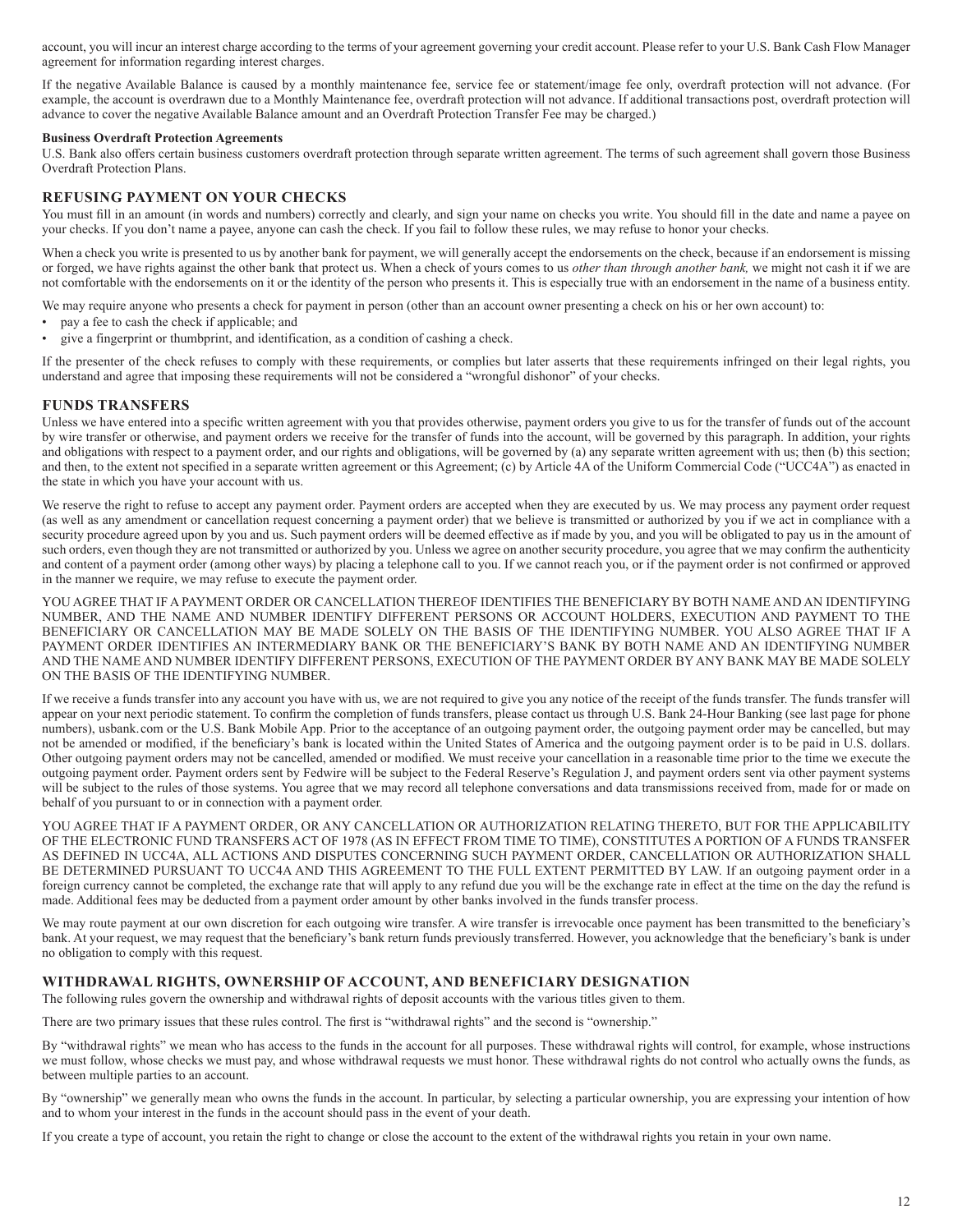We make no representations as to the appropriateness or effectiveness of any particular ownership or beneficiary designations. Our only responsibility is to permit access to the account as provided by the withdrawal rights. You must consult with your own attorney or financial advisor as to whether and how to effect any change in actual ownership of funds in the account.

**Individual Account.** This is an account in the name of one person. Such an account is also referred to as a "single ownership" account.

Withdrawal Rights. The holder of such an account is the only person who has the right to withdraw from the account, unless we permit the holder to designate an agent or attorney-in-fact to the account.

**Ownership.** The holder of such an account is presumed to be the owner. Holding such an account, by itself, creates no additional ownership rights nor survivorship rights (nor does such type of ownership create or extinguish any community property rights). In almost all instances this type of account will pass, on the death of the owner, through the estate of the owner. (You must consult your own estate planner to be sure.)

**Agents and "Attorneys-in-Fact."** The owner of this type of account can nominate an authorized signer or attorney-in-fact.

Joint Account - With Survivorship. If your account is opened as a joint account, we will treat it as a joint account with right of survivorship unless our account records demonstrate a different type of ownership. This is an account in the names of two or more natural persons, with the following features:

Withdrawal Rights. Each joint tenant has complete and separate access to the funds and withdrawal rights, and each authorizes the other(s) to endorse for deposit any item payable to the joint tenant. Upon the death of any joint tenant, any surviving joint tenant will have complete withdrawal rights to the balance of the account. If there is more than one surviving joint tenant, such survivors remain as joint tenants with right of survivorship with the same withdrawal rights provided in this section.

Each joint tenant reserves the right to change the ownership of the account to the extent of that owner's withdrawal rights.

**Ownership.** Each joint tenant is presumed to "own" the funds in proportion to that person's net contribution to the account. Each joint tenant intends upon his or her death that the funds owned by such person will be owned by the survivor. If there is more than one survivor, the "ownership" of the decedent's funds will be shared equally with such survivors.

**Other Titles.** In some states, it is advisable to add either "not as tenancy in common" or "not as a tenancy by the entirety" or both to insure the intention described above.

**Agents and "Attorneys-in-Fact."** Any joint tenant can nominate an authorized signer or attorney-in-fact who can hold all the same withdrawal and deposit rights as the authorizing owner, except the authorized signer or attorney-in-fact will not be an owner (a joint tenant).

Joint Account with Survivorship - Arizona. A Joint Account with Survivorship in Arizona has a unique feature that will change the "ownership" rights on the death of one of the joint owners if there is more than one surviving joint tenant and one of the surviving joint tenants is the surviving spouse of the deceased joint tenant.

Withdrawal Rights. This rule will not change the withdrawal rights to the account on the death of a joint tenant; it only affects the actual ownership of the account balance, which will only affect the survivors, and will not affect our responsibilities under the account.

**Ownership.** If two or more parties survive and one is the surviving spouse of the deceased party, the amount to which the deceased party, immediately before death, was beneficially entitled by law belongs to the surviving spouse. If two or more parties survive and none is the spouse of the decedent, the amount to which the deceased party, immediately before death, was beneficially entitled by law belongs to the surviving parties in equal shares, and augments the proportion to which each surviving party, immediately before the deceased party's death, was beneficially entitled under law, and the right of survivorship continues between the surviving parties.

**Tenancy in Common Accounts.** A Tenancy in Common account is another form of joint account without the survivorship feature. A Tenancy in Common account is also in the name of two or more individual owners.

Withdrawal Rights. Each joint tenant has complete and separate access to the funds and withdrawal rights, and each authorizes the other(s) to endorse for deposit any item payable to the joint tenant. Until we receive notice of the death of any joint tenant, any tenant in common will have complete withdrawal rights to the entire account balance.

If more than one tenant in common survives the death of another tenant in common, such survivors remain as tenants in common between them.

Each tenant in common reserves the right to change the ownership of the account to the extent of that owner's withdrawal rights.

**Ownership.** Each tenant in common is presumed to "own" the funds in proportion to that person's net contribution to the account. However, because of the extreme difficulty in determining such proportions over time, you agree that upon the death of one tenant in common, the balance in the account at the time immediately before the death of the tenant in common will be deemed to be owned in equal shares between all tenants in common. After death and our receipt of notice of such death, the decedent's share will be set aside for the estate of the decedent, and the survivor's share in the account balance will be at the disposal of the surviving tenant in common.

**Other Titles.** In some states this account is referred to as Joint Tenancy WITHOUT Right of Survivorship.

**Agents and "Attorneys-in-Fact."** Any tenant in common can nominate an authorized signer or attorney-in-fact who can hold all the same withdrawal and deposit rights as the authorizing owner, except the authorized signer or attorney-in-fact will not be an owner (a tenant in common).

**Marital Account (Wisconsin).** This account is an account established by two persons in Wisconsin who claim to be husband and wife. This account is, for such persons, the same as the Tenancy in Common account described above.

**Marital Account with P.O.D. Beneficiaries (Wisconsin).** This account is, first, the same as a Wisconsin Marital Account (which is, in turn, the same as a Tenancy in Common account described above).

**Withdrawal Rights.** During the lives of both parties to the marriage, the withdrawal rights will be the same as for the Marital Account. The beneficiaries have no withdrawal rights until the death of one of the marriage partners.

**Ownership.** Upon the death of one of the spouses, the surviving spouse owns 50% of the funds on deposit, and the P.O.D. beneficiary named by the deceased party (if that beneficiary is then surviving) owns the other 50%. Each spouse can name his or her own beneficiary.

If there is more than one beneficiary who is named by a party who survives, the shares of those beneficiaries will be equal.

On the death of one of the marriage partners, the account will have to be retitled and beneficiary shares will have to be redeposited or withdrawn.

Pay-on-Death Account. This is an account where one or more persons create the account and name one or more living persons as beneficiaries. Frequently the account title is A.B. Pay-on-Death to C.D. beneficiary.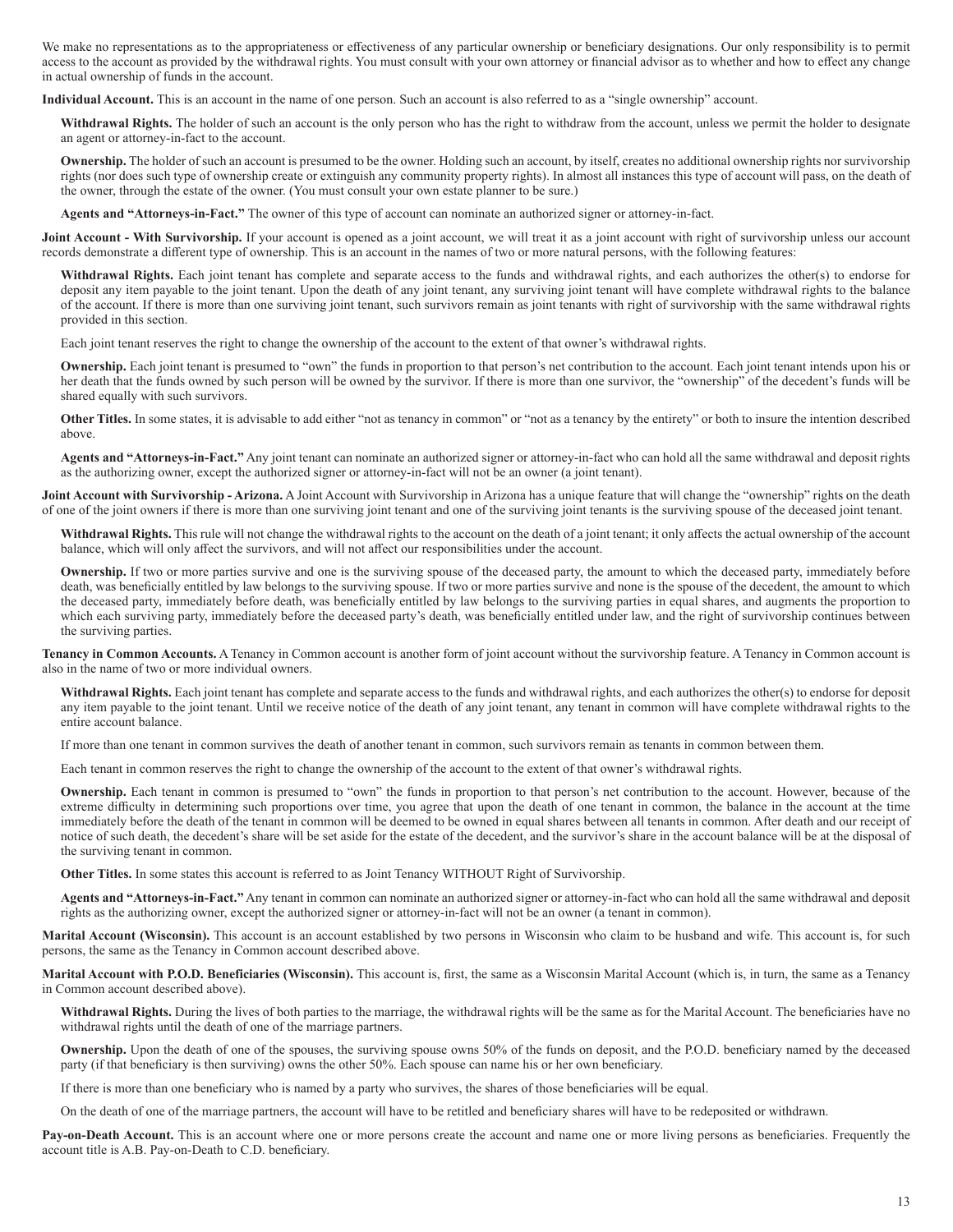**Withdrawal Rights.** The person who creates this type of account retains complete withdrawal rights in such an account during his or her lifetime and for his or her own benefit. The named beneficiary has no withdrawal rights to the account during the lifetime of the creator of the account. The owner can change or close the account, and change beneficiaries at any time.

On the death of the creator of the account, the beneficiary (on proof of death of the creator and proof of the identity as the named beneficiary), can withdraw the entire account balance. If there is more than one beneficiary who is named and survives the creator, the surviving beneficiaries acquire and can withdraw an equal share with the other surviving beneficiaries, without survivorship rights between beneficiaries. If a beneficiary dies before the creator, neither the beneficiary's estate nor heirs acquire anything on the death of the owner.

If more than one person creates such an account, then such creators have complete and separate withdrawal rights between them during their joint lives, and the survivor of them will have complete withdrawal rights upon the death of the other creator. Named beneficiaries can withdraw a share of the account balance only upon the death of the last creator and only if such beneficiaries are then alive (and upon proof of the deaths of the creators and their own identity as the named beneficiaries). In effect, if more than one person creates this type of account, with one or more beneficiaries, the account has first all the incidents of a "Joint Account with Survivorship" and only after there is but one joint tenant does the account have the incidents of a "Pay-on-Death" account.

**Ownership.** The creator of this type of account is presumed to own the funds during his or her lifetime and intends that ownership to pass to the beneficiary only upon his or her death and only if the named beneficiary survives him or her. If there is more than one creator, the ownership between such creators is the same as that between joint tenants with right of survivorship, with the same incidents upon the death of a joint tenant.

If there is more than one beneficiary who is named and survives the creator(s), the creators intend his, her or their ownership rights to pass to the then surviving beneficiaries in equal shares, with no survivorship rights between them.

Other Titles. This type of account has other names such as "Tentative Trust," "Totten Trust," "In Trust For" and "Revocable Trust." In states where one of these trust accounts is recognized, the creators of such accounts will be referred to as a "settlor" or "grantor." Nevertheless, all the incidents of such an account, the rights of the grantor(s) and beneficiaries are exactly the same as described for "Pay-on-Death" accounts above. Only the names have been changed.

#### **Revocable Trust or Pay-on-Death Account (not subject to the Nonprobate Transfers Law of Missouri)**

In Missouri, a Revocable Trust or Pay-on-Death account may include an appendage to its title "not subject to the Nonprobate Transfers Law of Missouri." This appendage does not change the features of the account as described above for Pay-on-Death accounts.

#### **Registration in Beneficiary Form - Missouri**

Adding the acronym *LDPS* (which stands for lineal descendants, per stirpes) to a Revocable Trust or Pay-on-Death account in Missouri, changes the rights of beneficiaries of such accounts. LDPS designation means that if a named beneficiary of such an account dies before the account owner, then the unnamed lineal descendants of that deceased beneficiary will acquire the share of the deceased beneficiary on the death of the owner per stirpes.

#### **UTMA (Uniform Transfers to Minors Act) Account**

This is an account in the name of an adult custodian (or possibly a corporate custodian) for the benefit of a person who is a minor at the time the account is created.

**Withdrawal Rights.** During the minority of the child (as defined under applicable UTMA laws), the custodian has all withdrawal rights, but is required by law to exercise those rights solely for the benefit of the child. We, however, have no duty or agreement whatsoever to monitor or insure that the acts of the custodian are for the child's benefit.

The custodian is required to turn over the account balance when the child reaches the age of majority. The custodian authorizes us, at our discretion, to exercise the custodian's duty to transfer funds to the child at the child's request upon reaching the age of majority.

**Ownership.** The child/beneficiary is at all times the owner of the funds in the account.

#### **UGMA (Uniform Gifts to Minors Act) Account**

A few states have not adopted the Uniform Transfers to Minors Act. These few states have, for our purposes, an equivalent statute known as the Uniform Gifts to Minors Act, which has the same incidents as those described above for the UTMA account.

#### **Fiduciary Account**

A fiduciary account is an account opened by or taken over by an executor, administrator, personal representative, guardian, conservator, trustee, or other fiduciary in such capacity. Any fiduciary named as a signer on a fiduciary account shall be solely responsible for acting in accordance with the terms of the applicable laws, will, court order or trust instrument establishing and covering the fiduciary relationship, and we are not responsible for examining, or insuring compliance with the provisions of any such law or instrument.

#### **Corporate, Partnership, Limited Liability Company and other Organizational Accounts**

These are accounts opened by any business organization or association. We reserve the right to require the account holder(s) to furnish us with such resolutions, agreements or documents as we may reasonably request to evidence the authority of individuals to act on behalf of the account holder(s). We will honor such an authorization until we receive written notice of change from the governing body of the organization. It is mutually agreed that the power and authority of each person named as authorized to take action with respect to the account shall continue in full force and effect until we receive actual written notice of revocation, whether the same be brought about by dissolution of the account holder or otherwise.

#### **PLEDGES AND SECURITY INTERESTS IN FAVOR OF OTHERS**

You cannot give a security interest or pledge your account to someone other than us without first getting our express written consent. We are not required to give consent to a security interest or pledge to someone else.

Unless we agree in a separate writing otherwise a security interest or pledge to someone else must be satisfied or released before any right to withdraw from the account can be exercised, including any right that arises by surviving the death of an owner (for example, a surviving joint tenant or beneficiary of a pay-on-death account).

#### **ACCRUAL OF INTEREST**

We will begin to accrue interest on deposits drawn from other banks at the time we get credit for the deposit in the collection process, which is not necessarily the same time as the time we make funds available for withdrawal.

If your account (for example a savings account) earns a variable rate of interest, we can change that rate at any time without notice to you, except as specifically provided in writing in the account disclosure or agreement. For business accounts, the variable rate of interest may be zero or a negative rate. If your business account bears a negative interest rate, we reserve the right to charge your account for the negative interest.

You can find out our current rates on accounts that earn interest in our branches, from U.S. Bank 24-Hour Banking, or at usbank.com. The telephone number is at the end of this booklet.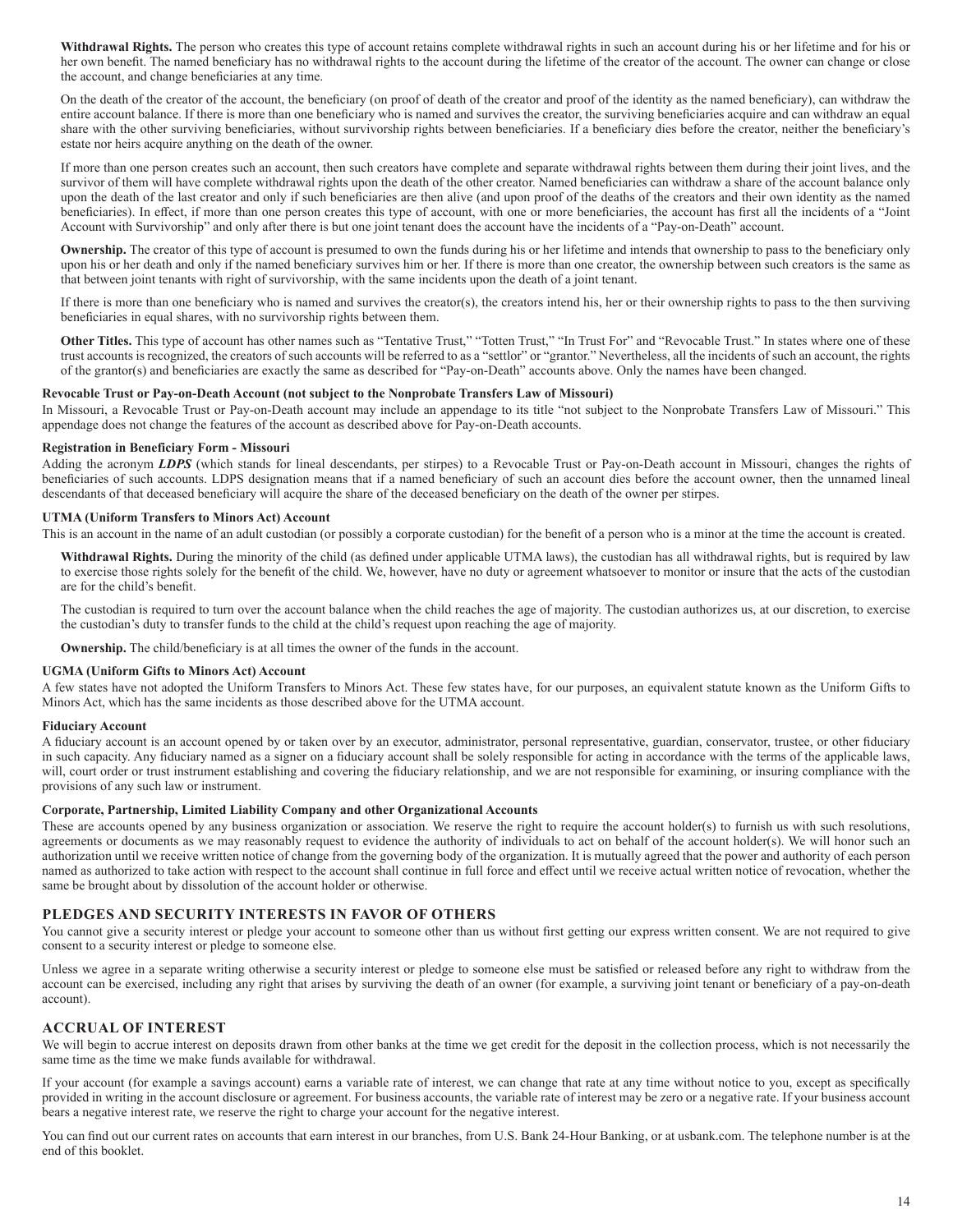## **STOP PAYMENTS**

Unless otherwise provided, the rules in this section cover stopping payment of items such as checks and drafts drawn on your account. Rules for stopping payment on other types of transfers of funds, such as consumer electronic fund transfers, are covered elsewhere in the **Electronic Banking Agreement for Consumer Customers** section.

Here is what you must do to stop a payment:

#### **ACH Check Conversion**

An ACH Check Conversion is a transaction that starts as a paper check that you give to a merchant. The merchant converts the check, using the information on the paper, to send an electronic message to a bank to immediately take the money from your account. The merchant is required to post a notice about ACH Check Conversion in a prominent and conspicuous location at the time of the transaction. You can stop payment on an ACH Check Conversion only if it has not yet been presented by the merchant.

#### **Electronic Fund Transfers**

You can stop payment of certain types of electronic transactions. Please refer to the Electronic Banking Agreement section for details.

#### **Checks and drafts**

If you want to stop payment of a check, you must stop by a U.S. Bank branch or call U.S. Bank 24-Hour Banking (see last page for phone numbers). Writing to us will take too much time and we will not have time to act on your request before the check is paid. We will need the following information:

- 1. the account number the check is written on;
- 2. the check number;
- 3. the dollar amount;
- 4. the date; and
- 5. the name of the person you wanted to pay.

This information must be exact and correct. If it is not, we will not be responsible if the item is paid.

#### **Who can stop a payment and for how long?**

- 1. Any owner can stop payment of any check on the account whether that owner wrote the check or not (and assuming the item can still be stopped).
- 2. A stop payment order is effective for 24 months or longer, as determined at the time the stop payment order is placed. You must renew it prior to the expiration of the stop payment effective period or the item could get paid. We will not notify you when the stop payment effective period ends. Fees may be assessed for placing a stop payment order.
- 3. Only the owner who made the stop payment order can release it.
- 4. You must give us sufficient notice so that we have a reasonable period of time to act upon your request and verify that the item has not been paid.

#### **Effect of a stop payment**

When you stop payment of a check, you may still be obligated to the payee, and the payee may still have the right to collect on the check or the underlying transaction. If we have to defend ourselves for letting you stop payment on a check, you have to protect us by paying our expenses, including our reasonable attorney's fees.

#### **What if we don't stop payment?**

We cannot stop payment of a check that has already been paid.

If you ask us to stop payment of a check and we pay it anyway, we gain whatever rights the payee has against you. This means, if the check should have been paid, or the payee has the right to collect from you anyway, we can collect from you. Therefore, if we pay an item that should have been stopped, before we recredit your account, you will have to prove to us that by our payment you have suffered a loss and the cause is our failure to stop the payment.

#### **What kinds of checks does this NOT apply to?**

This section does not apply to items not drawn on your account, such as teller's checks, official (cashier's) checks, and accepted checks (e.g., certified checks). We have no responsibility to honor your request to stop payment of items not drawn on your account. If we agree to stop payment on these items, we may require you to provide us with additional security (for example, a bond or collateral) and you agree to indemnify us for any damages and costs we incur as a result of stopping payment of such items.

#### **Fee**

To stop a payment you must pay our fee, the amount of which is disclosed in the pricing information disclosure or agreement for your account.

#### **DORMANT ACCOUNTS AND ESCHEAT**

A **dormant account** is an account that has been inactive. Generally, subject to state law, "inactive" means there has been no deposit, withdrawal or other communication from you about the account for the period of time as follows:

- 1. after 11 months for a checking account;
- 2. after 23 months for a savings account including those that offer limited (no more than six per month) check writing options.

For security reasons, we may refuse a withdrawal or transfer from an account we internally classify as inactive if we cannot reach you in a timely fashion to confirm the transaction's authorization.

We charge a dormant account fee, unless excluded by account type or prohibited or restricted by state law. The dollar amount and frequency is disclosed in our pricing information disclosure.

If your account has a zero balance, we reserve the right to close it. Any accounts linked as overdraft protection will be de-linked as part of the closure process. Refer to CLOSING YOUR ACCOUNT for additional information.

**Escheat** is the term that is used to describe the process of transferring an account balance to the state government after an account has been dormant and if our attempts to contact you fail.

The time period after which funds must escheat to the state varies from state to state. Once the funds are transferred to the state, you may be able to recover the funds from the state itself, but not from us.

As permitted by the state, we may deduct the cost of required due diligence from the balance of your account. This due diligence may include first class and certified mailings or public notices about your account's pending escheatment, as required by state law.

#### **SPECIAL PROVISIONS FOR THIRD-PARTY ACCOUNTS**

If you have opened a deposit account on behalf of the beneficial owner(s) of the funds in the account (for example as an agent, nominee, guardian, executor, custodian or funds held in some other capacity for the benefit of others), those beneficial owners may be eligible for "pass-through" insurance from the FDIC. This means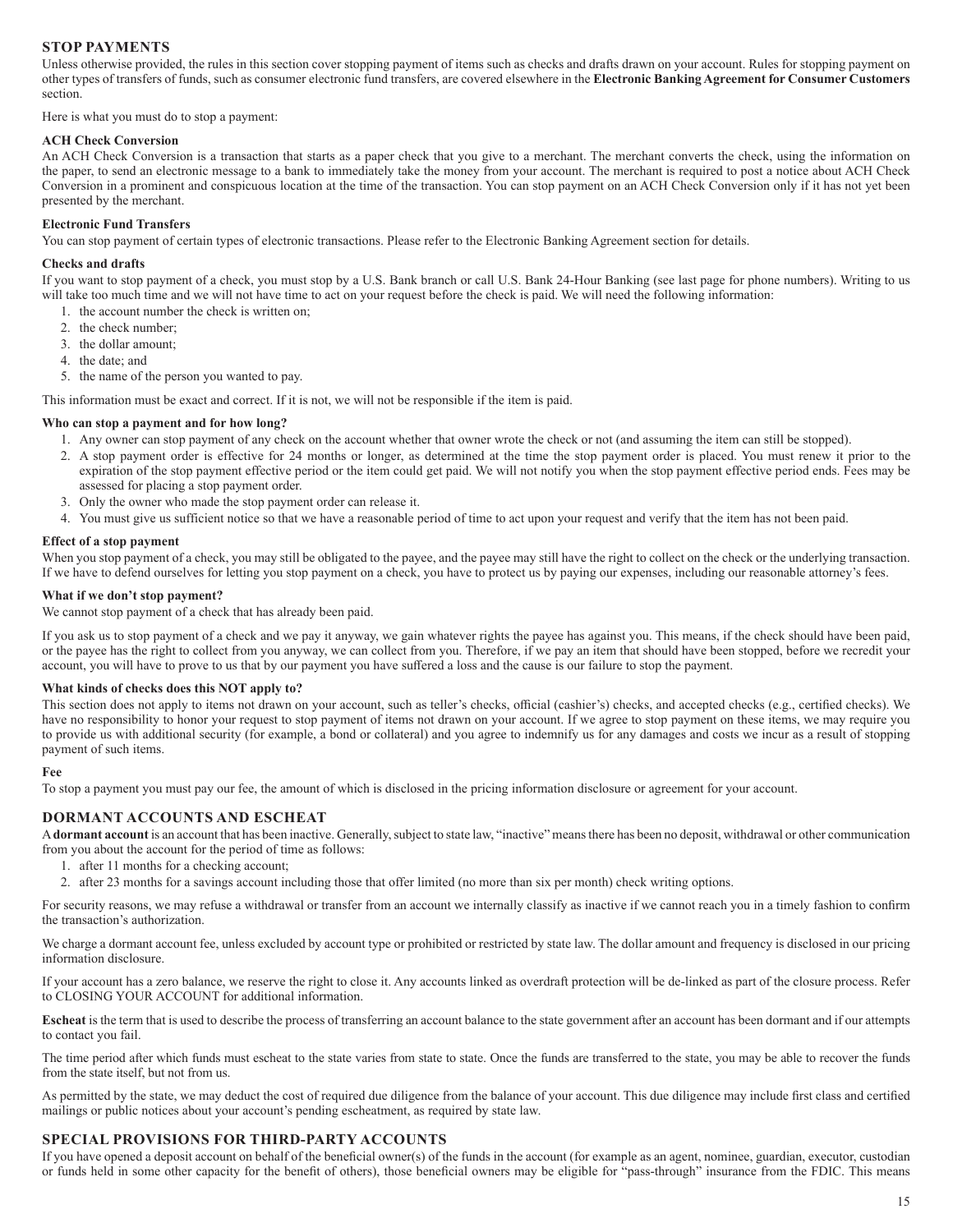the account could qualify for more than the standard maximum deposit insurance amount (currently \$250,000 per depositor in the same ownership capacity). If the account has transactional features (such as check writing capabilities or the use of debit cards), as defined in 12 C.F.R. 370.2(j), you as the account holder must be able to provide a record of the interests of the beneficial owner(s) in accordance with 12 C.F.R. 370.5(a) and with the FDIC's requirements as specified below.

The FDIC has published a Deposit Broker's Processing Guide that describes the process to follow and the information you will need to provide in the event U.S. Bank fails. That information can be accessed on the FDIC's website at https://www.fdic.gov/deposit/deposits/brokers/ In addition, the FDIC published an Addendum to the Deposit Broker's Processing Guide, section VIII, which is a good resource to understand the FDIC's alternative recordkeeping requirements for pass-through insurance and is accessible at the website above. The Addendum sets forth the expectations of the FDIC for pass-through insurance coverage of any deposit accounts, including those with transactional features. The Addendum will provide information regarding the records you keep on the beneficial owners of the funds, identifying information for those owners, and the format in which to provide the records to the FDIC upon failure of U.S. Bank. You must be able to provide this information in a timely manner in order to receive payment for the insured amount of pass-through deposit insurance coverage as soon as possible. You have an opportunity to validate the capability to deliver the required information in the appropriate format so that a timely calculation of deposit insurance coverage can be made. Please contact your account representative for details on the validation process.

You agree to cooperate fully with us and the FDIC in connection with determining the insured status of funds in such accounts at any time. In the event of failure of U.S. Bank, you agree to provide the FDIC with the information described above in the required format within 24 hours of the failure of U.S. Bank. As soon as the FDIC is appointed, a hold may be placed on your account so that the FDIC can conduct the deposit insurance determination; that hold will not be released until the FDIC obtains the necessary data to enable the FDIC to calculate the deposit insurance. You understand and agree that your failure to provide the necessary data to the FDIC may result in a delay in receipt of insured funds and legal claims against you from the beneficial owners of the funds in the account. If you do not provide the required data, your account may be held or frozen until the information is received, which could delay when the beneficial owners could receive funds. Notwithstanding other provisions in this Agreement, this section survives after a receiver is appointed for us, and the FDIC is considered a third-party beneficiary of this section.

#### **CONSUMER ELECTRONIC CHECK REPRESENTMENT**

If you write a check on a personal account that we return unpaid because of insufficient or uncollected funds, the depositor of the check or the depositor's bank may resend ("represent") the check to us electronically. That is, the depositor or the depositor's bank may send us an electronic instruction ("electronic represented check") to charge your account in the amount of the check.

**Our Handling of Electronic Represented Checks.** If we receive an electronic represented check from the depositor or the depositor's bank, we will pay or return the electronic represented check as if the original paper check were being represented to us. The section titled **"Electronic Fund Transfers"** will not apply to any electronic represented check.

**Ineligible or Unauthorized Electronic Represented Checks.** For an electronic represented check to be charged to your account, all of the following must be true:

- the electronic represented check must relate to a paper check drawn on a personal account that we returned unpaid because of insufficient or uncollected funds;
- the paper check must not have contained an unauthorized signature or an alteration and must not have been a counterfeit;
- you must not have placed a stop payment on the paper check after we returned it unpaid but before it was collected electronically;
- the paper check must have been less than \$2500.00 in amount;
- the paper check must have been dated 180 days or less before the date on which the electronic represented check is sent to us;
- the electronic represented check must be for the face amount of the paper check only and may not include any collection fee charged by the depositor, the depositor's bank, or a collection agency;
- the payee of the paper check must have given you notice that, if we returned the paper check unpaid because of insufficient or uncollected funds, the fee could be collected electronically; and
- the electronic represented check must have been sent to us no more than twice after the first time we returned the paper check, or no more than once after the second time we returned the paper check.

You may have the right to reverse any ineligible or unauthorized electronic represented check that we charged to your account. If you want to reverse an electronic represented check because you placed a stop payment on the paper check to which the electronic represented check relates after we returned the paper check unpaid but before it was collected electronically, you must notify us within 15 days after we send or make available to you the periodic statement that reflects payment of that electronic represented check. If you want to reverse an electronic represented check for any other reason, you must give us an ACH Claim Form within 15 days after we send or make available to you the periodic statement that reflects payment of that electronic represented check. An ACH Claim Form may be obtained by contacting U.S. Bank 24-Hour Banking or a local U.S. Bank branch. In your claim form, you must declare and swear under oath that the electronic represented check was ineligible or unauthorized. If we receive your notice or claim form within the 15-day period, we will recredit your account with the amount of the charge but will not be responsible for any other damages associated with the transaction.

Stop Payment. If you wish to stop payment of any electronic represented check, you must follow the procedures contained in the rules for stopping payment of checks, not the procedures contained in the rules for stopping payment on electronic loan or bill payments.

#### **CHECKING ACCOUNTS AND "SUBACCOUNTS"**

For regulatory accounting purposes we may designate two sub-accounts for a checking account; one sub-account is a savings (non-transaction) account and the other is a checking account. Checks and other third-party transfers are paid from the checking (transaction) account. As necessary, we transfer funds from the savings subaccount to the checking sub-account automatically. You cannot access the savings sub-account directly. This accounting device does not affect either the appearance or the operation of your checking account in any way.

#### **TELEPHONE TRANSFERS**

If you have more than one account with us, including a credit card or open-end loan account, you can transfer funds between your accounts by telephone. You will need to have a PIN, and enter your account numbers, and other qualifications, but if you meet them,

- 1. you can transfer funds between your accounts by calling our 24-hour phone banking (see last page of this booklet for phone numbers), and
- 2. telephone transfers may be made by the same account owners/signers and usually under the same conditions as generally applicable to withdrawals made in writing or by other means.

A transfer made by telephone is not immediately completed. It may take as long as one business day for us to verify the transaction and make the transfer. Consumer customers are assigned or can choose a PIN when requesting a ATM or Debit Card. Consumer customers without a debit card or ATM card can request a PIN by speaking to a 24-Hour Banking representative at 800.872.2657. A form is sent by 24-Hour Banking to the customer for completion and must be mailed back to the address on the form. A confirmation letter is mailed to the customer once the PIN has been established.

#### **REAL-TIME PAYMENTS /PROHIBITION ON FOREIGN PAYMENTS**

Real-Time Payments ("RTP") is an electronic payment system which permits payment senders to send funds in real-time to payment receivers for deposit into the payment receiver's account(s). This means that a payment receiver will have near immediate availability of funds sent using an RTP system. The RTP system is intended for domestic payments only. It prohibits payments which involve either a sender or receiver located outside the United States. You agree that to the extent you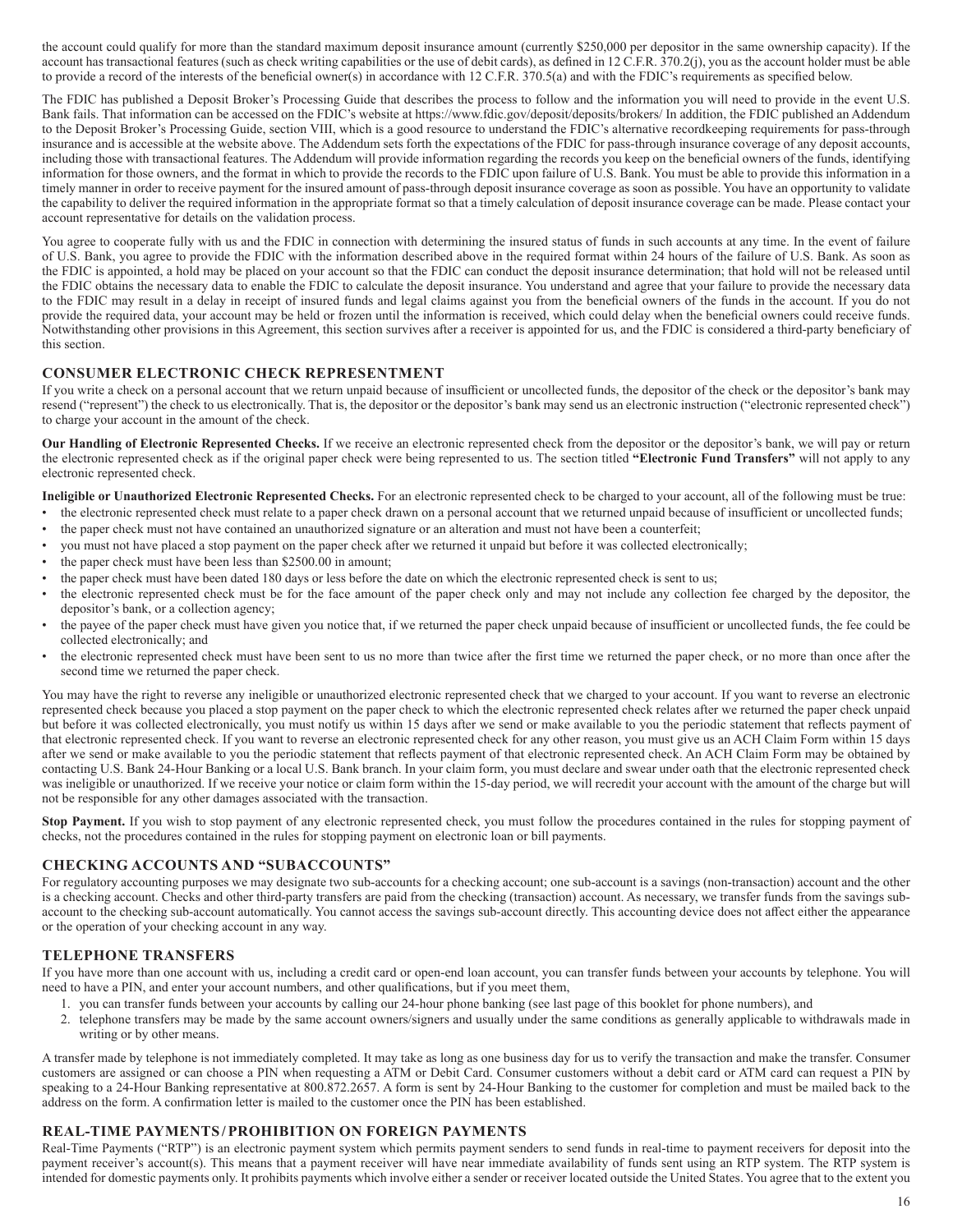either send or receive payments through an RTP system, you will not use your accounts to do so on behalf of a person who is not a United States resident or otherwise domiciled in the United States and that you will comply with all regulations of the Office of Foreign Assets Control.

## **REQUIRED SIGNATURES**

**Signature Comparison.** We process certain items mechanically, based on information encoded on checks and other transaction items, and we are not required to examine items and debits drawn on your account. We collect your signature to obtain your agreement to the rules we establish for your account, but this does not create any responsibility on our part to verify signatures on items and other charges to your account.

**Number of Signatures.** You agree that if you

- 1. require the signatures of two or more persons to open an account;
- 2. have an account in which more than one signature is required to complete a transaction;
- 3. authorize someone to transact some but not all transactions on your account;
- 4. authorize someone to transact business on your account for limited purposes and no others; or
- 5. use checks that require two or more signatures,

such arrangements are strictly between you and the other person(s) you authorize, whether we have notice of your arrangement (including in a form we provide you) or not. You cannot assert a claim against us for permitting a transaction so long as any one of the owners or authorized persons sign or initiate the transaction, even if a person exercises more authority than you have given.

## **CHANGES TO OUR AGREEMENT WITH YOU**

We may change any term of this Agreement. We will give you reasonable notice in writing or by any other method permitted by law. You agree that in any event 30 days written notice is reasonable.

If we notify you that the terms of your account have changed, and you continue to have your account after the effective date of the change, you have agreed to the new terms. For consumer customers, rules governing changes in interest rates are provided for separately in the Truth-in-Savings disclosure(s) or in another document.

## **CLOSING YOUR ACCOUNT**

*This section does not apply to an active time deposit (or certificate of deposit) account.*

**If you intend to close your account:** If you intend to close your account with us, you should tell us; simply transferring all the money in your account and reducing your account balance to \$0.00 is insufficient notice and may result in additional fees charged to your account.

If you close your account,

- 1. you are still responsible for transactions you arranged for, including those that arrive after the account is closed;
- 2. you should pay special attention to pre-authorized electronic deposits to your account and payments from that account; you should reroute the deposits to another account and make other arrangements for the payments, with us and the other institutions involved;
- 3. you should not close your account until all the transactions you arranged for have been cleared, and you should leave enough funds to clear them and the fees that might be due; and
- 4. if it is an interest-bearing account, accrued interest will not be paid.

If your account is closed and you have a debit or ATM card associated with the account, you will need to either:

- 1. close the associated card; or
- 2. select a new account to be linked to your card.

If you do not designate a new account, the bank will automatically assign your ATM/debit card to a new account from any eligible account where you are an owner/ joint owner. If there are no eligible accounts the card will be closed.

#### **We can close your account:**

We can close your account, ATM and debit card for any reason or for no reason at all. If we close your account, we will send you notice within ten days after closing and/or indicate the closure on your next account statement. We will send the collected account balance to you at your last known address as reflected in our account records. At our sole discretion we may, but are not required to, withhold a sufficient sum to cover any outstanding items and likely fees. If we withhold any money for such contingencies, we will refund that to you after we are satisfied that no further withholding is necessary.

If your account is closed for any reason, you authorize us to re-open your account to process any transactions authorized prior to account closure, or for other purposes consistent with applicable law.

As part of the account closure, any accounts linked to the Checking Account as overdraft protection will be de-linked. If a U.S. Bank Reserve Line of Credit is linked as overdraft protection to a Checking Account that is closed for any reason, the Reserve Line will also be closed, and you must repay any remaining balance according to the monthly payment coupon included in your future periodic statements.

## **STATEMENTS AND NOTICES**

**Statements.** We will periodically make available to you a paper or eStatement of your checking or savings account. These statements show the transactions that occurred in the time period covered by the statement. If you elect **not** to receive or review your statement, you are still responsible for having access to the information provided in the statement. At our option, a statement will not be produced in any statement period in which service charges, fees, reversals, refunds or interest are the only transactions on the account. When other activity exists, such as a deposit or withdrawal, a statement will be available to you and will include all transactions which have occurred since the last statement (this includes any service charges, fees, reversals, refunds or interest that occurred since the last available statement). At a minimum, all accounts will receive an annual statement. Regardless of how frequently a statement is made available, monthly service charges and other account fees will continue to be deducted from the account. In addition, applicable interest will continue to accrue and be paid periodically as disclosed in the product pricing information disclosure.

**Combined Statements.** If you have multiple accounts with us, we may at any time automatically combine your accounts on a single, easy-to-read monthly statement. We will only combine statements for accounts that have common ownership (meaning at least one owner is common across multiple accounts) and the same address and Social Security Number.

**If you prefer to continue receiving separate statements, please contact U.S. Bank within 30 days of receiving your combined statement. You may reach us by calling one of the numbers listed on the back of this brochure, sending a letter to U.S. Bank, 60 Livingston Ave, EP-MN-WS5D, St. Paul, MN 55107, or sending a secured email by logging on to usbank.com and selecting "Contact Us". Please include the following information in your correspondence: your name, account number(s) and the reference code "CMBSTMN."**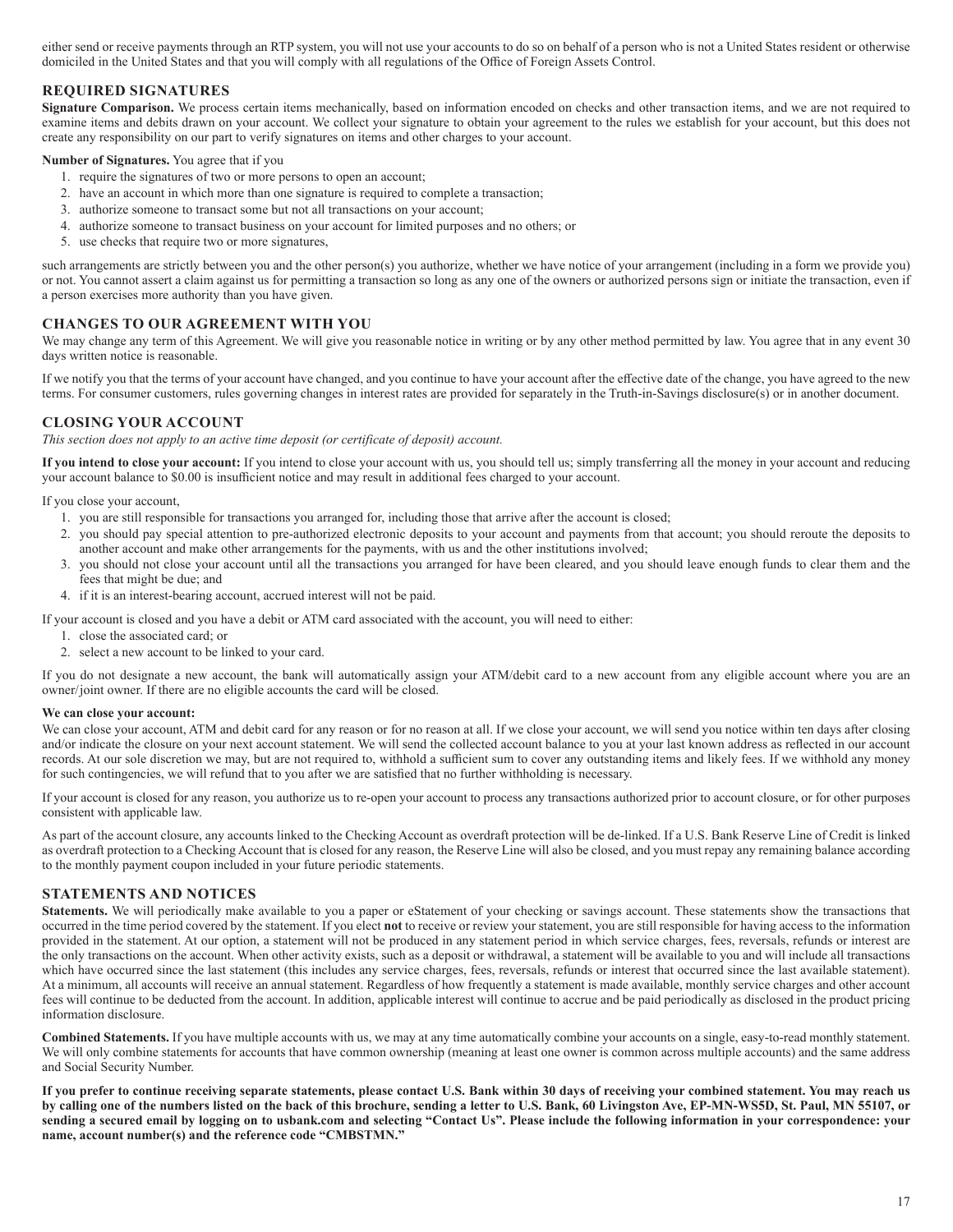Your address. You must give us your correct address, and if you move or change your address, you must keep us advised. You are responsible for messages and statements we send to the most recent address you have given us. We may also update your address in our records without a request from you if we receive an address change notice from the U.S. Postal Service or if we receive updated address information from our mail services vendor.

If you agree to accept mail electronically, you must give us your accurate email address and keep us up to date with any changes to your address. You are responsible for keeping your email functioning properly, or advising us if it does not work.

**Multiple owners.** Periodic statements and notices that we make available to one owner or agent/signer of an account will be the same as providing statements and notices to all owners of an account. You agree to designate the primary address for purposes of receiving statements and other account correspondence. Each account owner agrees that we may send any legal notice or legal process affecting any owner or the account to the primary address designated on the account. Each account owner agrees to notify the other owners of any legal notice received at that address pertaining to such other account owner or to the account.

Your Duty to Examine Your Statement. As used in this section, the term "problem" means any error, alteration, counterfeit check, or unauthorized transaction (including, but not limited to, forged or missing signatures and excluding consumer electronic banking transactions) related to your account. Because you are in the best position to discover any problem, you agree to promptly examine your statement and report to us any problem on or related to your statement within 30 calendar days after we mail the statement (or make the statement available) to you. You agree that we will not be responsible for:

- 1. any problem that you do not report to us in writing within a reasonable time not to exceed 30 calendar days after we mail the statement (or make the statement available) to you;
- 2. subsequent problems or fraudulent items occurring after 30 days of the first occurrence; if you fail to report the problem within 30 days of the first occurrence reported on your statement;
- 3. results from a forgery, counterfeit or alteration so clever that a reasonable person cannot detect it (for example, unauthorized checks made with your facsimile or other mechanical signature device or that look to an average person as if they contain an authorized signature); or
- 4. as otherwise provided by law or regulation.

You agree to waive any rights to recovery you may have against us if you do not provide notice to us in the manner and within the time required by this Agreement. You may not start a legal action against us because of any problem unless: (a) you have given us the above notice and (b) the legal action begins within one year after we send or make your statement available to you. You agree that if the problem is the result of a series of events (for example, multiple forgeries over a period of time) then the date the first event occurred is the date from which the period to bring a legal action will begin to run. If you make a claim against us in connection with a problem, we reserve the right to conduct a reasonable investigation before re-crediting your account and you agree to fully cooperate in such investigation. Within 30 days of the date of mailing, you agree to complete and return an affidavit of unauthorized paper debit on the form we provide you along with any other information we may request. You further agree to file a police report if we request. If you refuse to sign such an affidavit or fail to return the affidavit and other requested documentation within 30 days of the date we mail it to you, you agree that we may consider the matter resolved and reverse any provisional credit provided. At our sole discretion, we may, but are not obligated to, provisionally credit your account during the investigation for all or a portion of the amount claimed. Any provisional credit to your account may be reversed if you fail to fully cooperate in our investigation or, if as a result of our investigation, we determine that the charge to your account was proper. You agree to pay any fees assessed or accrued against your account during the investigation or that may arise upon reversal of any provisional credit.

For problems involving an electronic banking transaction, please refer to the **"Electronic Banking Agreement"** sections of this brochure.

This time period for you to examine your statement and report problems to us are without regard to our level of care or the commercial reasonableness of our practices, and without regard to whether cancelled checks are supplied to you.

Contact us if you do not receive your regular statement. If this is a business account, you agree that you will have at least two people review your statements, notices, and returned checks, or in the alternative, the person who reviews these will be someone who does not have authority to transact business on the account.

#### **RETURN OF CANCELLED CHECKS**

For some specific consumer and business checking accounts we currently offer three plans, with respect to the return of cancelled checks:

- 1. Check Safekeeping: paid checks that are not returned your statement will show the check number, the amount, and the date it is paid;
- 2. Image Checks on Statement: paid checks that are not returned your statement will include a reduced image of the front of the check or front and back of a check in addition to the number, amount and date the check is paid as part of the statement; (See the **CHECK 21** section; the images sent with your statement are **not** substitute checks themselves, but some may be images of substitute checks.) and
- 3. Returned Checks in Statement: paid checks that are returned with the statement at our option, the paid checks may be a full-size image of the front and back of the paid check in addition to the number, amount and date the check is paid as part of the statement. (See the **CHECK 21** section for more information about substitute checks.)

Option 1 is what you will get unless you specifically ask for option 2 or 3. The checking accounts for which these options are available vary. The products and our fee structures for each option are disclosed in the *Consumer Pricing Information* or *Business Pricing Information* disclosure or agreement for your account. (Both can be obtained by stopping in a U.S. Bank branch or for the *Consumer Pricing Information* only, call 800.872.2657 to request a copy.)

If you take option 1 or 2, and you have need for a specific paper check, we can provide a substitute copy to you upon request.

#### **CHECKS, CHECKING ACCOUNTS AND SAVINGS ACCOUNTS WITH DRAFT ACCESS**

**NOW Accounts:** Transaction accounts are NOW Accounts on which you can write negotiable orders of withdrawal. Negotiable orders of withdrawal look and function like checks, and the rules governing checks also apply to them. Depending on account features, NOW Accounts may or may not bear interest. Although we have no intention of exercising this right, federal regulations require that we reserve the right to require at least seven days' written notice prior to withdrawal or transfer of any funds on your NOW Account.

#### **SAVINGS ACCOUNTS**

By the term "savings" account we mean an account that earns interest but has no specific maturity date or required notice period. (A maturity date or a required notice period is a characteristic of a time deposit or certificate of deposit.)

We will provide you with a periodic (quarterly, monthly, annually based on your account type and account activity) statement for your savings account and you must examine your statement for errors or forgeries just as you should for your checking account.

#### **Savings Account Transaction Policy**

We reserve the right to require seven days' notice before any withdrawal from any savings account, though it is very unlikely we will require such notice and, if we do, we will require it for all savings accounts.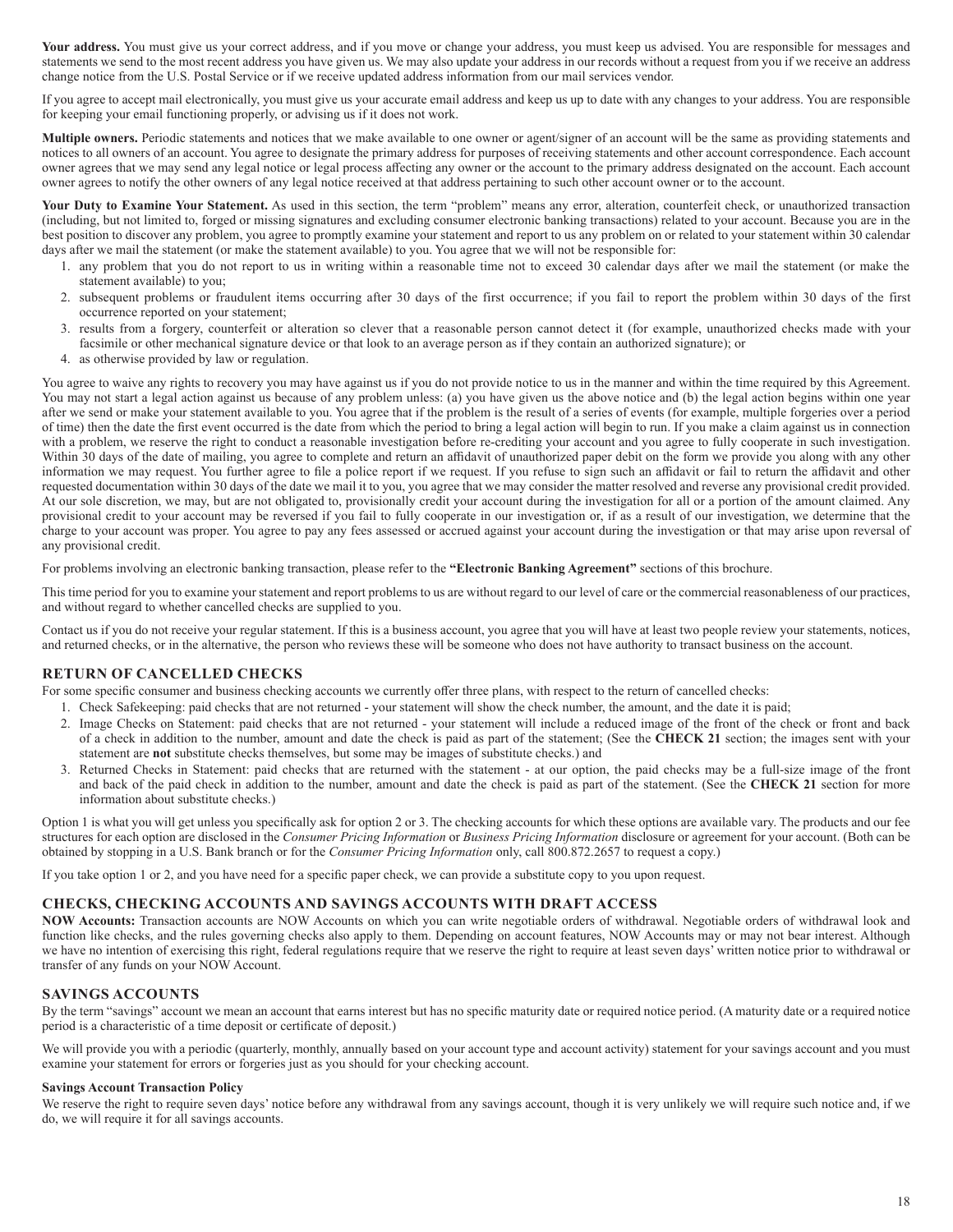## **S.T.A.R.T. PROGRAM AGREEMENT**

#### **(New enrollment discontinued as of November 15, 2015)**

#### *Savings Today And Rewards Tomorrow®*

S.T.A.R.T. is a program offered by U.S. Bank to help you achieve and maintain your savings goals. The following information provides the terms of the S.T.A.R.T. Program (the "Program"), the details you need to know to enroll in and manage your savings plan, as well as the terms for earning rewards under the Program. We may change these terms at any time, in which case we will provide you notice of those changes. Please read these terms carefully and contact us if you have any questions. By enrolling in the Program, you agree to these terms.

#### **Enrollment Process and Eligibility**

*To be eligible for the Program, you must meet, and continue to meet, the following three requirements:* 

1. Open and/or maintain an active U.S. Bank Package, including:

- A Silver, Gold or Platinum Package Checking account AND
- A Package Money Market Savings account

*Note: Account ownership must be identical for both the package checking and package money market savings accounts.*

2. Enroll in the Program.

3. Schedule and maintain a qualifying transfer from your Package Checking account to your Package Money Market Savings account.

#### **Qualifying Transfers Options**

*A qualifying transfer must occur at least once per month from your Package Checking account ("checking account") to your Package Money Market Savings account ("savings account"). Three transfer options are available for you to choose. You are required to set up at least one option but can utilize all three choices.*

Note: Qualifying transfers may not be processed if your checking account has a negative Available Balance or if your balance would become negative as a result of the transfer.

1. Scheduled Transfer option: A recurring regularly scheduled transfer based on a specific amount transferred from the Package Checking to the Package Money Market Savings on a specific date(s) you select.

- Transfers can occur daily, weekly, every other week, or can be based on a specified date(s) or day(s) during the month. One-time or same-day transfers do not qualify.
- Example: Schedule a transfer of \$10.00 from your checking account to your savings account on the 1st of each month.

**2. Transfers Based on Debit Card Purchases:** A recurring transfer from the Package Checking account to the Package Money Market Savings account based on each number of U.S. Bank Debit Card purchases you make, transferred on the business day after the transaction is posted.

- Select a dollar amount between \$.25 and \$5.00 to transfer for each purchase transaction.
- The total number of debit card purchase transactions posted to your checking account each day will be multiplied by the per transaction dollar amount selected. That amount will be transferred from your Package Checking account to your Package Money Market Savings account.
- The debit card must be associated with the enrolled checking account. For joint checking accounts, more than one debit card can be designated and a separate transfer will occur for the activity of each card.
- Example: You have selected a transfer amount of \$.50. If five debit card purchases post on Tuesday, a transfer of \$2.50 will occur on Wednesday (from your checking account to your savings account).

**3. Transfers Based on Credit Card Purchases:** A recurring transfer based on the number of U.S. Bank Credit Card purchases you make, transferred on the business day after the transaction is posted.

- Select a dollar amount between \$.25 and \$5.00 to transfer from the Package Checking account to the Package Money Market Savings account for each credit card purchase transaction.
- The total number of credit card purchase transactions posted to your credit card each day will be multiplied by the dollar amount selected. That amount will be transferred from your Package Checking account to your Package Money Market Savings account.
- The credit card owner's name must also be an owner on the enrolled S.T.A.R.T. checking account. For joint checking accounts, more than one credit card can be designated, and a separate transfer will occur for the activity of each card.
- All U.S. Bank-branded, co-branded or affinity credit cards are eligible.
- If more than one credit card is enrolled in S.T.A.R.T. for this transfer option, separate transfers will occur for the total purchases posted to each card.
- Example: You have selected a transfer amount of \$3.00. If two credit card purchases post on Monday, a transfer of \$6.00 will occur on Tuesday (from your checking account to your savings account).

#### **S.T.A.R.T. Goals and Rewards**

*The Program offers two rewards that can be earned by achieving and maintaining a specific account balance – called your Goal Balance – in your savings account. Your Goal Balance is the account balance of your Package Money Market Savings account at time of enrollment, plus \$1,000.00. You must reach Goal 1 before you become eligible for Goal 2.*

**S.T.A.R.T. Goal 1:** When you reach the Goal 1 Balance in your Package Money Market Savings account AND a qualifying transfer occurs within 35 days of meeting the Goal 1 Balance, you will earn a \$50.00 U.S. Bank Rewards Card.

**S.T.A.R.T. Goal 2:** When you maintain the Goal Balance in your Package Money Market Savings account for 12 consecutive months from the date of meeting Goal 1, you will earn a \$50.00 U.S. Bank Rewards Card.

Note: Reward(s) will be sent to the primary savings accountholder within 30 days of goal verification. Rewards will be reported as interest earned on IRS Form 1099-INT. The accountholder is responsible for any applicable taxes. If your savings account is subject to State or Federal tax withholding, the amount of your U.S. Bank Rewards Card will have taxes withheld. A customer is eligible to earn only one of each goal type, for a maximum reward of \$100.00.

The U.S. Bank Rewards Card cannot be reloaded with additional funds, nor can it be used at an ATM. No cash access. Terms and conditions, including fees, apply. Visit usbankrewardscard.com for current terms. This Rewards Card is issued by U.S. Bank National Association pursuant to a license from Visa U.S.A. Inc. © 2020 U.S. Bank. Lost or stolen cards can be replaced if the card number is available. Other conditions apply. See the cardholder agreement for complete details.

#### **Monitor and Make Changes to your S.T.A.R.T. Selections**

**You can make changes to any transfer option, add or delete transfer selections, and monitor your goal progress: by accessing your account via online banking, speaking with a banker at a participating branch, or calling U.S. Bank 24-Hour Banking (see last page for phone numbers). Additionally, S.T.A.R.T. mobile or email alerts can be set-up through online banking, and your monthly statements will provide S.T.A.R.T. progress information.**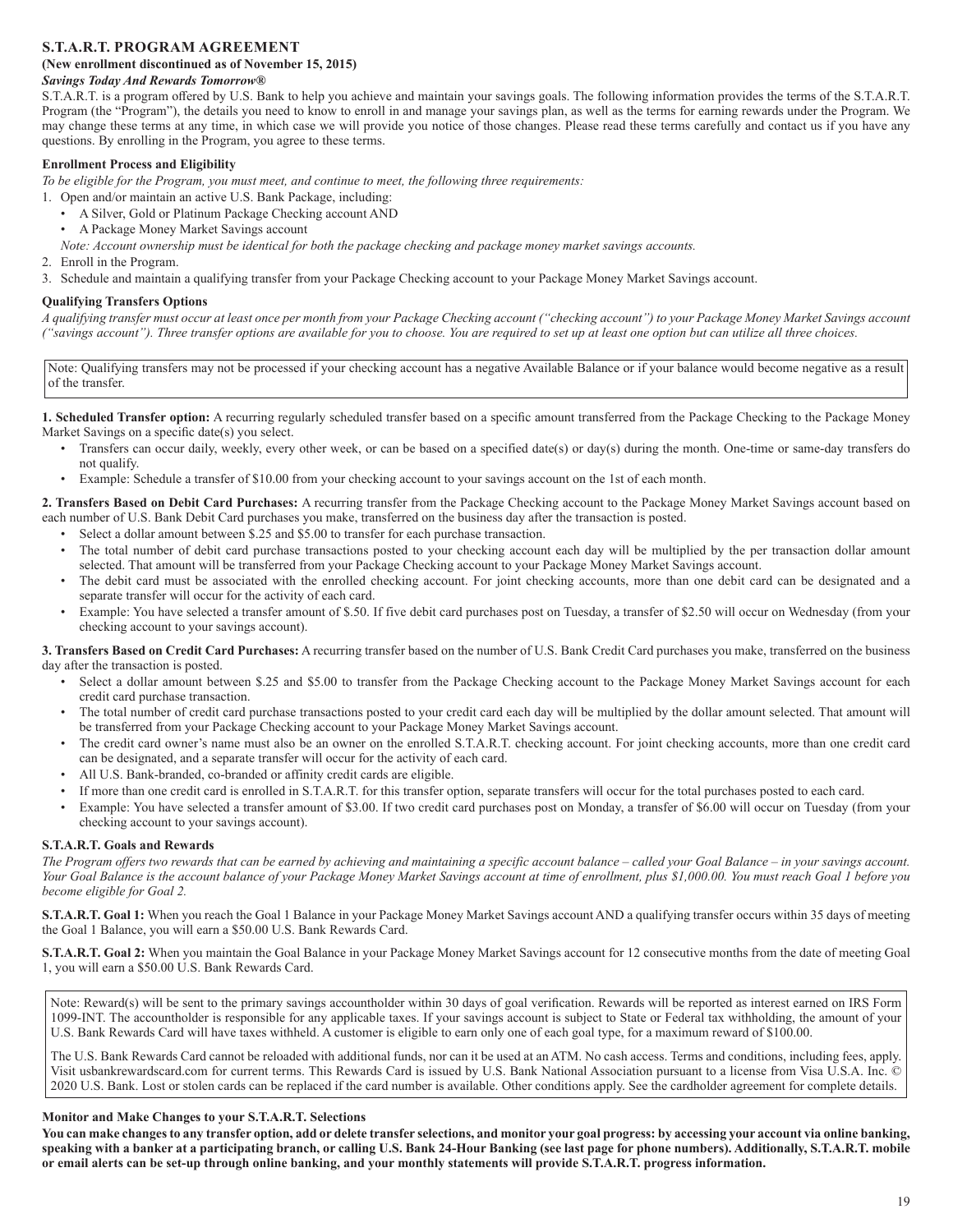#### **Program Termination**

Your participation in S.T.A.R.T. will end if:

- You notify your banker that you no longer wish to participate in the Program.
- Your Package Checking account or Package Money Market Savings account is closed, is transferred to another product, or the account ownership does not match on both the checking and savings accounts.
- A qualifying transfer is not scheduled for six consecutive months when working towards Goal 1 achievement.

#### **TIME DEPOSITS**

A time deposit is more commonly known as a certificate of deposit or CD. With a time deposit, you agree to keep your deposit with us for a specified period of time, or agree to give a required advance notice prior to withdrawal, and we agree to pay you interest at an agreed upon rate, or an agreed formula for a rate, for that period of time.

We are not required to permit an early withdrawal from a time deposit, and if we do, it will be on condition that you pay an early withdrawal fee and penalty. The amount of that penalty will be disclosed to you when you open such an account.

All the features of your time deposit will be disclosed to you when you open the account. You can call 24-Hour Banking, visit a local U.S. Bank branch, or go to usbank.com to find out what CD products and terms we offer.

If your time deposit, including single maturity, automatically renewable or Individual Retirement Account CDs, remains inactive for a pre-determined period of time, as required by state, and our attempts to contact you fail we may transfer or escheat your funds to the state as required.

**Escheat** is the term that is used to describe the process of transferring an account balance to the state government after an account has been dormant for a predetermined period of time, as required by state, and if our attempts to contact you fail.

The time period after which funds must escheat to the state varies from state to state. Once the funds are transferred to the state, you may be able to recover the funds from the state itself, but not from us.

As permitted by the state, we may deduct the cost of required due diligence from the balance of your account. This due diligence may include first class and certified mailings or public notices about your account's pending escheatment, as required by state law.

#### **LIMIT OF LIABILITY**

We process millions of transactions every day, with the help of complicated technology and other companies. If we make a mistake and charged you more than we should have, or failed to give you credit you were due, we will correct the error, so long as you give us sufficient and timely notice and an opportunity to fix it. See the section above titled **Statements and Notices,** for your duty to pay attention to your statement and report any errors.

You agree – to the extent allowed by law – to waive any indirect, incidental, special, consequential and punitive damages for errors or mistakes we make in good faith. This includes damages that might otherwise be available in a tort or contract action, and whether the consequences are foreseeable or not.

#### **ELECTRONIC MESSAGES AND AGREEMENTS**

Many customers use the Internet and email as their primary form of communication with us. If you provide us with an email address, you agree that we may communicate with you via email and you further agree to notify us of any changes to your email address.

You agree that we may make agreements with you by electronic means. Your authorization and consent to such an agreement, or your delivery of instructions, may be made by use of certain numbers, codes, marks, signs, personal identification numbers (PINs), public or private keys or other means, acceptable to you and to us, to establish your identity and acceptance of the electronic communications. All electronic communications that meet these requirements will be deemed to be valid and authentic and you intend and agree that those electronic communications will be given the same legal effect as written paper communications signed by you. You agree that electronic copies of communications are valid and you will not contest the validity of the originals or copies, absent proof of altered data or tampering.

You are not required to accept electronic communications; we want you to be aware that this is an option for you to accept. We will never ask you for sensitive **account information, such as, passwords, PINs, Social Security numbers or account numbers via email. If you receive an email that appears to be from U.S. Bank asking for this type of information, immediately forward the email in its entirety (not as an attachment) to fraud\_help@usbank.com.**

#### **LEVIES, GARNISHMENTS AND OTHER LEGAL PROCESS**

We are a national bank with many locations. You agree that for purposes of this part, we may treat your funds as existing at any and all locations where legal process can be served upon us or on an appointed agent of ours on our behalf. You understand and agree that a creditor or governmental agency may attach your account by service of legal process on any of our locations, at any site designated by us for acceptance of service of process, on any appointed agent of ours, or any other method authorized by law, court rule, or regulation. We may accept and comply with legal process served by any means, whether in person, by mail, facsimile, electronic transmission, or other means. You agree that we may not contest such legal process.

If we are served with a garnishment, levy, execution, or other legal process of apparent validity (together referred to as "legal process"), you understand and agree that we will pay all amounts in the account, or release information about your account, in satisfaction of the legal process and in compliance with our understanding of applicable law. If your account is a joint account, for purposes of responding to legal process, we will consider each joint owner to have an undivided interest in the entire account. Therefore, you agree we may pay all amounts in the account in satisfaction of any legal process, even if it attaches to the interest of fewer than all the account owners. You agree that we may process a levy, garnishment, or other legal process served on us even if we do not process it on the same day it was received. If you believe your funds are exempt from legal process, or otherwise should not be subject to the legal process (for example, if you own funds and the legal process applies to another joint owner, you believe the court, garnishor, or levying authority lacks jurisdiction over you or the property, or you believe the garnishment or levy names the wrong party as garnishee), you agree that it is your responsibility to raise any defense to the legal process against the party who originated the legal process or seek reimbursement from a joint owner, and you agree that we have no obligation to do so.

If we are served with any legal process that tries to attach or in some way prevent you from freely using your funds, you give us the right, but we have no obligation, to hold any portion of the funds during any time necessary to determine to our satisfaction who has the legal right to the funds. If we are not able to determine whether the funds are subject to the legal process, you agree that we may deposit the funds with any court which we deem to have jurisdiction over us or the property in your account and ask that court to determine to whom the funds belong. You consent to the jurisdiction of such court to determine the legal right to the property in your account and agree to reimburse us for our expenses, including attorney's fees and expenses, arising out of the service of the legal process on us and our response to it.

If the legal process requires us to release information about one or more accounts for which combined statements are provided, we may release the entire combined statement even if other accounts on the statement are not covered by the legal process.

All legal process is subject to our rights of setoff and our security interest in your account. We will assess a service fee against your account for any legal process served on us regardless of whether the process is subsequently revoked, vacated, or released. Unless expressly prohibited by law, we will set off or enforce our security interest against your account for such fee prior to our honoring the legal process. We will not be liable to you if an attachment, a hold, or the payment of our fee from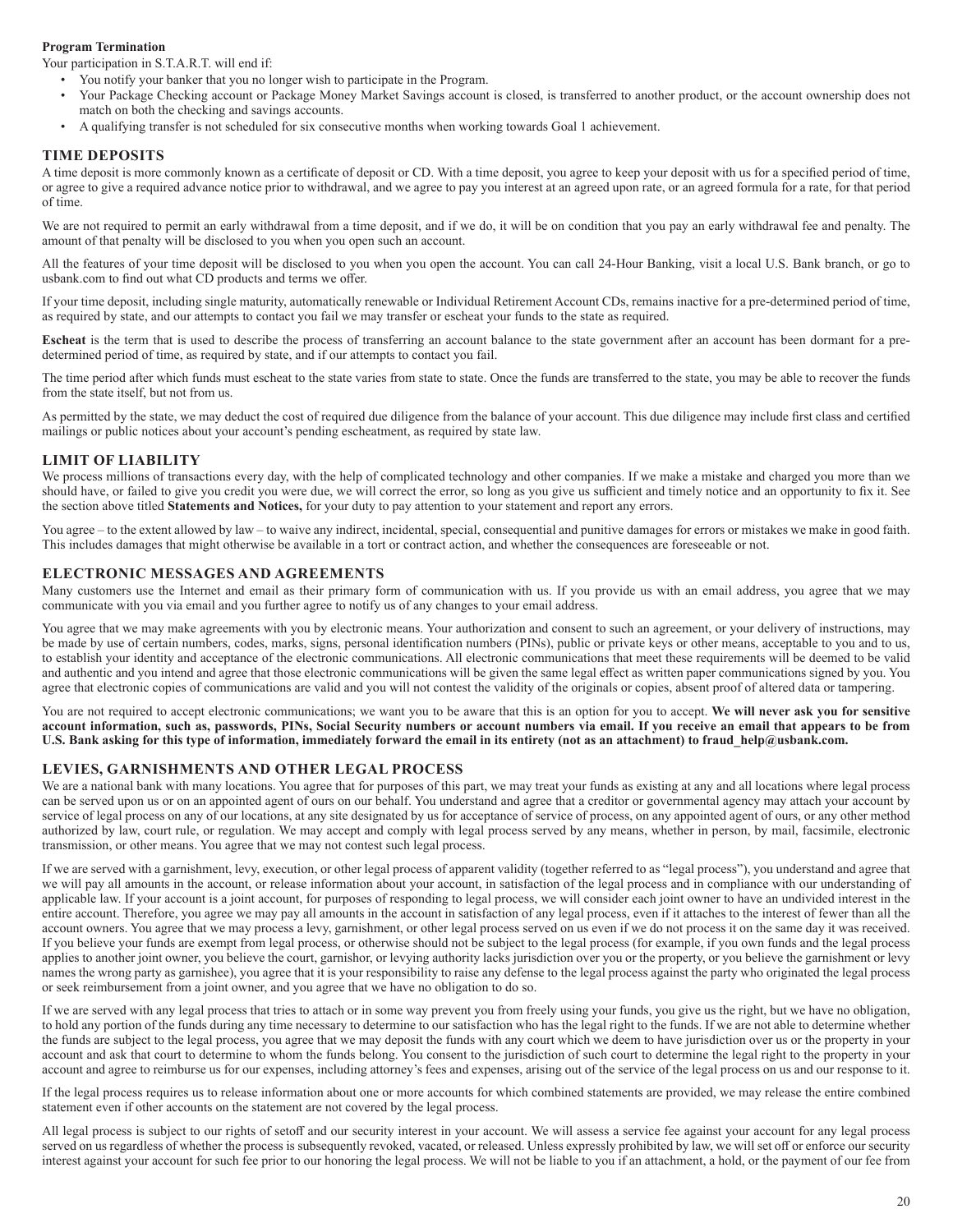your account leaves insufficient funds to cover outstanding items. You agree to hold us harmless from any claim relating to or arising out of how we handle legal process pursuant to this part.

## **RESOLVING ACCOUNT DISPUTES AND ADVERSE CLAIMS**

If a dispute arises concerning your account (including, for example, a dispute over who is an authorized signer or owner), or if we believe we have a claim against you or we have or receive a claim by a third party (including our affiliates) to all or a portion of the property (including money, certificates of deposit, securities and other investment property, financial assets, etc.) in your account, or if we have concerns regarding your account or the use of your account, we have the right to hold any portion of the property in your account until the dispute, claim, or concern is resolved to our satisfaction. We will not be liable to you if the hold we place on your account leaves insufficient funds to cover outstanding items. For purposes of this section, "account" includes any account you have with us or any of our affiliates (including, without limitation, agency, custody, safekeeping, brokerage, and revocable trust accounts). If the dispute, claim or concern remains unresolved, you agree that we may at our option deposit the property in your account with a court and ask the court to determine to whom the property belongs. If we deposit your property with a court, you agree that we may charge your account for our costs, including attorney's fees and expenses.

#### **INCREASED COSTS TO MAINTAIN YOUR ACCOUNT**

If your account becomes subject to a receivership, court order or bankruptcy, and we are required to implement changes as to your account that increase our costs to maintain your account (for example, a requirement for us to pledge property to secure your account above the amount of any deposit insurance on your account), you agree to reimburse us for the additional costs and any expenses incurred by us (including legal fees) to implement such required changes as to your account.

#### **CONSUMER REPORT DISPUTES**

We may report information about your deposit accounts to Consumer Reporting Agencies (CRA). As a result, this may prevent you from obtaining services at other financial institutions. If you believe we have inaccurately reported information to a CRA, you may submit a dispute by calling 844.624.8230 or by writing to:

U.S. Bank Attn: CBDH Management, P. O. Box 3447, Oshkosh, WI 54903-3447. In order for us to assist you with your dispute, you must provide: your name, address and phone number; the account number; the specific information you are disputing; the explanation of why it is incorrect; and any supporting documentation (e.g., affidavit of identity theft), if applicable.

#### **ACCOUNT INFORMATION**

Our Privacy Pledge discloses the information we share with other entities for marketing purposes. We also may be required to provide information about you and your account when and as required or permitted by law for other purposes, such as, for example:

- 1. reporting of interest you earn to federal and state tax authorities;
- 2. reporting of cash transactions that are at reportable limits;
- 3. investigating and reporting of transactions that we reasonably determine to be suspicious; and
- 4. responding to subpoenas, court orders, or government investigations.

#### **SETOFF**

We have the right under the law to set off amounts you owe us against your accounts with us. For purposes of this section, "account" includes any account you have with us or any of our divisions, departments, and affiliates (including, without limitation, agency, custody, safekeeping, securities, investment, brokerage, and revocable trust accounts) and "you" includes, without limitation, your revocable trust, any partnership in which you are a general partner, any prior or successor entity by way of an entity conversion, and any other series of your series limited liability company (as applicable). In addition to this legal right, you give us and our affiliates the contractual right to apply, without demand or prior notice, all or part of the property (including money, certificates of deposit, securities and other investment property, financial assets, etc.) in your accounts, against any debt any one or more of you owe us or our affiliates. If your account is a joint account, you agree we may consider each joint owner to have an undivided interest in the entire account, so we may exercise our contractual right of setoff against the entire account. This includes, for example, debts that now exist and debts that you may incur later, your obligations under a guaranty, and also includes all fees you owe us or our affiliates. We will not be liable to you if enforcing our rights of setoff against your account(s) leaves insufficient funds to cover outstanding items or other obligations. You agree to hold us harmless from any claim arising as the result of our enforcement of our rights of setoff in, or enforcement of our rights of setoff against, your account(s).

Our contractual right of setoff does not apply:

- 1. to an account that is an IRA or other tax-deferred retirement account;
- 2. to a debt that is created by a consumer credit transaction under a credit card plan (but this does not affect our rights under any consensual security interest); or
- 3. if our records demonstrate to our satisfaction that the right of withdrawal that a depositor/debtor has with us only arises in a representative capacity (for example, only as an authorized signer, attorney-in-fact or a fiduciary) for someone else.

This right of setoff is in addition to any security interest that we or an affiliate of ours might have in your deposit account.

#### **SECURITY INTEREST IN ACCOUNTS**

You grant to us and our affiliates, a security interest in all your accounts with us, and all property in your accounts (including money, certificates of deposit, securities and other investment property, financial assets, etc.), to secure any amount you owe us or our divisions, department, and affiliates, now or in the future. This includes, for example, debts that now exist and debts that you may incur later, your obligations under a guaranty, and also includes all fees you owe us or our affiliates. For purposes of this section, "account" includes any account you have with us or any of our affiliates (including, without limitation, agency, custody, safekeeping, securities, investment, brokerage, and revocable trust accounts) and "you" includes, without limitation, your revocable trust, any partnership in which you are a general partner, any prior or successor entity by way of an entity conversion, and any other series of your series limited liability company (as applicable). In order to provide us and our affiliates with control over your account and all property in your account for purposes of perfecting the security interest granted above, you agree that we shall comply with any and all order, notices, requests and instructions originated by us or any of our affiliates directing disposition of the funds in your account without any further consent from you, even if such instructions are contrary to your instructions or demands or result in our dishonoring items which are presented for payment.

If your account is a joint account, you agree we may consider each joint owner to have an undivided interest in the entire account, so we may exercise our security interest against the entire account. We may enforce our security interest without demand or prior notice to you. You agree, for purposes of this security interest, that our affiliates may comply with any instructions we give them regarding your accounts held with them, without further consent. You also agree that we may comply with any instructions regarding your accounts that we receive from our affiliates pursuant to a security interest they have in your accounts with us. We will not be liable to you if enforcing our security interest against your account(s) leaves insufficient funds to cover outstanding items or other obligations.

You agree to hold us harmless from any claim arising as the result of our security interest in, or enforcement of our security interest against, your account(s).

#### **SECURITY**

It is your responsibility to protect the account numbers, including card numbers and electronic access devices (e.g., an ATM card, debit card, username and password or PIN) we provide to you for your account(s). Do not discuss, compare, or share information about your account number(s) with anyone unless you are willing to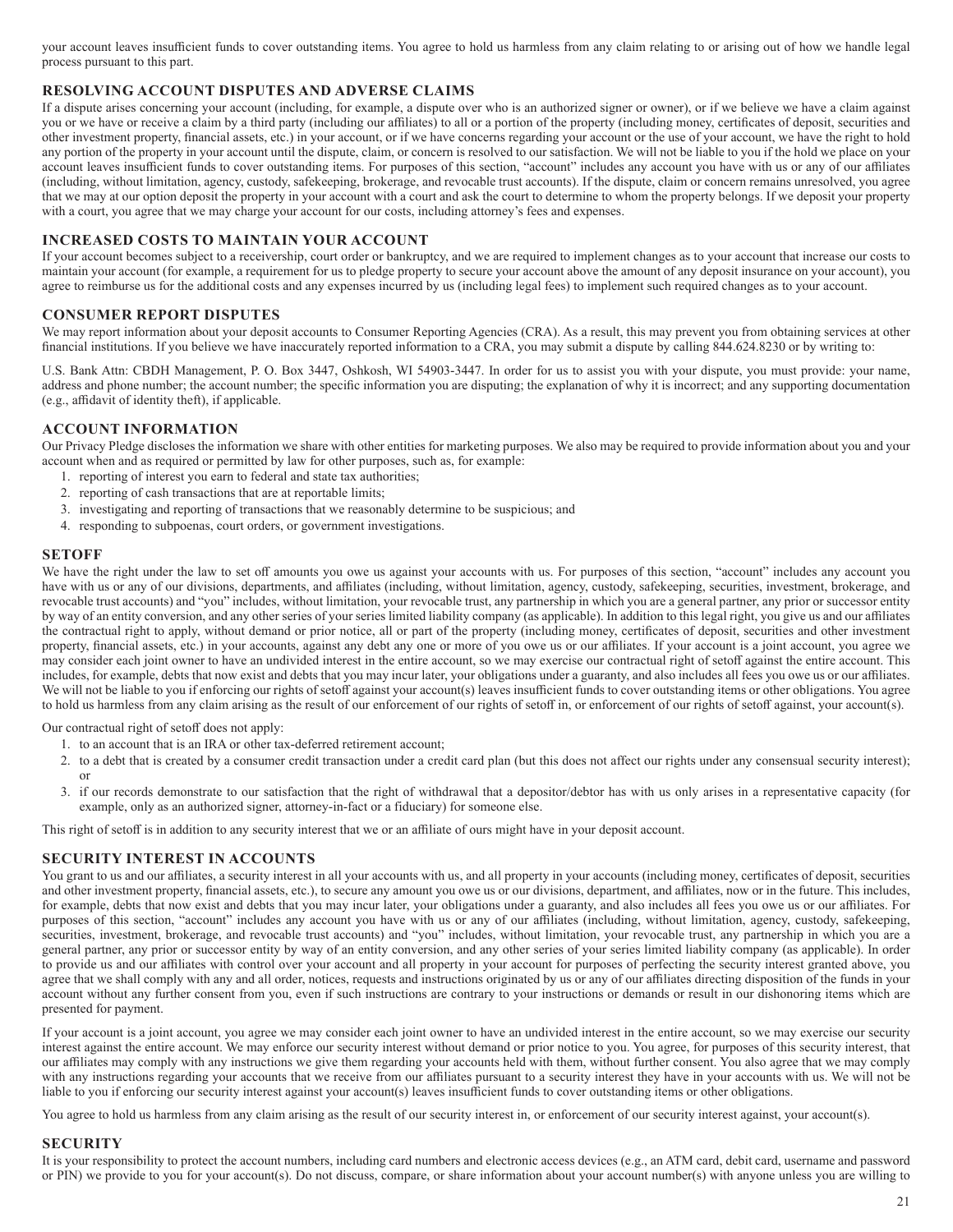give him or her full use of your money. An account number can be used by thieves to encode your number on a false demand draft which looks like and functions like an authorized check.

If you furnish your access device and grant actual authority to make transfers to another person (a family member, coworker or employee, for example) who then exceeds that authority, you are liable for the transfers unless we have been notified that transfers by that person are no longer authorized.

Your account number can also be used to electronically remove money from your account. If you provide your account number in response to a telephone solicitation for the purpose of making a transfer (to purchase a service or merchandise, for example), payment can be made from your account even though you did not contact us directly and order the payment.

You must also take precaution in safeguarding your blank checks. Notify us at once if you believe your checks have been lost or stolen. As between you and us, if you are negligent in safeguarding your checks, you must bear the loss entirely yourself or share the loss with us (we may have to share some of the loss if we failed to use ordinary care and if we substantially contributed to the loss).

We reserve the right to place a hold on your account if we suspect irregular, fraudulent, unlawful or other unauthorized activity involved with your account. We may attempt to notify you of such a hold, but we are not required to provide notice prior to placing the hold. You agree that we may maintain such a hold until all claims against you or us to the funds held in your account, whether civil or criminal in nature, have been resolved fully in our sole satisfaction.

#### **RESOLUTION OF DISPUTES BY ARBITRATION**

**PLEASE READ THIS PROVISION CAREFULLY. UNDER THIS PROVISION, YOU WAIVE YOUR RIGHTS TO TRY ANY COVERED CLAIM IN COURT BEFORE A JUDGE OR JURY AND TO BRING OR PARTICIPATE IN ANY CLASS OR OTHER REPRESENTATIVE ACTION.**

**The following provision applies to any claim, cause of action, proceeding, or any other dispute between you, on the one hand, and us, our respective parents, subsidiaries, affiliates, agents, employees, predecessors-in-interest, personal representatives, heirs and/or successors, and assigns, on the other hand (each a "Claim" as further defined under the heading "Claims Covered by Arbitration"), including all questions of law or fact related thereto.**

**Agreement to Arbitrate: Either you or we may elect in writing, and without the consent of the other, to arbitrate all Claims covered by this provision.**

**Claims Covered By Arbitration: Claims subject to our agreement to arbitrate shall include all of the following: (1) Claims related to or arising out of this account Agreement, or any prior or later versions of this account Agreement as well as any changes to the terms of this account Agreement; (2) Claims related to or arising out of any aspect of any relationship between us that is governed by this account Agreement, whether based in contract, tort, statute, regulation, or any other legal theory; and (3) Claims that relate to the construction, scope, applicability, or enforceability of this arbitration provision. Claims include Claims that arose before we entered into this account Agreement (such as Claims related to advertising) and after termination of this account Agreement.**

**Claims Not Covered By Arbitration: Claims subject to our agreement to arbitrate shall not include any Claim you file in a small claims court, so long as the Claim remains in such court and advances only an individual claim for relief.**

**Commencing an Arbitration: The party initiating arbitration must choose one of the following arbitration forums to administer the arbitration:**

- **The American Arbitration Association ("AAA") under AAA's Consumer Arbitration Rules, except as modified by this account Agreement. AAA's Rules may be obtained from www.adr.org or 1-800-778-7879 (toll-free).**
- **JAMS/Endispute ("JAMS") under JAMS' Comprehensive Arbitration Rules & Procedures or Streamlined Arbitration Rules & Procedures, including JAMS' Consumer Minimum Standards, except as modified by this account Agreement. JAMS' Class Action Procedures shall not apply. JAMS' rules may be obtained from www.jamsadr.com or 1-800-352-5267 (toll-free).**

**If the chosen arbitration forum is for any reason unable to serve, then the parties may agree to a comparable substitute organization. If the parties are unable to agree, then a court of competent jurisdiction shall appoint a substitute organization.**

**Arbitration Procedure: The arbitration shall be decided by a single neutral arbitrator selected in accordance with AAA's or JAMS' rules, as applicable. The arbitrator will decide the dispute in accordance with the terms of our account Agreement and applicable substantive law, including the Federal Arbitration Act and applicable statutes of limitation. The arbitrator shall honor claims of privilege recognized at law. The arbitrator may award damages or other relief (including injunctive relief) available to the individual claimant under applicable law. The arbitrator will not have the authority to award relief to, or against, any person or entity who is not a party to the arbitration. The arbitrator will take reasonable steps to protect customer account information and other proprietary or confidential information. Any arbitration hearing shall take place in the federal judicial district that includes your home address, unless you and we agree in writing to a different location or the arbitrator so orders. If all Claims are for \$10,000 or less, you may choose whether the arbitration will be conducted solely on the basis of documents submitted to the arbitrator, through a telephonic hearing, or by an in-person hearing in accordance with AAA's or JAMS' rules.**

**At your or our request, the arbitrator will issue a reasoned written decision sufficient to explain the essential findings and conclusions on which the award is based. The arbitrator's award shall be final and binding, subject to judicial review only to the extent allowed under the Federal Arbitration Act. You or we may seek to have the award vacated or confirmed and entered as a judgment in any court having jurisdiction.**

**No Class Action or Joinder of Parties: You and we agree that no class action, private attorney general, or other representative claims may be pursued in arbitration, nor may such action be pursued in court if either you or we elect arbitration. Unless mutually agreed to by you and us, Claims of two or more persons may not be joined, consolidated, or otherwise brought together in the same arbitration (unless those persons are joint account owners or beneficiaries on your account and/or related accounts, or parties to a single transaction or related transaction). If this specific paragraph is determined by the arbitrator to be unenforceable, then this entire provision shall be null and void.**

**Arbitration Costs: Unless the applicable arbitration rules at the time of filing a Claim are more favorable to you, we will advance (i) all arbitration costs in an arbitration that we commence, and (ii) the first \$2,500 in arbitration filing, administration, and arbitrator's fees in an arbitration that you commence. To the extent allowed by applicable law and our agreements, the arbitrator may award arbitration costs and attorneys' fees to the prevailing party.**

**Applicable Law: You and we agree that you and we are participating in transactions that involve interstate commerce and that this provision and any resulting arbitration are governed by the Federal Arbitration Act. To the extent state law applies, the laws of the state governing your account relationship apply. No state statute pertaining to arbitration shall apply.**

**Severability: Except as this provision otherwise provides, if any part of this provision is deemed to be invalid or unenforceable by the arbitrator, that part will be severed from the remainder of this provision and the remainder of this provision will be enforced.**

#### **ATTORNEY'S FEES**

Where used, "attorney's fees" includes our attorney's fees, court costs, collection costs, and all related costs and expenses. Notwithstanding any provision in this Agreement to the contrary, any provision for attorney's fees in this Agreement shall not be enforceable in any dispute governed by the laws of California or Oregon.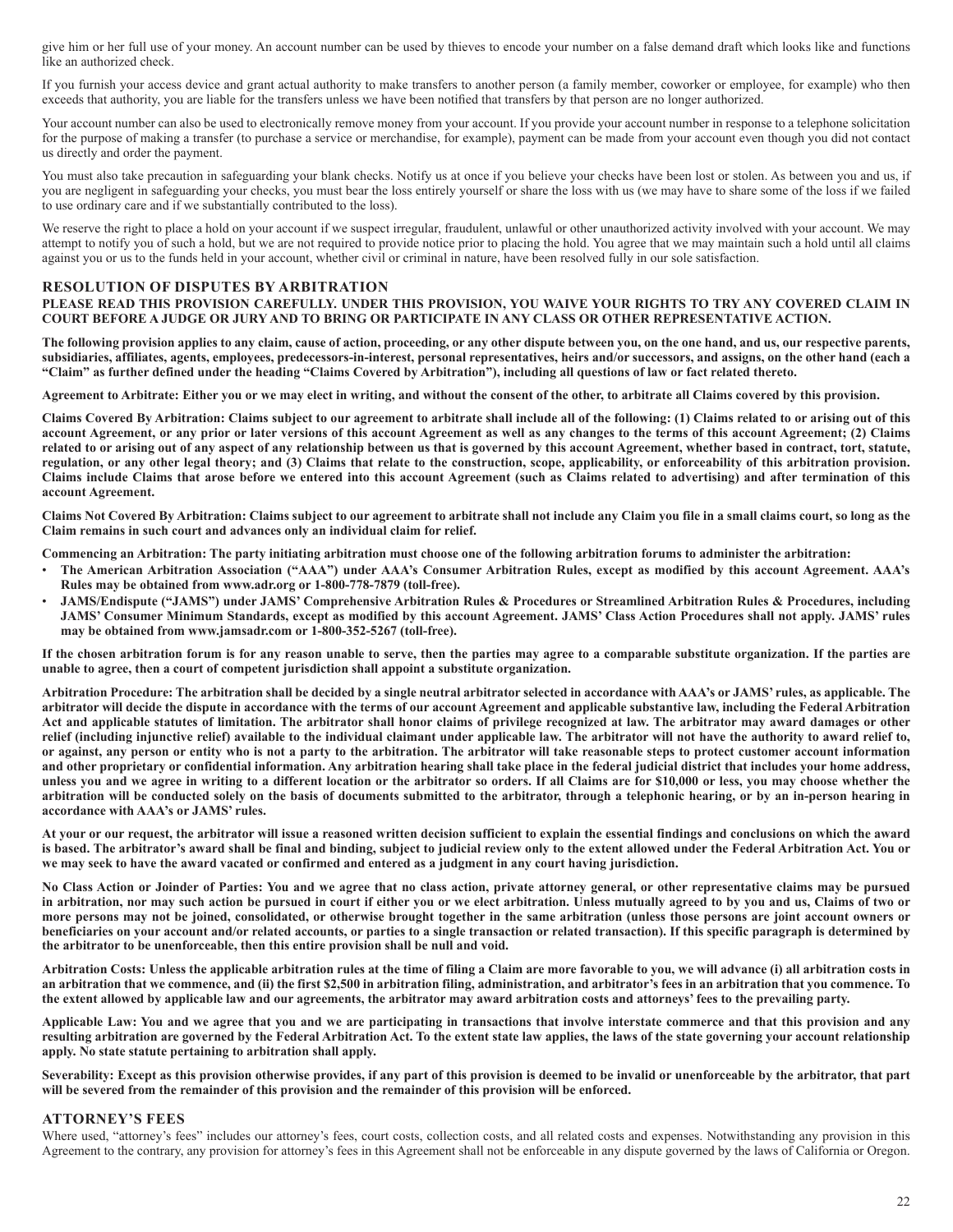## **FUNDS AVAILABILITY: YOUR ABILITY TO WITHDRAW FUNDS – ALL ACCOUNTS**

This funds availability policy applies to deposits into a checking or savings account made at a branch or ATM. This policy may not apply to deposits made remotely through a mobile or other electronic device.

Some sections of this disclosure apply to all accounts and all customers. There are special sections for New Accounts, Commercial Accounts, Wealth Management Accounts and Retail Consumer and Business Accounts. We will make that clear in the section headings.

Funds "availability" means your ability to withdraw funds from your account, whether those withdrawals are to be in cash, by check, automatic payment, or any other method we offer you for access to your account. If deposited funds are not "available" to you on a given day, you may not withdraw the funds in cash and we may not use the funds to pay items that you have written or honor other withdrawals you request. If we pay items that you have written or honor other withdrawals before funds are available to you, we may charge a fee for this. Please review the product pricing information disclosure for information regarding overdraft fees associated with your accounts.

Please remember that even after the item has "cleared," we have made funds available to you, and you have withdrawn the funds, you are still responsible for items you deposit that are returned to us unpaid and for any other problems involving your deposit. See our **Returned Deposited and Cashed Items** section.

## **DETERMINING THE AVAILABILITY OF A DEPOSIT – ALL ACCOUNTS**

The day funds become available is determined by counting business days from the day of your deposit. Every day is a business day except Saturdays, Sundays, and federal holidays. If you make a deposit in person before our "cutoff time" on a business day we are open, we will consider that day to be the day of your deposit for purposes of calculating when your funds will become available. However, if you make a deposit after the cutoff time, or on a day we are not open, we will consider that the deposit was made on the next business day we are open.

#### **Our cutoff times vary from branch to branch. The earliest cutoff time at any of our branches is 2:00 p.m. (local time at the branch).**

If a deposit is made after 8:00 p.m. (local time at the ATM location) or on a day we are not open, we will consider the deposit to be made on the next business day we are open.

Deposits you send by mail are considered deposited on the business day it arrives if it arrives by the cutoff time at the branch of deposit. In all cases, availability of any deposit assumes that a requested withdrawal will not overdraw the account.

#### **IMMEDIATE AVAILABILITY – ALL ACCOUNTS**

The following types of deposits will usually be available for withdrawal immediately under normal circumstances:

- Cash (if deposited in person to an employee of ours);
- Electronic direct deposits;
- Wire transfers; and
- The first \$225.00 from the total of all other deposits made on any given day.

Cash and wire transfer deposits are subject to the **Special Rules for New Accounts** and the \$225.00 availability is subject to the rule in the section titled **Longer Delays May Apply.**

## **LONGER DELAYS MAY APPLY**

**Government Checks, Cashier's Checks, and Other Types of Special Checks.** If you make a deposit of one of the following items in person to one of our employees, our policy is to make the funds from those deposits available no later than the first business day after the day of deposit:

- State and local government checks that are payable to you;
- Cashier's, certified, and teller's checks that are payable to you; and
- Federal Reserve Checks, Federal Home Loan Checks, and U.S. Postal Money orders that are payable to you.

If you do not make your deposit in person to an employee of the bank (for example, if you mail us the deposit), funds from these deposits may be available no later than the second business day after the day of deposit. However, we may delay funds for a longer period of time, see section titled **Longer Delays May Apply – Safeguard Exceptions.**

**Case-by-Case Delays.** In some cases, we will not make all of the funds that you deposit available to you as provided above. Depending on the type of check that you deposit, funds may not be available until the second business day after the day of your deposit. The first \$225.00 of your deposit, however, will be available no later than the first business day after the day of deposit, and usually immediately.

If we are not going to make all of the funds from your deposit available on the first business day, we will notify you at the time you make your deposit. We will also tell you when the funds will be available. If your deposit is not made directly to one of our employees (including a deposit made at an ATM) or if we decide to take this action after you have left the premises, we will mail you the notice by the day after we receive your deposit.

If you will need the funds from a deposit right away, you should ask us when the funds will be available.

**Safeguard Exceptions.** In addition, funds you deposit by check may be delayed for a longer period under the following circumstances:

- We believe a check you deposit will not be paid.
- You deposit checks totaling more than \$5,525.00 on any one day.
- You redeposit a check that has been returned unpaid.
- You have overdrawn your account repeatedly in the last six months.
- There is an emergency, such as failure of computer or communications equipment.

We will notify you if we delay your ability to withdraw funds for any of these reasons, and we will tell you when the funds will be available. They will generally be available no later than the seventh business day after the day of your deposit.

#### **RETAIL CONSUMER, BUSINESS AND COMMERCIAL ACCOUNTS**

Our general availability policy for these accounts is to make funds available to you on the first business day after the day of deposit. We generally make some portion of a day's deposits available for withdrawal immediately. See the previous section for the types and amounts of deposits that are available immediately.

#### **WEALTH MANAGEMENT ACCOUNTS**

Our general availability policy for **Private Client Accounts** is to make funds you deposit available to you immediately. This immediate availability policy includes all deposits at any ATM. The section above titled **Longer Delays May Apply** also applies to your accounts. If we impose a delay as provided in that section, then the sections titled **Cashing Checks** and **Other Accounts** may also apply.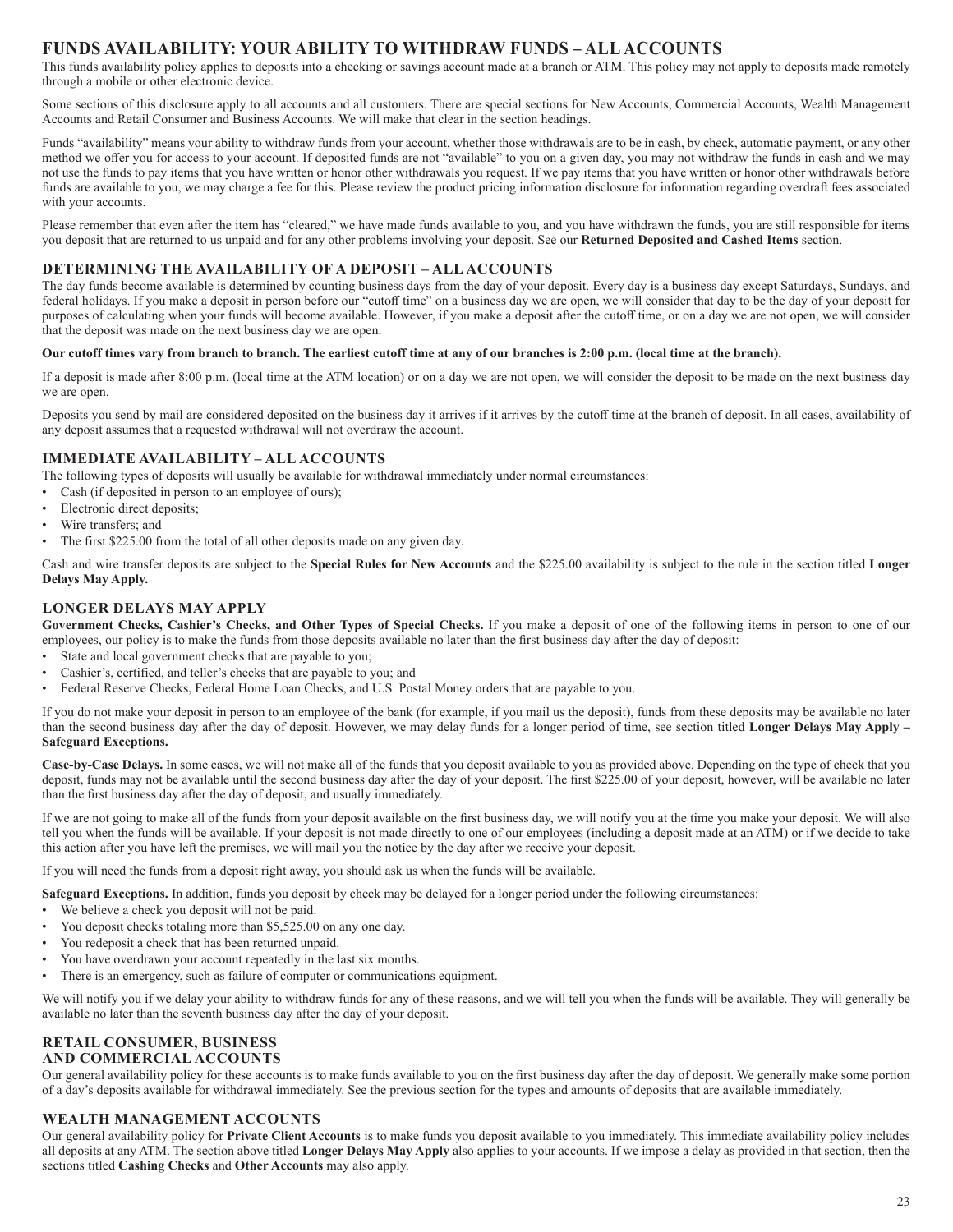## **DEPOSITS AT AUTOMATED TELLER MACHINES – RETAIL CONSUMER, BUSINESS AND COMMERCIAL ACCOUNTS**

**Our Machines.** If you make a deposit at a deposit-accepting ATM identified as ours with the U.S. Bank name, your deposit will generally be available on the first business day after the day of deposit. However, in certain circumstances, and at U.S. Bank's discretion, the funds may not be available until the second business day after the day of deposit.

Partner ATMs. U.S. Bank has established alliances to expand ATM convenience. These partner ATMs display the U.S. Bank logo and are included in the definition of a U.S. Bank ATM. However, these ATMs generally do not accept deposits. If we permit a deposit at a partner ATM, your deposit will not be available until the fifth business day after the day of deposit.

**Other Machines.** Generally, deposits at an ATM that is not identified as ours with the U.S. Bank name are not permitted. If we permit a deposit at an ATM that is not identified as ours with the U.S. Bank name, your deposit will not be available until the fifth business day after the day of deposit.

#### **SPECIAL RULES FOR NEW ACCOUNTS – RETAIL CONSUMER AND BUSINESS ACCOUNTS**

If you are a new customer, the following special rules will apply during the first 30 days your account is open.

Funds from electronic direct deposits and deposits of cash and wire transfers to your account will be available on the day we receive the deposit. The first \$5,525.00 of a day's total deposits of cashier's, certified, teller's, traveler's, on-us checks (checks drawn on U.S. Bank), and federal, state and local government checks will be available on the first business day after the day of your deposit if the deposit meets certain conditions. For example, the checks must be payable to you (and you may have to use a special deposit slip). The excess amount over \$5,525.00 will be available on the fifth business day after the day of your deposit. If your deposit of these checks (other than a U.S. Treasury check) is not made in person to one of our employees, the first \$5,525.00 will not be available until the second business day after the day of your deposit.

Funds from all other check deposits will generally be available on the fifth business day after the day of your deposit. In certain instances, we may hold funds from other check deposits for longer than five business days. For example, if we receive a check that falls within the Safeguard Exception description above, we may delay funds for up to seven business days. If we do so, we will provide you with a hold notice at the time of deposit or when we learn that we will hold the funds from the deposit.

## **CASHING CHECKS**

If we cash a check for you that is drawn on another bank, we may withhold the availability of a corresponding amount of funds that are already in your account. Those funds will be available at the time funds from the check we cashed would have been available if you had deposited it.

## **OTHER ACCOUNTS**

If we accept for deposit a check that is drawn on another bank, we may make funds from the deposit available for withdrawal immediately but delay your availability to withdraw a corresponding amount of funds that you have on deposit in another account with us. The funds in the other account would then not be available for withdrawal until the day the deposited item would have been available, which will usually be the first business day after the day of deposit.

## **ADDITIONAL TERMS FOR BUSINESS ACCOUNTS**

**All other sections of this Agreement apply to consumer and business accounts alike, (except when a rule specifically says it will apply to consumers). The following sections apply to accounts used primarily for business purposes.**

#### **UNLAWFUL INTERNET GAMBLING AND OTHER ILLEGAL TRANSACTIONS**

You agree that you, or anyone acting on your behalf, will not use your account, access device or banking relationship with us to facilitate illegal transactions **such as those prohibited by the Unlawful Internet Gambling Act of 2006, or otherwise violate any law, rule or regulation applicable to you. If we identify a suspected illegal transaction, we may block such transactions, and further we may close your account or terminate our banking relationship with you.**

#### **DEPOSIT OF PRE-AUTHORIZED DRAFTS**

A pre-authorized draft is an arrangement whereby you get authority from a person (a customer, usually) to access a deposit account owned by that person to pay a debt that person owes you. You deposit these "drafts" into a deposit account with us, and we collect them from your customers, who may have accounts with us or other banks. (These "drafts" are checks you create based on information your customer provides you, such as the customer's name and account number, and the express permission your customer gave you to draw on his account.)

When you deposit these pre-authorized drafts, you make the following agreements and warranties:

- 1. You have express, verifiable and binding authorization from your customer to access his, her or its account for the amount you ask us to collect;
- 2. You will keep the proof of your authorization in retrievable form for not less than two years from: (a) the date of the authorization of a one-time draft; or (b) from the date of revocation of the authorization of recurring drafts. You agree to provide us with such proof upon our request;
- 3. We may reverse any credit given to you for any draft deposited to your account and returned to us regardless of when it is returned or the reason for the return. We may take funds in your account to pay the amount you owe us, and if there are insufficient funds in your account, you will still owe us the remaining balance.

#### **EARNINGS CREDIT**

Fees for services used by you may be assessed in full to your accounts or may be offset through account analysis by applying earnings credit to your service charges to determine a single monthly net service charge. Your earnings credit rate is established by us and will change from time to time. Your net service charge could be zero if your earnings credit equals or exceeds your total charges in a given month. If your earnings credit is not sufficient to offset the amount due hereunder, you agree to pay such amounts to us upon demand.

### **WAIVER OF NOTIFICATION OF REDEPOSITED CHECKS**

When you deposit checks to your account, you have a right to be notified whenever a check you deposit is returned unpaid. We offer a plan (to businesses who elect it) whereby we will automatically redeposit checks returned unpaid due to insufficient funds. To simplify collection of these items, you give up this right to notification for those items we redeposit. If these items are returned unpaid a second time, you will receive standard notification.

We may withhold the availability of funds represented by a redeposited check. We will notify you of such delay.

#### **FACSIMILE SIGNATURES**

You may wish to use a facsimile signature stamp or other mechanical signature device to sign checks or other orders relating to your accounts. If you do, we will, without contacting you, debit your account for items bearing an imprint that looks substantially like your authorized mechanical signature, whether or not such items bear the actual facsimile signature stamp. You agree to notify us and give us a sample imprint if you plan to use such a device. If you do not give us a sample, this section still applies to your use of the device. You are responsible for the security of any mechanical signature device. We will not be responsible for payment of unauthorized items bearing an imprint from, or similar to, your authorized mechanical signature.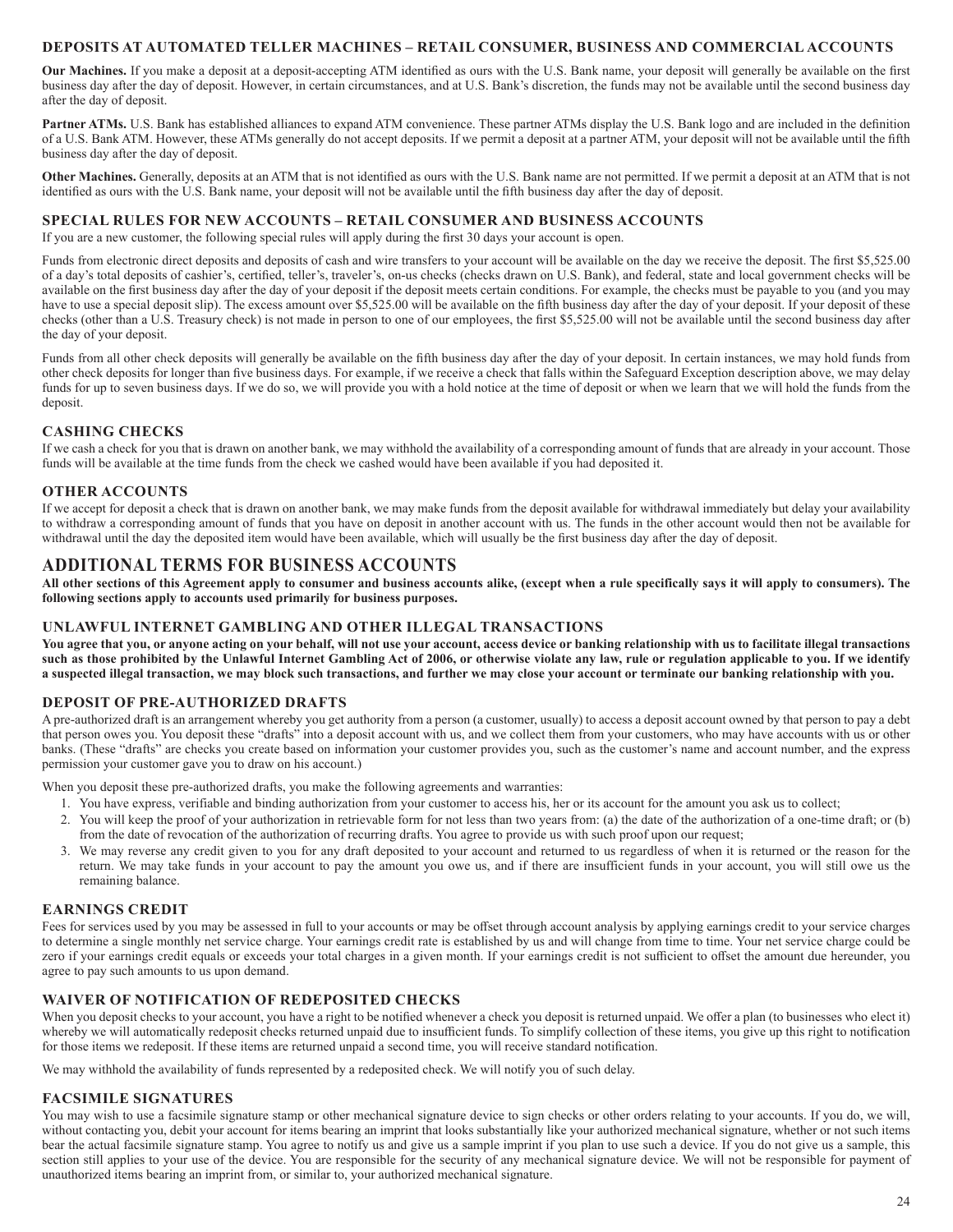#### **DEPOSITS**

**Truncation, Substitute Checks, and Other Check Images:** If you truncate an original check and create a substitute check or other replacement document, or other paper or electronic image of the original check, you warrant that no one will be asked to make payment on the original check, a substitute check or any other electronic or paper image, if the payment obligation relating to the original check has already been paid. You also warrant that any substitute check(s) you create conforms to the legal requirements and generally accepted specifications for substitute checks. You agree to retain the original check in conformance with the time requirements as outlined in your remote deposit capture agreement with us. You agree to indemnify us for any loss we may incur as a result of any truncated check transaction you initiate. We can refuse to accept substitute checks that have not previously been warranted by a bank or other financial institution in conformance with the Check 21 Act. Unless specifically stated in a separate agreement between you and us, we do not have to accept any other electronic or paper image of an original check.

**Deposit Preparation, Sorting, and Endorsements:** You agree to properly prepare, sort, and endorse all deposits according to requirements specified in any applicable user guides and Federal Regulation CC. We require that you include the external processing code of "6" in Position 44 of the MICR line for all remotely created checks, and we reserve the right to dishonor any remotely created check that does not meet the requirement. You agree to indemnify us for any loss we incur that results from your failure to comply with these requirements.

**Requalification:** If you elect to have another bank or entity receive and process all of your returned checks, such other bank's endorsement may be obscured by our depository bank endorsement. You understand and agree that any other endorsement placed on your checks that identify another bank as the depository bank or the bank to which checks should be returned may result in illegible or double endorsements, which may delay the return of your checks. You agree we shall not be liable for any such delays.

#### **FRAUD PREVENTION MEASURES**

We offer certain products and services, such as "positive pay," and account blocks and filters that are designed to detect or deter fraud. Failure to use such services could substantially increase the likelihood of fraud. If you fail to implement any of these products or services, or if you fail to follow these or other precautions reasonable for your type of account or circumstances, you agree that you will be precluded from asserting any claims against us for paying any unauthorized, altered, counterfeit or other fraudulent item that such product, service or precaution was designed to detect or deter, and we will not be required to re-credit your account or otherwise have any liability for paying such items.

**CUSTOMER SEGREGATED ACCOUNTS.** Notwithstanding anything to the contrary in this Agreement or any other agreement, we will maintain all money designated as client money—by broker-dealers, future commission merchants, or derivatives clearing organizations—in customer segregated accounts in accordance with acknowledgement letters required by applicable SEC and CFTC rules and regulations.

## **ELECTRONIC BANKING AGREEMENT FOR CONSUMER CUSTOMERS**

This section applies to payment orders and funds transfers governed by the Electronic Fund Transfer Act. When you enroll in online or mobile banking we will provide you with the U.S. Bank *Digital Services Agreement* that governs the use of all online and mobile services ("Digital Services").

If you have any questions regarding electronic banking transactions or believe that an unauthorized transaction has occurred, please call U.S. Bank 24-Hour Banking (see last page for phone numbers), visit a local U.S. Bank branch or write to:

> **U.S. Bank 24-Hour Banking EP-MN-WS5D 60 Livingston Ave. St. Paul, MN 55107**

Please read this disclosure carefully because it tells you your rights and obligations for the transactions listed. You should keep this notice for future reference.

#### **TYPES OF TRANSACTIONS**

These are the types of Electronic Fund Transfers that you can accomplish with us (assuming you make arrangements to do so).

**Electronic Fund Transfers Initiated by Third Parties.** You may authorize a third party to initiate electronic fund transfers between your account and the third party's account. These transfers to make or receive payment may be one-time occurrences or may recur as directed by you. These transfers may use the Automated Clearing House (ACH) or other payments network. Your authorization to the third party to make these transfers can occur in a number of ways. In all cases, these third-party transfers will require you to provide the third party with your account number and bank information. Thus, you should only provide your bank and account number information (whether over the phone, the Internet, or via some other method) to trusted third parties whom you have authorized to initiate these electronic fund transfers. Examples of these transfers include, but are not limited to:

**Direct Deposits.** You can arrange for direct deposits to your checking or savings account(s).

**Preauthorized Payments.** You can arrange to pay certain recurring bills from your checking or savings account(s).

**Electronic check conversion.** You may authorize a merchant or other payee to make a one-time electronic payment from your checking account using information from your check to pay for purchases or pay bills.

**Electronic returned check charge.** You may authorize a merchant or other payee to initiate an electronic fund transfer to collect a charge in the event a check is returned for insufficient funds.

#### **Expanded Account Access**

What it is. Any card or PIN (personal identification number) can be used to access up to five checking, savings, line of credit and credit card account(s) held in the same name at U.S. Bank or any of its bank affiliates; and any account you open with us and our affiliates may be accessed by your card or PIN. "Access" means use of a card or account number and PIN to conduct a transaction or obtain information at ATMs, over the telephone, through personal computer banking, or any other available method. If the card or PIN is for a joint account, that card or PIN can be used to access all the accounts linked to the card or PIN account, whether joint or individual. Expanded Account Access is also applicable to your Digital Services.

**The "cards" that can get Expanded Account Access.** All U.S. Bank Debit Cards and ATM cards (excluding prepaid cards), and all U.S. Bank-issued Credit Cards (including, but not limited to, co-branded credit cards, and all credit lines issued through U.S. Bank and U.S. Bank affiliates).

**Fees and Charges for Expanded Account Access.** There are no additional fees or charges just for Expanded Account Access, but fees applicable to each applicable account will continue to apply in accordance with the terms of the applicable account agreements. The fees and terms for each of your accounts will be as disclosed in the *Consumer Pricing Information* disclosure. (This document can be obtained by contacting a U.S. Bank branch or calling 800.872.2657.)

The fees and terms for your personal credit cards and lines of credit are disclosed in the applicable cardmember agreement.

How to Cancel. You can visit a branch or call the U.S. Bank 24-Hour Banking number at any time to cancel Expanded Account Access. If you cancel Expanded Account Access for any account, that account will not be accessible by any card or PIN other than the card or PIN specifically designated for that account.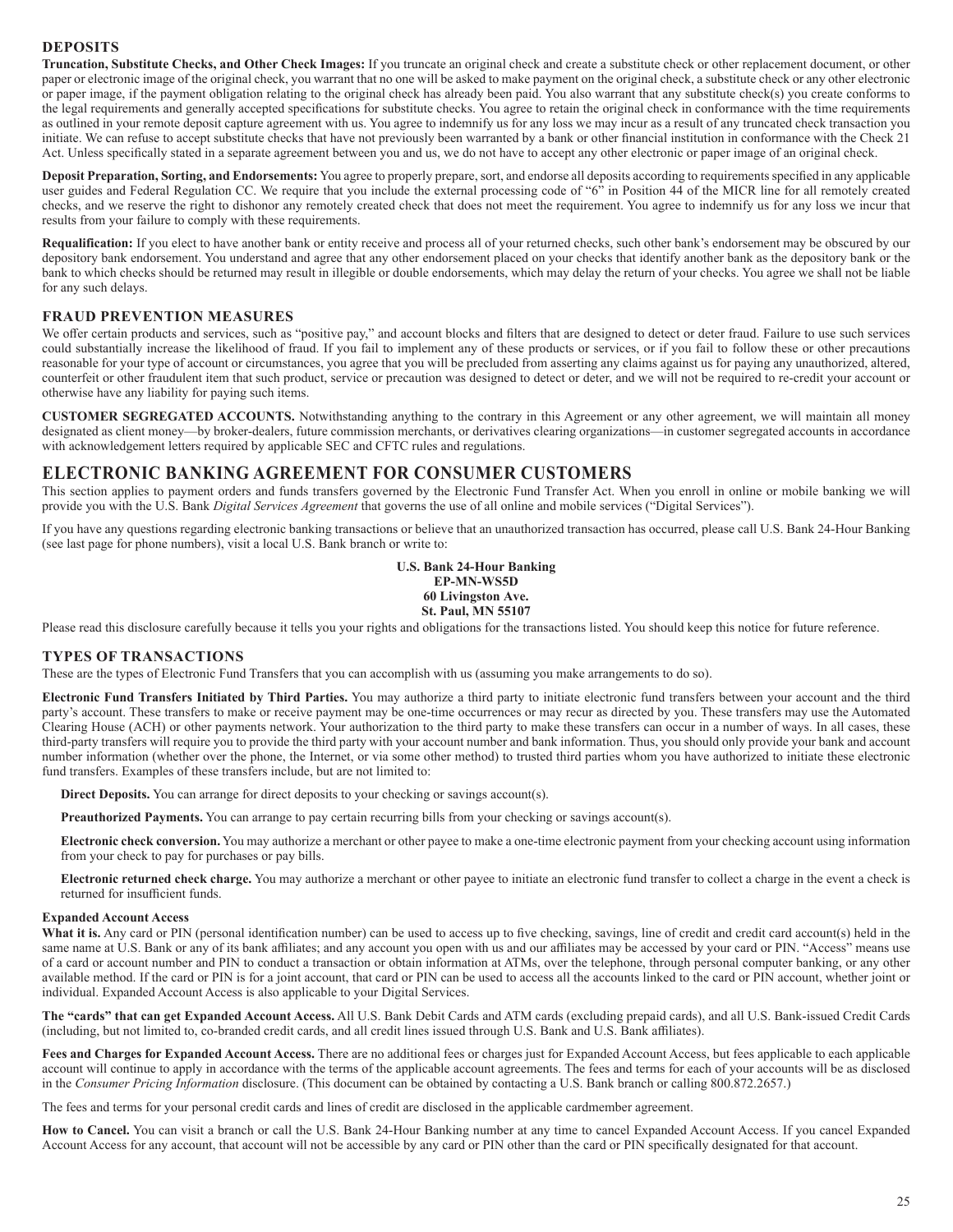#### **Account Access at Automated Teller Machines**

You can access up to five checking, five savings, and five line(s) of credit or credit card accounts at U.S. Bank ATMs through all your cards held in the same name (excluding prepaid cards).

You may perform the following transactions at ATMs:

- Make cash withdrawals from your checking and savings accounts associated with your card. Cash denominations vary by ATM.
- Get cash advances from your credit card or line of credit account using your U.S. Bank Debit Card or ATM card. (Refer to your cardmember agreement for any cash advance fees and finance charges that may apply.)
- Deposit funds to checking and savings accounts associated with your card. Deposit up to 30 checks and 50 bills in a single transaction. Instant availability for cash deposits if deposited before 6:00 p.m. local time in a non-envelope deposit ATM.
- Transfer funds from your account(s) associated with your card.
- Make payments to credit card or line of credit accounts from a deposit account associated with your card.
- Check the current balance of your checking, savings, credit card and line of credit accounts associated with your card.
- Request a statement showing your most recent deposit account transactions. (Refer to the *Consumer Pricing Information* disclosure regarding any fees for purchasing statements at ATMs. This disclosure can be obtained by contacting a U.S. Bank branch or calling 800.872.2657.)
- Change your ATM or debit card PIN.
- Make certain charitable contributions from a deposit account associated with your card.
- You may access your Home Equity Line of Credit or Personal Line of Credit for balance inquiries and making a payment to the respective line of credit at the ATM.

Some of these transactions are not available at all ATMs.

For customers with a Debit or ATM card that have accessed a Home Equity Line of Credit or a Personal Line of Credit through the expanded card access feature, cash withdrawals/advances and transferring from the Home Equity Line of Credit or Personal Line of Credit is not allowed.

#### **Purchases at Merchants**

You may use any of your U.S. Bank Debit Cards to make purchases at merchants that accept Visa® debit cards. You may use your U.S. Bank ATM Card and any of your U.S. Bank Debit Cards to make purchases by entering your PIN at participating merchants. You may also get cash from a merchant, if the merchant permits. Purchases made with your card will result in debits to your "primary" checking account. These transactions will be itemized on your monthly statement, including the merchant name, location, the date of purchase and the amount of the purchase.

#### **Partial Debit Card Transactions**

Some merchants may be enrolled in Visa's Partial Authorization service. This means that if you chose 'No' to ATM and Debit Card Overdraft Coverage, your transaction may be approved for only part of your total purchase amount. This occurs when you do not have a sufficient Available Balance, necessary to pay for the entire transaction, at the time of the purchase. Additionally, funds from your designated account(s) linked for Overdraft Protection (if applicable) may be considered when determining the amount that is authorized.

For example, if you attempt a \$30.00 transaction when your account has an Available Balance of \$20.00, your purchase may be approved for \$20.00 instead of the entire transaction being declined.

#### **Other Electronic Transactions**

In addition to transactions initiated by using your U.S. Bank Debit Card, there are other electronic banking transactions that you may arrange through your account. These include:

- Telephone/personal computer activated transfers of funds from your accounts with us to other accounts with us or to third parties. These include but are not limited to transfers made by telephone, text, online and mobile banking.
- Automatic transfer of funds between checking and savings accounts.
- Automatic periodic payments to third parties or us from checking or savings accounts (for example, monthly mortgage payments, installment loan payments, insurance payments, utility payments).
- Direct deposit to checking or savings accounts (for example, payroll checks, social security payments).
- Electronic check conversions from your checking account using a blank, partial or fully completed personal check at merchant locations.
- Payments made to your account through your U.S. Bank Debit Card.
- You can also use any of your U.S. Bank Debit Cards to obtain a cash advance from your checking account at any Visa® member bank anywhere in the world.

#### **LIMITS ON TRANSFERS**

#### **New Accounts**

Generally, you cannot make deposits at a non-U.S. Bank ATM. If we permit a deposit at an ATM that is not identified as ours with the U.S. Bank name, your deposit will not be available until the fifth business day after the day of deposit.

#### **Security**

For security reasons, there are limitations on the transactions that you may perform with any of your U.S. Bank Debit Cards or U.S. Bank ATM Cards per day. There are limitations on the number of transactions that can be performed per day and the limits may vary. For security reasons we do not disclose these limits. There are limitations on the dollar amount of cash withdrawals at ATMs and/or cash that you receive from merchants over the amount of your purchase. There are also limitations on the total dollar amount of purchases at merchants and/or cash advances at Visa® member banks you may perform during each 24-hour period beginning at 4:30 p.m. Central Time. Our standard transaction limits for ATM cards are \$300.00 per day for cash withdrawals and \$1,000.00 per day for purchases. Our standard transaction limits for debit cards are \$500.00 per day for cash withdrawals and \$1,000.00 per day for purchases and/or cash advances at banks. Our standard transaction limits for receiving money through your U.S. Bank Debit Card are \$3,000.00 per transaction and \$10,000.00 per day. We may change these limitations based on periodic risk assessments and we reserve the right to make such changes without notice to you. Transfer limits are also subject to temporary reductions to protect the security of customer accounts or transfer systems.

#### **Debit Card Transactions**

When you use your U.S. Bank Debit Card (Debit Card) for payment, the merchant requests U.S. Bank to authorize the transaction amount. We rely on the merchant to inform us if a debit card transaction is a one-time or a recurring transaction. At the time of the request, we authorize (promise to pay) or decline the merchant's request. If we authorize (promise to pay) we will reduce your Available Balance by the amount of the merchant's authorization request. Some merchants (e.g., hotels, restaurants, gas stations, car rental agencies) request an authorization that is an estimated amount of the anticipated purchase instead of the full purchase amount. As a result, the reduction of your Available Balance may be less or greater than the final debit card transaction amount presented for payment. It is important to note that your Available Balance may change between the time a debit card transaction is authorized and when the debit card transaction is presented for payment.

Debit card authorizations will be reflected as pending transactions from the time we receive the authorization until the merchant presents the item for payment, a completion message is received, or three business days, whichever occurs first. If the debit card authorization has not been presented for payment after three business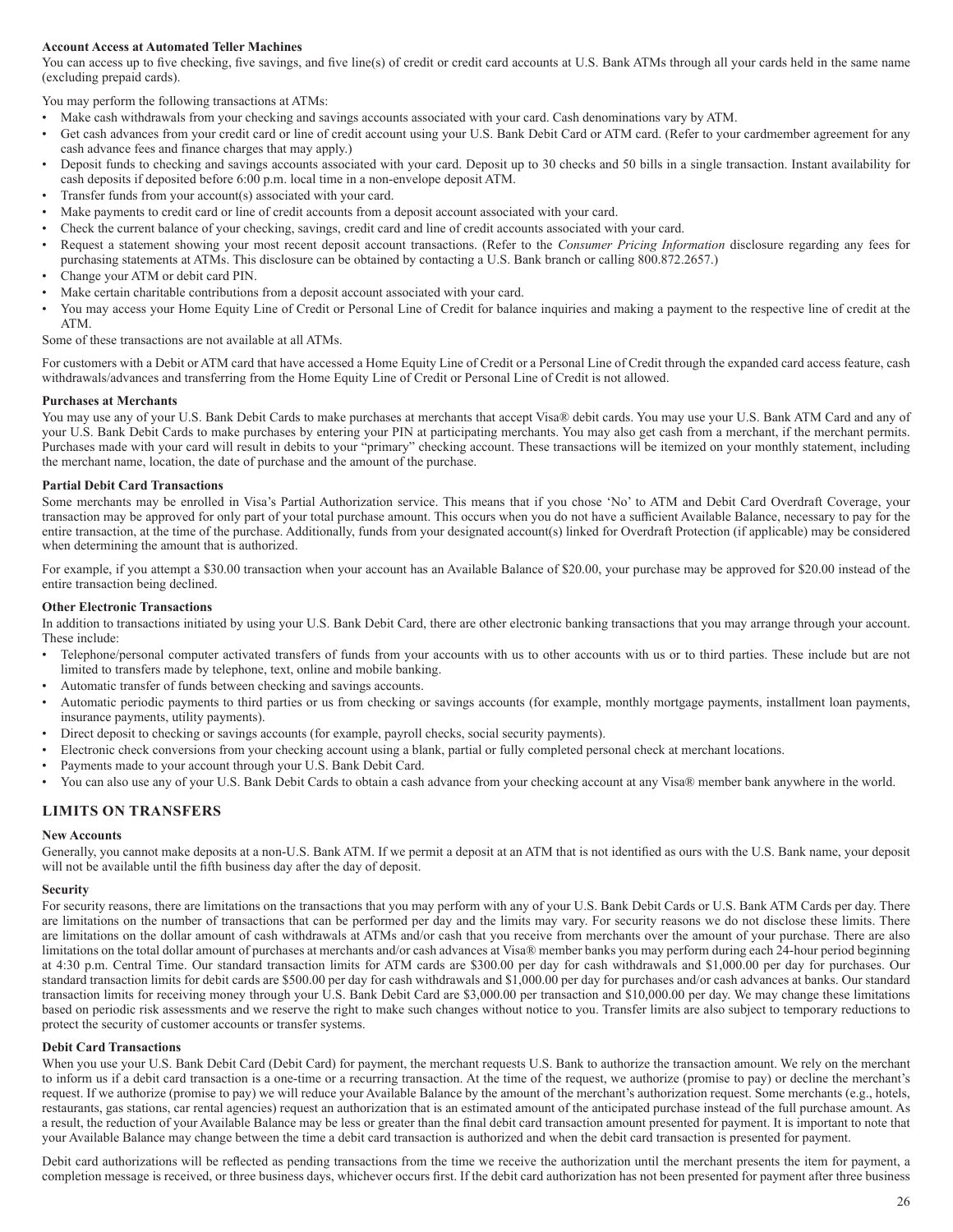days, it will be removed from your pending transactions and your Available Balance will no longer be reduced by the authorization amount. Due to prior authorization (promise to pay), if the debit card transaction is presented for payment at a later date we will pay the item regardless of your Available Balance.

If any debit card transaction results in a negative Available Balance at the time it is presented for payment—even if your Available Balance was positive at the time the debit card transaction was authorized—you may be charged an Overdraft Paid Fee. For more information on Available Balance please see the section titled **INSUFFICIENT FUNDS AND OVERDRAFTS.**

Please know, it is your responsibility to ensure your account has a sufficient Available Balance to cover all transactions you conduct. We recommend keeping a record of your balance and deducting every transaction at the time you initiate it.

#### **FEES**

We will charge you fees for electronic fund transfers in accordance with the information found in our *Consumer Pricing Information* disclosure. (This disclosure can be obtained by contacting a U.S. Bank branch or calling 800.872.2657.) The fees may be changed at any time, subject to our giving you any notice required by law.

**ATM Surcharges.** When you use an ATM that is not identified as ours with the U.S. Bank name, and the ATM does not participate in the MoneyPass® Network, you may be charged a fee by the ATM operator or any network used to complete the transfer. To find MoneyPass ATM locations, please visit www.moneypass.com.

#### **USING YOUR CARD FOR INTERNATIONAL TRANSACTIONS**

You may use your U.S. Bank Debit Card or ATM card for retail purchases with international merchants, for international cash advances and all transactions performed at international ATMs that bear any of the network logos found on your card. Refer to our *Consumer Pricing Information* disclosure for fee information. (This disclosure can be obtained by contacting a U.S. Bank branch or calling 800.872.2657.) We may block transactions in certain foreign countries. Call us at 800.872.2657 for more information. Some merchant and ATM transactions, even if you and/or the merchant or ATM are located in the United States, are considered international transactions under the applicable network rules, in which case we will add International Processing Fees to those transactions.

U.S. Bank does not control how these merchants, ATMs and transactions are classified for this purpose. If the transaction requires a currency conversion, the exchange rate in effect when processed may differ from the rate in effect on the date of the transaction or the date of the posting to your Account.

Transactions processed through the Visa® system will be converted according to the applicable rules established by Visa®. The foreign currency transaction will be converted to U.S. Dollars by multiplying the amount of the foreign currency times (a) a rate selected by Visa® from the range of rates available in wholesale currency markets for the applicable central processing date, which rate may vary from the rate Visa® itself receives, or (b) the government-mandated rate in effect for the applicable central processing date. For transactions processed through other networks, the international currency transaction will be converted by that network in accordance with their rules.

Additional fees may apply. If you need to contact us about your card while outside of the United States, call us collect at 503.401.9991.

#### **ADVISORY AGAINST ILLEGAL USE**

You agree not to use your card(s) for illegal gambling or any other illegal purpose. Display of a payment card logo by, for example, an online merchant does not necessarily mean that transactions are lawful in all jurisdictions in which you may be located; therefore, we reserve the right to decline all online (Internet) gambling transactions.

#### **DOCUMENTATION**

**Terminal transfers.** You can get a receipt at the time you make any transfer to or from your account using automated teller machines or point-of-sale terminals. However, you may not get a receipt if the amount of the transfer is \$15.00 or less.

**Pre-authorized credits.** If you have arranged to have direct deposits made to your account at least once every 60 days from the same person or company, you can call U.S. Bank 24-Hour Banking or visit our online banking site at usbank.com to find out whether or not the deposit has been made.

Periodic statements. You will get a monthly account statement unless there are no transfers in a particular month. In any case, you will get the statement at least quarterly for an account to or from which you have arranged for electronic access. In the event your account has become inactive as defined in the section titled Dormant Accounts and Escheat (refer to page 15) and you have had no electronic activity, you will receive an annual statement.

#### **PREAUTHORIZED PAYMENTS**

If you have arranged for automatic periodic payments to be deducted from your checking or savings account and these payments vary in amount, you will be notified by the person you are going to pay ten calendar days prior to the payment date of the amount to be deducted. If the date upon which your payment is scheduled to be deducted changes, the person you are going to pay will notify you seven calendar days prior to the new scheduled date. To confirm the completion of automatic transfers, payments and/or direct deposits, please contact U.S. Bank 24-Hour Banking or visit our online banking site at usbank.com.

#### **Right to Stop Payment of Preauthorized Transfers**

To stop a preauthorized electronic payment or transfer, please call U.S. Bank 24-Hour Banking (see last page for phone numbers). You must call in time for us to receive your request and to be able to act upon it, which in the case of these electronic payments, is at least three business days before the transfer is scheduled to occur. We may also require you to put your request in writing and forward it to us within 14 days after you call.

#### **If you order us to stop one of these payments at least 3 business days before the transfer is scheduled, and we do not do so, we will be liable for your losses or damages.**

#### **OUR LIABILITY**

Liability for failure to make transfers. If we do not complete a transfer to or from your account on time or in the correct amount according to our agreement with you, we will be liable for your losses or damages. However, there are some exceptions. We will not be liable, for instance:

- 1. If, through no fault of ours, you do not have enough money in your account to make the transfer.
- 2. If you have an overdraft line and the transfer would go over the credit limit.
- 3. If the automated teller machine where you are making the transfer does not have enough cash.
- 4. If the terminal or system was not working properly and you knew about the breakdown when you started the transfer.
- 5. If circumstances beyond our control (such as fire or flood) prevent the transfer, despite reasonable precautions that we have taken.
- 6. There may be other rules/limitations stated in our agreement(s) with you that excuse our failure to make a requested transfer (for example, the monthly limit on certain transfers out of non-transaction savings accounts; refer to Savings Accounts, Withdrawal section on page 18 for additional details).

#### **Authorized Transactions**

We assume that all transactions performed with your U.S. Bank ATM Card or any of your U.S. Bank Debit Cards and/or your personal identification number (PIN) are authorized unless you promptly notify us to the contrary. If you intentionally provide another person with the means to perform electronic banking transactions using your account, any resulting transactions will be treated as if they were performed and authorized by you. Such treatment will continue until you notify U.S. Bank Fraud Liaison Center (see page 31) that the other person is no longer authorized to use your card and/or PIN (in which case the card and PIN will have to be deactivated).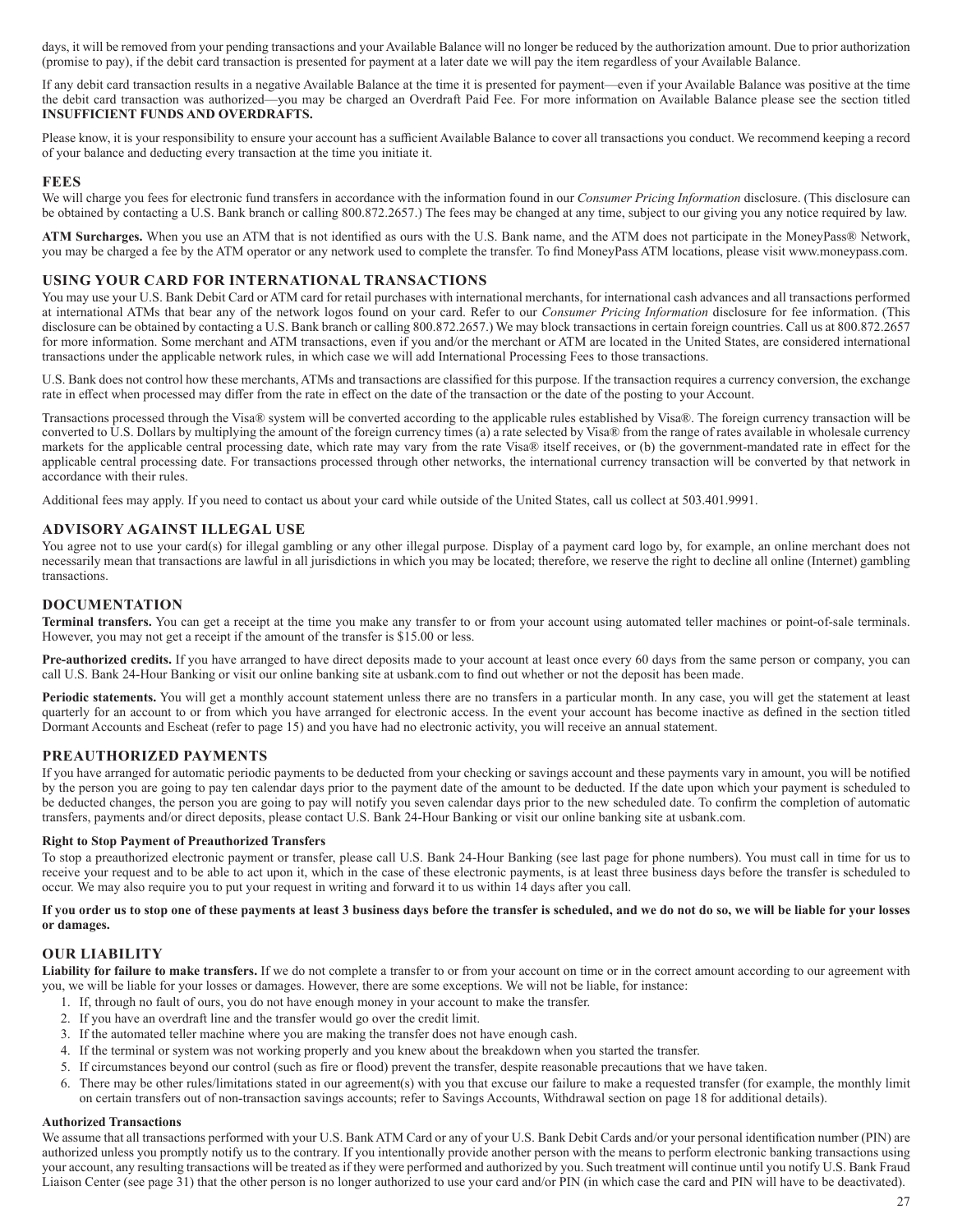## **UNAUTHORIZED TRANSACTIONS AND LOST OR STOLEN CARDS**

An unauthorized transaction is one that another person conducts without your permission and from which you receive no benefit.

In order to avoid unauthorized transactions, please observe the following basic precautions:

- Do not keep your U.S. Bank ATM Card or U.S. Bank Debit Card and personal identification number (PIN) together. Do not write your PIN on your card.
- Do not provide your card or reveal your PIN to another person. If you do so, you authorize that person to conduct transactions using your card or PIN. You are liable for that person's transactions until you notify U.S. Bank Fraud Liaison Center (see below) that the person is no longer authorized to use your card or PIN.
- Notify U.S. Bank Fraud Liaison Center or any U.S. Bank branch of the loss, theft or unauthorized use of your card or PIN.
- Notify U.S. Bank Fraud Liaison Center or any U.S. Bank branch if you think an electronic banking transaction is incorrectly reported on a receipt or statement. Failure to promptly notify U.S. Bank Fraud Liaison Center or any U.S. Bank branch of the loss, theft, or unauthorized use of your card or PIN will result in inconvenience to you and will hinder the efficient operation of your account.

## **U.S. Bank Fraud Liaison Center**

## **877.595.6256**

We reserve the right to cancel, block, and not renew your access device for any reason, with or without prior notice. Reasons for suspension of access may include, for example:

• Detection of suspicious or fraudulent activity;

- Lack of usage;
- Misuse; or
- Access devices returned as undeliverable by postal service.

#### **CONSUMER LIABILITY FOR UNAUTHORIZED TRANSFERS**

**Zero Liability for All Transactions.** Except as provided in the next paragraph, you are generally protected from all liability for unauthorized use of any of your U.S. Bank Debit Cards, the associated account numbers printed on them (including purchases made over the phone or online) and your ATM card or its associated personal identification number (PIN). You still need to report the loss or theft of these cards, PINs, and any unauthorized transactions to us as soon as you can. This is necessary so you can get any unauthorized transactions reversed, prevent further unauthorized transactions, and avoid liability for subsequent purchases we could have prevented had you given us notice. This policy also protects you from liability for other types of electronic fund transfers. Please follow the section entitled **Error Resolution Notice** to report any unauthorized activity on your account.

**After 60 Days from Statement Notice.** If you fail to give us notice of an unauthorized electronic fund transfer within 60 days of when we first deliver a statement to you that discloses that unauthorized transaction, you will be liable for all unauthorized electronic fund transfers that occur after that 60-day period expires if we could have prevented such transaction had you reported it to us within the 60-day period. This rule applies to all forms of electronic fund transfers (including but not limited to ATM transactions, preauthorized withdrawals, Online transactions, and purchases with any of your U.S. Bank Debit Cards, etc.) that occur after the 60-day period following the first statement notice.

If a good reason (such as a long trip or hospital stay) kept you from telling us, we may extend this time period.

#### **MINNESOTA LIABILITY DISCLOSURE**

If our records assign your account to a branch located in the State of Minnesota, you may bring a civil action against any person violating the consumer privacy and unauthorized withdrawal provisions of Minnesota Statutes § 47.69, and may recover, in addition to actual damages or \$500.00, whichever is greater, punitive damages when applicable, and the court costs and reasonable attorney's fees incurred.

#### **BUSINESS DAYS**

Bank "business days" are Monday through Friday. Federal holidays are not included.

#### **CONFIDENTIALITY**

- We will disclose information to third parties about your account as permitted by law or the transfers you make:
	- 1. where it is necessary for completing transfers; or
	- 2. in order to verify the existence and condition of your account for a third party, such as a credit bureau or merchant; or
	- 3. in order to comply with government agency or court orders; or
	- 4. if you give us your written permission; or
	- 5. according to our privacy pledge, which generally permits us to share information with companies that perform marketing or other services on our behalf.

#### **ERROR RESOLUTION NOTICE**

In case of errors or questions about your electronic transfers, call U.S. Bank 24-Hour Banking at a number on the last page, visit any U.S. Bank branch or write us at the address listed below, as soon as you can, if you think your statement or receipt is wrong or if you need more information about a transfer listed on the statement or receipt. We must hear from you no later than 60 days after we sent the FIRST statement on which the problem or error appeared.

- 1. Tell us your name and account number (if any).
- 2. Describe the error or the transfer you are unsure about and explain as clearly as you can why you believe it is an error or why you need more information.
- 3. Tell us the dollar amount of the suspected error.

If you tell us orally, we may require that you send us your dispute or question in writing within ten business days. We will determine whether an error occurred within ten business days after we hear from you and will correct any error promptly. If we need more time, however, we may take up to 45 days to investigate your dispute or question. If we decide to do this, we will credit your account within ten business days for the amount you think is in error, so that you will have the use of the money during the time it takes us to complete our investigation. If we ask you to put your dispute or question in writing and we do not receive it within ten business days, we might not provisionally credit your account.

For errors involving new accounts, point-of-sale, or foreign-initiated transactions, we may take up to 90 days to investigate your dispute or question. For new accounts, we may take up to 20 business days to credit your account for the amount you think is in error.

We will tell you the results within three business days after completing our investigation. If we decide that there was no error, we will send you a written explanation.

You may ask for copies of the documents that we used in our investigation. Write to us at:

**U.S. Bank** *EP-MN-WS5D* **60 Livingston Ave. St. Paul, MN 55107**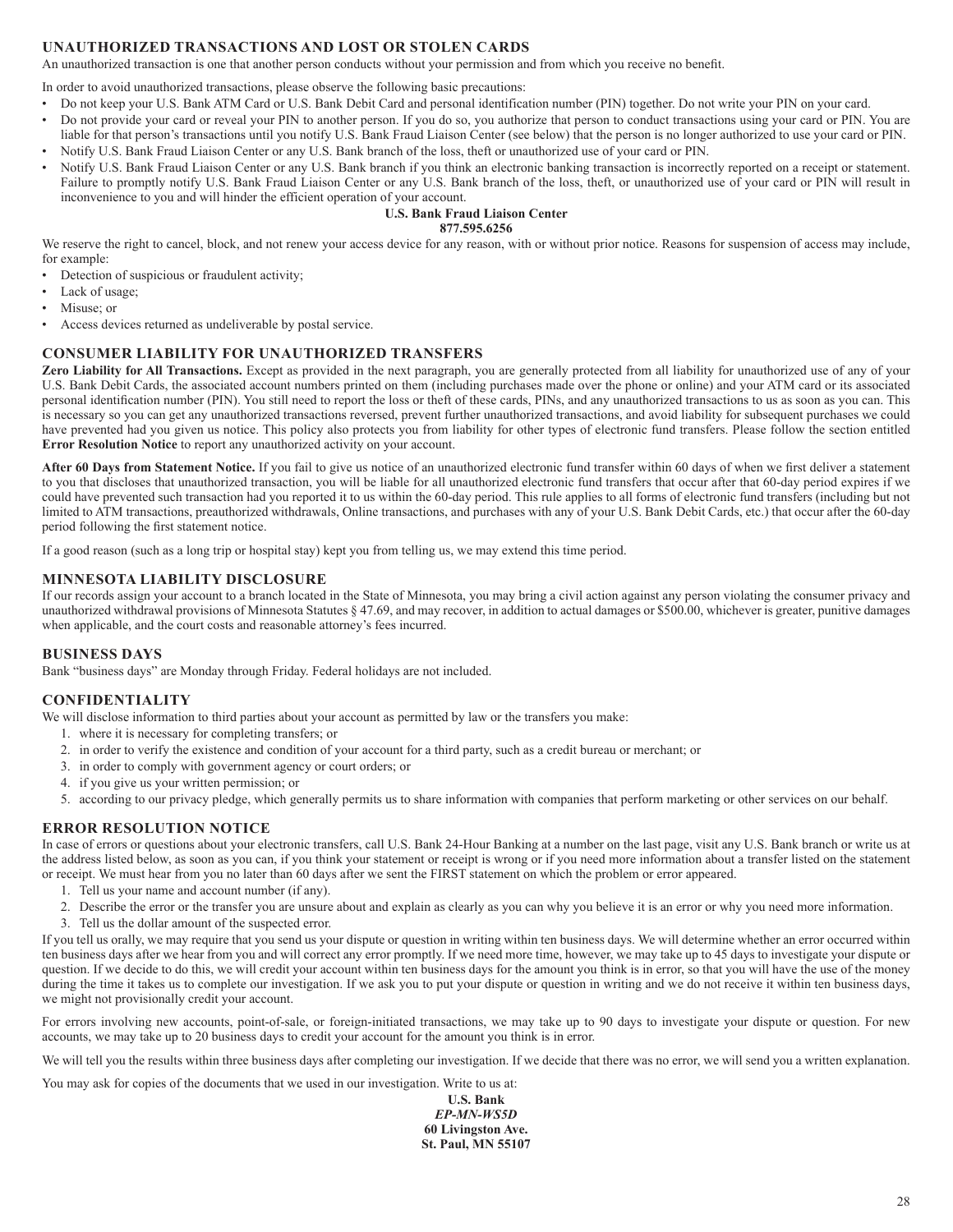Error resolution and contact information with respect to online banking services is provided in our *Digital Services Agreement.* The online banking site may be accessed by going to the U.S. Bank web site at usbank.com and following the directions to log in to online and mobile banking. More detailed information is available on request.

## **NOTICE OF ATM/NIGHT DEPOSIT FACILITY USER PRECAUTIONS**

As with all financial transactions, please exercise discretion when using an automated teller machine (ATM) or night deposit facility. For your own safety, be careful. The following suggestions may be helpful:

- 1. Prepare for your transactions at home (for instance, by filling out a deposit slip) to minimize your time at the ATM or night deposit facility.
- 2. Mark each transaction in your account record, but not while at the ATM or night deposit facility. Always save your ATM receipts. Do not leave them at the ATM or night deposit facility because they may contain important account information.
- 3. Compare your records with the account statements you receive.
- 4. Do not lend your ATM card to anyone.
- 5. Remember, do not leave your card at the ATM. Do not leave any documents at a night deposit facility.
- 6. Protect the secrecy of your Personal Identification Number (PIN). Protect your ATM card as though it were cash. Don't tell anyone your PIN. Don't give anyone information regarding your ATM card or PIN over the telephone. Never enter your PIN in any ATM that does not look genuine, has been modified, has a suspicious device attached, or is operating in a suspicious manner. Don't write your PIN where it can be discovered. For example, don't keep a note of your PIN in your wallet or purse.
- 7. Prevent others from seeing you enter your PIN by using your body to shield their view.
- 8. If you lose your ATM card or if it is stolen, promptly notify us. You should consult the other disclosures you have received about electronic fund transfers for additional information about what to do if your card is lost or stolen.
- 9. When you make a transaction, be aware of your surroundings. Look out for suspicious activity near the ATM or night deposit facility, particularly if it is after sunset. At night, be sure that the facility (including the parking area and walkways) is well lighted. Consider having someone accompany you when you use the facility, especially after sunset. If you observe any problem, go to another ATM or night deposit facility.
- 10. Do not accept assistance from anyone you do not know when using an ATM or night deposit facility.
- 11. If you notice anything suspicious or if any other problem arises after you have begun an ATM transaction, you may want to cancel the transaction, pocket your card and leave. You might consider using another ATM or coming back later.
- 12. Do not display your cash; pocket it as soon as the ATM transaction is completed and count the cash later when you are in the safety of your own car, home, or other secure surrounding.
- 13. At a drive-up facility, make sure all the car doors are locked and all of the windows are rolled up, except the driver's window. Keep the engine running and remain alert to your surroundings.
- 14. We want the ATM and night deposit facility to be safe and convenient for you. Therefore, please tell us if you know of any problem with a facility. For instance, let us know if a light is not working or there is any damage to a facility. Please report any suspicious activity or crimes to both the operator of the facility and local law enforcement officials immediately.

## **ELECTRONIC BANKING AGREEMENT FOR BUSINESS CUSTOMERS**

This section governs transactions initiated by you or your employees using a U.S. Bank Business Debit Card or ATM Card, or other U.S. Bank card products offered to business customers from time to time by U.S. Bank ("Business Debit Card(s)"). Your use of business debit cards is subject to the fees and terms of your checking and savings accounts as set forth elsewhere in this Agreement and in related brochures and fee schedules, which are available at any branch in your state. Some ATM networks impose an additional transaction fee unrelated to our fees and charges and may be assessed to your account. Other electronic transactions against your account, whether or not initiated or authorized by you will be governed by the specific Agreement between us related to such transactions and/ or all applicable rules and regulations governing such transactions, including without limitation, the rules of the National Automated Clearing House Association (NACHA) as may be amended from time to time.

Under NACHA rules we cannot return an unauthorized electronic transaction (ACH debit) unless you notify us no later than 5:00 p.m. Central Time on the business day following the settlement date of the transaction. Otherwise, your sole recourse is to the originator of the transaction.

#### **ACCOUNT ACCESS**

Any business debit card or personal identification number (PIN) issued to or selected by you, except sole proprietors who choose to have a sole proprietor business debit card, may access only related business checking or business savings accounts (for example, accounts with the same name or tax identification number). Sole proprietor business debit cards, however, can access up to five checking accounts, five savings accounts, and five line of credit or credit card accounts through Expanded Account Access. Sole proprietor cards may access business and personal accounts. For more information on Expanded Account Access, see the Consumer Electronic Banking Agreement.

Access methods will differ depending on the business debit card selected by you and approved by us. All business debit card services may not be available depending on the access method selected.

#### **LIMITS ON TRANSFERS**

#### **New Accounts**

Generally, you cannot make deposits at a non-U.S. Bank ATM. If we permit a deposit at an ATM that is not identified as ours with the U.S. Bank name, your deposit will not be available until the fifth business day after the day of deposit.

#### **Security**

For security reasons, there are limitations on the transactions that you may perform with any of your U.S. Bank Business Debit Cards or U.S. Bank Business ATM Cards, per day. There are limitations on the number of transactions that can be performed per day and the limits may vary. For security reasons we do not disclose these limits. There are limitations on the dollar amount of cash withdrawals at ATMs and/or cash that you receive from merchants over the amount of your purchase. There are also limitations on the total dollar amount of purchases at merchants and/or cash advances at Visa® member banks you may perform during each 24-hour period beginning at 4:30 p.m. Central Time. Our standard transaction limits for business ATM cards are \$500.00 per day for cash withdrawals and \$2,500.00 per day for purchases. Our standard transaction limits for business debit cards are \$500.00 per day for cash withdrawals and \$10,000.00 per day for purchases and/or cash advances at banks. Our standard transaction limits for receiving money through your U.S. Bank Debit Card are \$3,000.00 per transaction and \$10,000.00 per day. We may change these limitations based on periodic risk assessments and we reserve the right to make such changes without notice to you. Transfer limits are also subject to temporary reductions to protect the security of customer accounts or transfer systems.

#### **Debit Card Transactions**

When you use your U.S. Bank Business Debit Card (Debit Card) for payment, the merchant requests U.S. Bank to authorize the transaction amount. We rely on the merchant to inform us if a debit card transaction is a one-time or a recurring transaction. At the time of the request, we authorize (promise to pay) or decline the merchant's request. If we authorize (promise to pay) we will reduce your Available Balance by the amount of the merchant's authorization request. Some merchants (e.g., hotels, restaurants, gas stations, car rental agencies) request an authorization that is an estimated amount of the anticipated purchase instead of the full purchase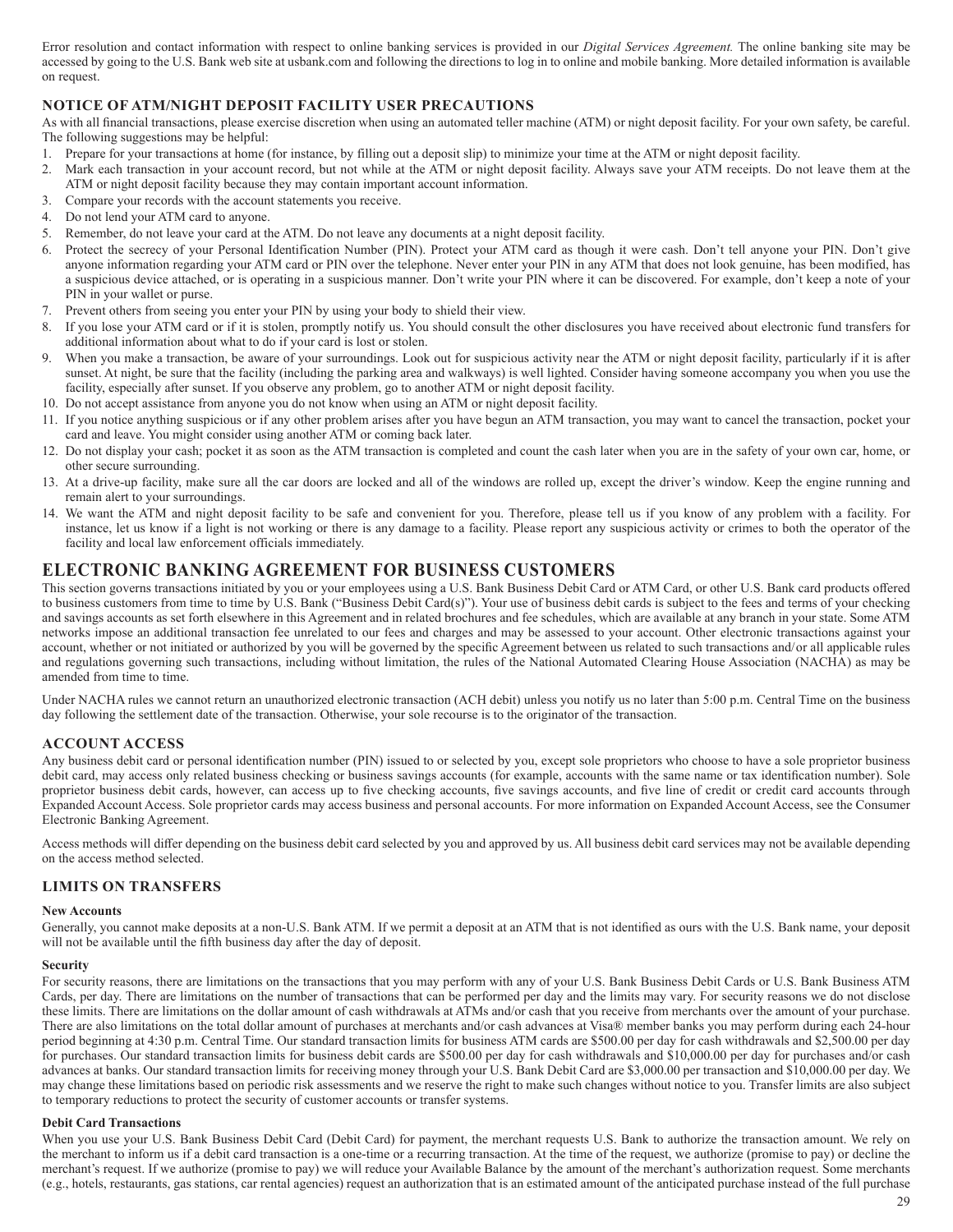amount. As a result, the reduction of your Available Balance may be less or greater than the final debit card transaction amount presented for payment. It is important to note that your Available Balance may change between the time a debit card transaction is authorized and when the debit card transaction is presented for payment.

Debit card authorizations will be reflected as pending transactions from the time we receive the authorization until the merchant presents the item for payment, a completion message is received, or three business days, whichever occurs first. If the debit card authorization has not been presented for payment after three business days, it will be removed from your pending transactions and your Available Balance will no longer be reduced by the authorization amount. Due to prior authorization (promise to pay), if the debit card transaction is presented for payment at a later date we will pay the item regardless of your Available Balance.

If any debit card transaction results in a negative Available Balance at the time it is presented for payment—even if your Available Balance was positive at the time the debit card transaction was authorized—you may be charged an Overdraft Paid Fee. For more information on Available Balance please see the section titled **INSUFFICIENT FUNDS AND OVERDRAFTS.**

Please know, it is your responsibility to ensure your account has a sufficient Available Balance to cover all transactions you conduct. We recommend keeping a record of your balance and deducting every transaction at the time you initiate it.

#### **Account Access at Automated Teller Machines**

You may use any of your Business Debit Cards (except as noted below in **Employee Debit Cards and ATM Cards**) to make the following transactions at ATMs:

- Make cash withdrawals from your checking and savings accounts. Cash denominations vary by ATM.
- Get cash advances from your credit card or line of credit account. (Refer to your cardmember agreement for any cash advance fees and finance charges that may apply.)
- Deposit funds to checking and savings accounts associated with your card. Deposit up to 30 checks and 50 bills in a single transaction. Instant availability for cash deposits if deposited before 6:00 p.m. local time in a non-envelope deposit ATM.
- Transfer funds from your account associated with your card.
- Make payments to credit card or line of credit accounts from a deposit account associated with your card.
- Check the current balance of your linked checking, savings, credit card and line of credit accounts.
- Request a statement showing your most recent deposit account transactions. (Refer to your account fee disclosures regarding any fees for purchasing statements at ATMs.)
- Change your ATM or debit card PIN.
- Make certain charitable contributions from a deposit account associated with your card.

Some of these transactions are not available at all ATMs.

#### **Purchases at Merchants**

You may use any of your Business Debit Cards (except as noted below in **Employee Debit Cards and ATM Cards**) to make purchases at Visa® merchants that accept debit cards. You may use any of your business debit cards to make purchases by entering your PIN at participating merchants. You may also get cash from a merchant, if the merchant permits. Purchases made with your card will result in debits to your "primary" checking account. These transactions will be itemized on your monthly statement, including the merchant name, location, the date of purchase and the amount of the purchase.

#### **Employee Debit Cards and ATM Cards**

Business debit cards issued to employees only allow ATM deposits at an automated teller machine. They do not allow ATM cash withdrawals. Employee ATM cards do not have purchase access at merchants.

#### **Other Electronic Transactions**

In addition to transactions initiated by using your business debit card, there are other electronic banking transactions that you may arrange through your account. These include:

- Telephone/personal computer activated transfers of funds from your accounts with us to other accounts with us or to third parties. These include but are not limited to transfers made by telephone, text, online and mobile banking.
- Automatic transfer of funds between checking and savings accounts.
- Automatic periodic payments to third parties or us from checking or savings accounts (for example, monthly mortgage payments, installment loan payments, insurance payments, utility payments).
- Direct deposit to checking or savings accounts (for example, payroll checks, social security payments).
- Electronic check conversions from your checking account using a blank, partial or fully completed personal check at merchant locations.
- Payments made to your account through your U.S. Bank Debit Card.
- You can also use any of your Business Debit Cards to obtain a cash advance from your checking account at any Visa® member bank anywhere in the world.

#### **FEES**

We will charge you fees for electronic fund transfers in accordance with the information found in our *Business Pricing Information* brochure. The fees may be changed at any time, subject to our giving you any notice required by law.

**ATM Surcharges.** When you use an ATM that is not identified as ours with the U.S. Bank name, and the ATM does not participate in the MoneyPass® Network, you may be charged a fee by the ATM operator or any network used to complete the transfer. To find MoneyPass ATM locations, please visit www.moneypass.com.

#### **USING YOUR CARD FOR INTERNATIONAL TRANSACTIONS**

You may use your business debit card for retail purchases with international merchants, for international cash advances and all transactions performed at international ATMs that bear any of the network logos found on your card. Refer to our *Business Pricing Information* brochure for fee information. (This brochure can be obtained by stopping into a U.S. Bank branch. We may block transactions in certain foreign countries. Call us at 800.673.3555 for more information.) Some merchant and ATM transactions, even if you and/or the merchant or ATM are located in the United States, are considered international transactions under the applicable network rules, in which case we will add International Processing Fees to those transactions. U.S. Bank does not control how these merchants, ATMs, and transactions are classified for this purpose. If the transaction requires a currency conversion, the exchange rate in effect when processed may differ from the rate in effect on the date of the transaction or the date of the posting to your Account.

Transactions processed through the Visa® system will be converted according to the applicable rules established by Visa®. The foreign currency transaction will be converted to U.S. Dollars by multiplying the amount of the foreign currency times (a) a rate selected by Visa® from the range of rates available in wholesale currency markets for the applicable central processing date, which rate may vary from the rate Visa® itself receives, or (b) the government-mandated rate in effect for the applicable central processing date. For transactions processed through other networks, the international currency transaction will be converted by that network in accordance with their rules.

**Additional fees may apply.** If you need to contact us about your card while outside of the United States, call us collect at 503.401.9991.